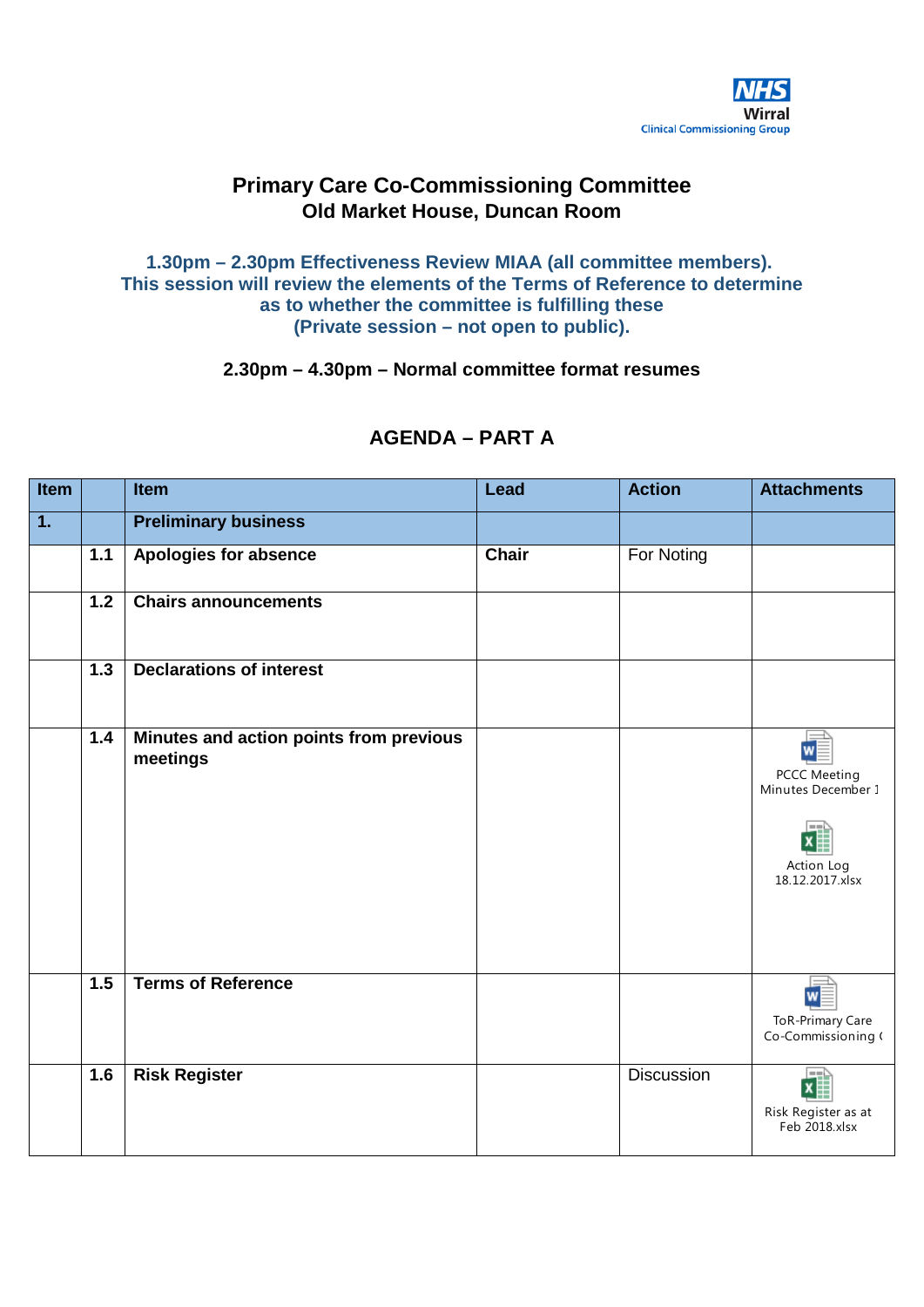

|    | 7.7 | <b>Matters Arising</b><br>Delegated commissioning of primary<br>medical services     |                                                      | Discussion /<br>noting | <b>NHSE Delegated</b><br>Commissioning Out                                                 |
|----|-----|--------------------------------------------------------------------------------------|------------------------------------------------------|------------------------|--------------------------------------------------------------------------------------------|
|    |     |                                                                                      |                                                      |                        |                                                                                            |
| 2. |     | <b>ITEM2</b>                                                                         |                                                      |                        |                                                                                            |
|    | 2.1 | <b>ADHD Shared Care Model</b>                                                        | <b>Jo Watts</b>                                      | <b>Discussion</b>      | 17 - ADHD Shared<br>Care LCS QP cover sl<br>13. ADHD Shared                                |
|    |     |                                                                                      |                                                      |                        | Care LES QP Paper v.                                                                       |
| 3. |     | <b>ITEM3</b>                                                                         |                                                      |                        |                                                                                            |
|    | 3.1 | <b>Community Phlebotomy -</b><br><b>Implementation Plans</b>                         | Sarah Boyd-<br><b>Short</b>                          | For approval           | W<br>Front Cover Sheet<br>PCCC Community Ph<br><b>PCCC Community</b><br>Phlebotomy Service |
| 4. |     | <b>ITEM 4</b>                                                                        |                                                      |                        |                                                                                            |
|    | 4.1 | Primary Care Quality Scheme 2017-2019<br>- Year 2 Targets                            | <b>Martyn Kent</b>                                   | For approval           | W<br>Front Cover Primary<br>Care Quality Scheme<br>Primary Care<br>Quality Scheme 201.     |
| 5. |     | <b>ITEM 5</b>                                                                        |                                                      |                        |                                                                                            |
|    | 5.1 | Wirral GP Access Hubs Service - Post 1st<br><b>April 2018 Service Delivery Sites</b> | <b>Martyn Kent</b>                                   | For approval           | Verbal update                                                                              |
| 6. |     | <b>ITEM 6</b>                                                                        |                                                      |                        |                                                                                            |
|    | 6.1 | <b>Primary Care Dashboard</b>                                                        | <b>Dave</b><br><b>Sampson/Matt</b><br><b>Gilmore</b> | Live<br>demonstration  | <b>PDF</b><br>EasthamGPBenchmar<br>kingReport.pdf                                          |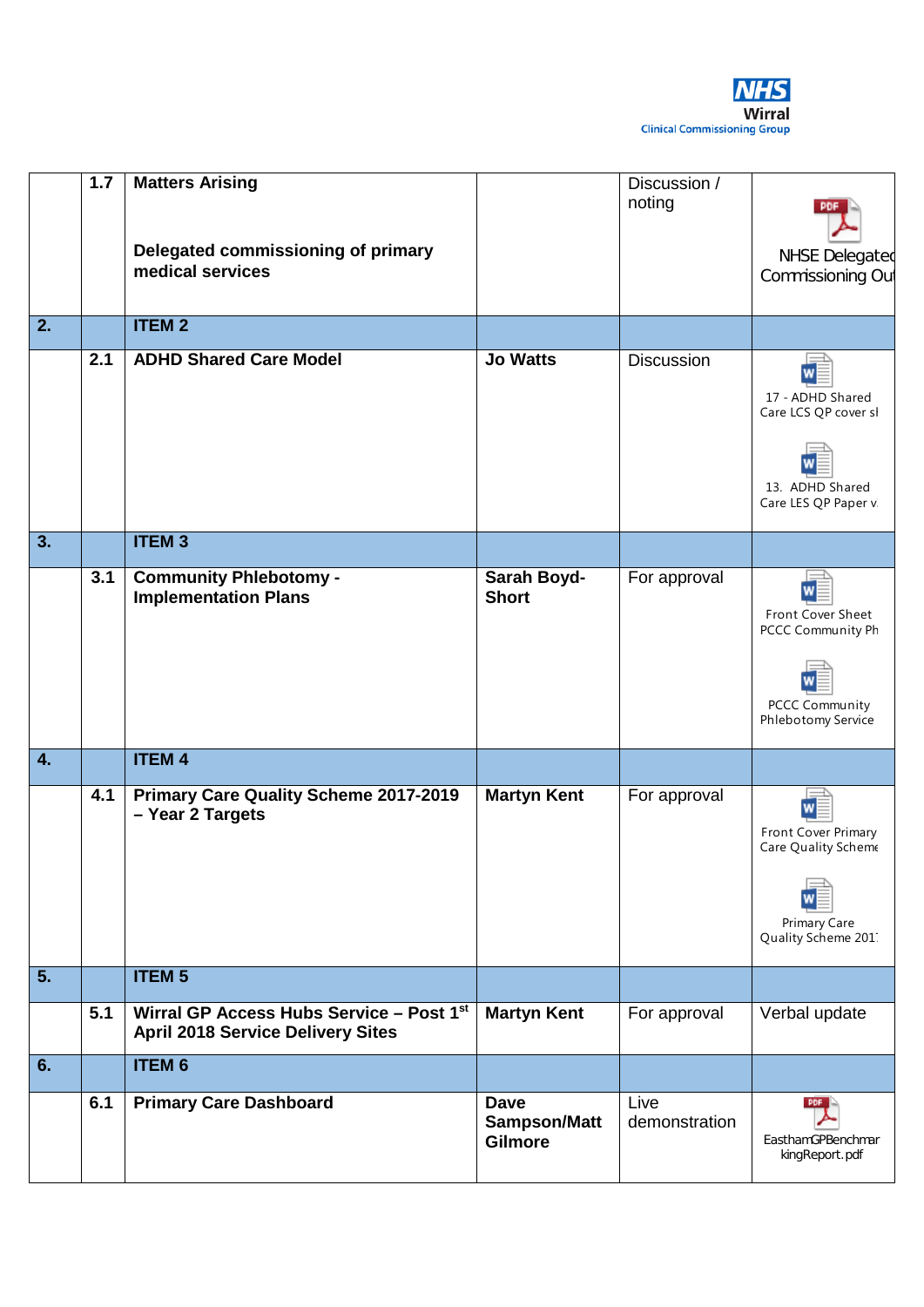

|                                                                                     |                                                       | <b>ITEM</b>                             |                   |                   |  |  |
|-------------------------------------------------------------------------------------|-------------------------------------------------------|-----------------------------------------|-------------------|-------------------|--|--|
|                                                                                     |                                                       | <b>NHS England Update</b>               | Carla Sutton /    | <b>Discussion</b> |  |  |
|                                                                                     |                                                       | (a) Primary Care Support Services       | <b>Tom Knight</b> |                   |  |  |
|                                                                                     |                                                       | (b) Finance Report                      |                   |                   |  |  |
|                                                                                     |                                                       | (c) Contract Notices (If any to report) |                   |                   |  |  |
|                                                                                     |                                                       | <b>ITEM</b>                             |                   |                   |  |  |
|                                                                                     |                                                       | <b>Any Other Business</b>               | All               |                   |  |  |
| <b>Managing Conflicts of Interest: Online</b><br><b>Mandatory Training for CCGs</b> |                                                       |                                         |                   |                   |  |  |
|                                                                                     | <b>PART B - NHSE &amp; CCG OFFICERS ONLY</b>          |                                         |                   |                   |  |  |
|                                                                                     | <b>DATE &amp; TIME OF NEXT MEETING:</b>               |                                         |                   |                   |  |  |
|                                                                                     | Tuesday 17th April, 2:00pm – 4:00pm, OMH, Duncan Room |                                         |                   |                   |  |  |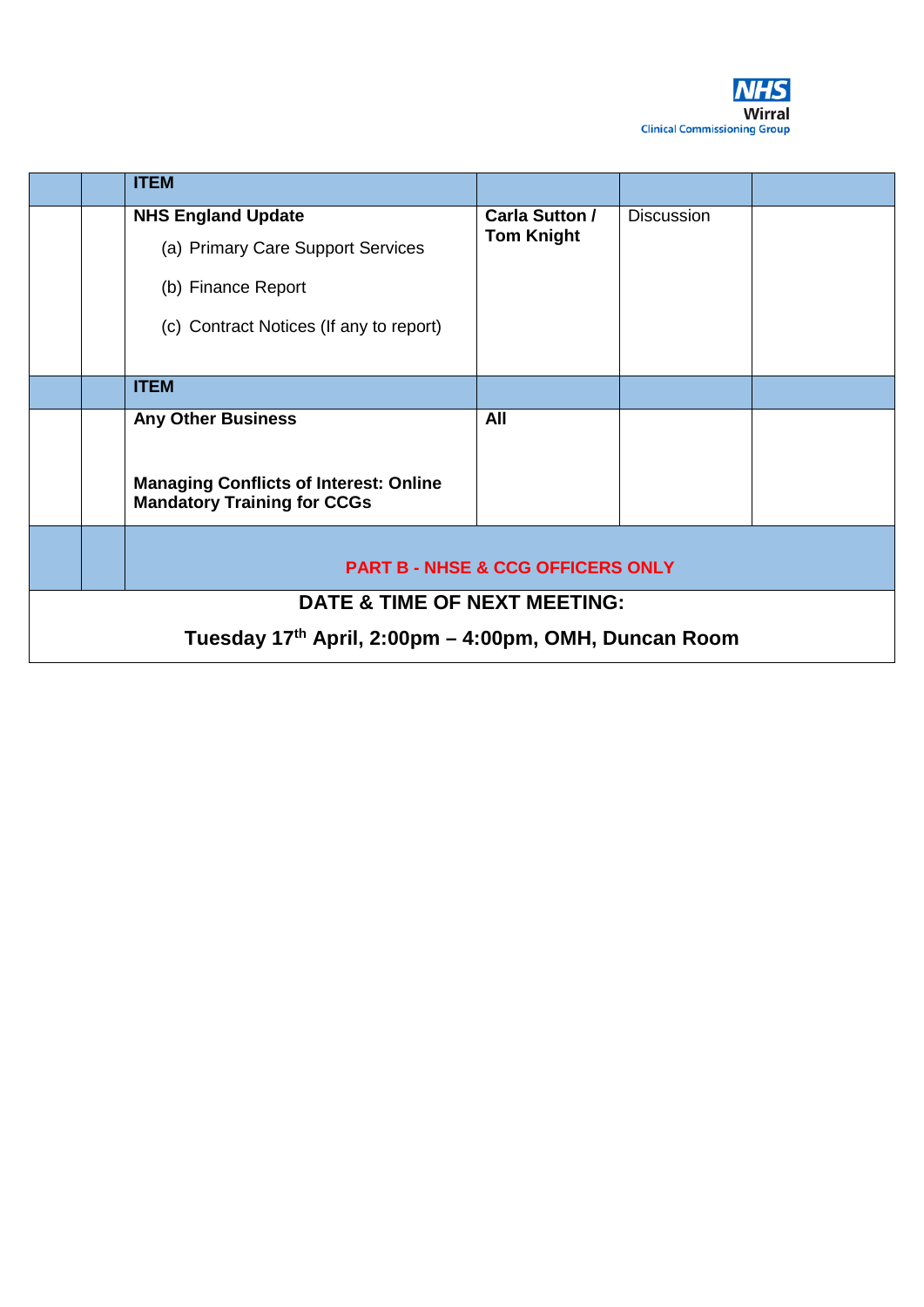

# <span id="page-3-0"></span>**Primary Care Co-commissioning Committee Tuesday 12 December 2017, 2pm – 4pm, Room 514, Old Market House**

# **MINUTES – PART A**

## **Present:**

Sylvia Cheater MBE (SC) - Lay Member-Patient Champion, Wirral CCG (Chair) Dr Simon Delaney (SD) - GP Clinical Lead, Wirral CCG Alan Whittle (AW) – Lay Member, Wirral CCG Dr James Sowery (JS) - GP/Members Council Chair Carla Sutton (CS) – NHS England Phil McGunigall (PMc) –Practice Manager Lead Wirral CCG, Civic Medical Centre Mike Treharne (MT) - Chief Finance Officer, Wirral CCG Martyn Kent (MK) - Assistant Director Primary Care Transformation, Wirral CCG Nesta Hawker (NH) - Director of Commissioning, Wirral CCG Sarah Boyd-Short (SBS) – Senior Commissioning Lead – Primary Care, Wirral CCG Iain Stewart (IS) – Assistant Director of Primary Care and Partnerships, Wirral CCG Usman Majid – Business Analyst, Wirral CCG

#### **In attendance:**

Natalie Caffrey – Admin Support

| Item 1 | <b>Minute</b>                                                                                                                     | <b>Action</b> |
|--------|-----------------------------------------------------------------------------------------------------------------------------------|---------------|
|        | <b>Preliminary business</b>                                                                                                       |               |
|        | The chair welcomed everyone to today's meeting.                                                                                   |               |
| 1.1    | Apologies for absence                                                                                                             |               |
|        | Lorna Quigley.                                                                                                                    |               |
| 1.2    | <b>Chairs announcements</b>                                                                                                       |               |
|        | Ongoing message to committee of possibility of public attendance<br>at these meetings. As of yet no public members have attended. |               |
| 1.3    | <b>Declarations of interest</b>                                                                                                   |               |
|        | Usual conflict of interests advised by GP members Dr Simon<br>Delaney and Dr James Sowery.                                        |               |
| 1.4    | Minutes and action points from previous meetings                                                                                  |               |
|        | Amendments to September and November 2017 minutes<br>discussed and agreed. Both minutes to be updated to reflect<br>changes.      |               |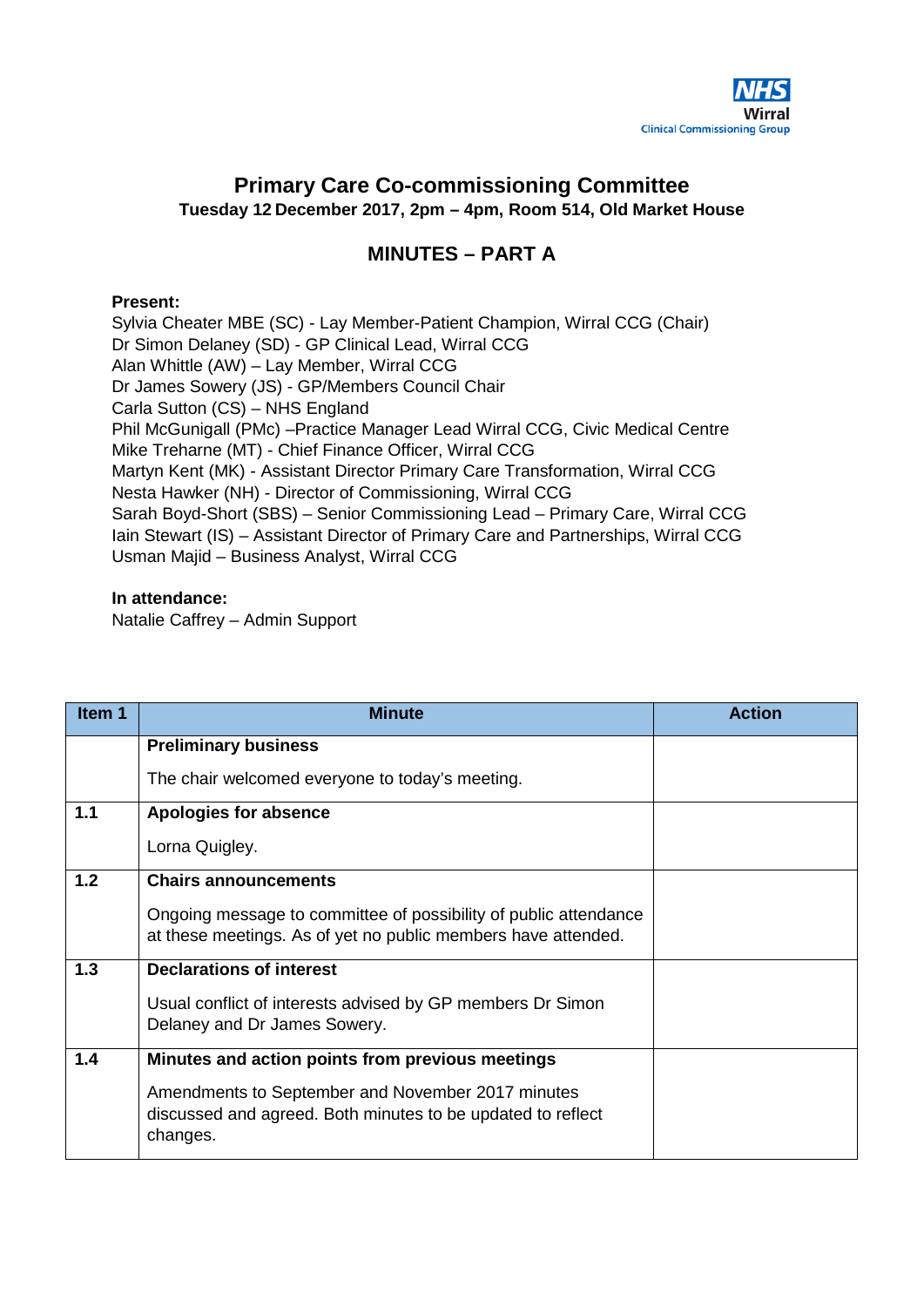

| 1.5               | <b>Terms of Reference</b>                                                                                                                                                                                                                                           |  |
|-------------------|---------------------------------------------------------------------------------------------------------------------------------------------------------------------------------------------------------------------------------------------------------------------|--|
|                   | Final confirmation received that the name of the committee is the<br>Primary Care Co-commissioning Committee.                                                                                                                                                       |  |
|                   | Lay Member (Quality & Outcomes), Wirral CCG to be removed<br>from Terms of Reference.                                                                                                                                                                               |  |
|                   | MT's job title to be amended to Chief Finance Officer.                                                                                                                                                                                                              |  |
|                   | Terms of reference agreed by committee.                                                                                                                                                                                                                             |  |
| 1.6               | <b>Risk Register</b>                                                                                                                                                                                                                                                |  |
|                   | Risk Register as at<br>12.12.2017.xlsx                                                                                                                                                                                                                              |  |
| 1.7               | <b>Matters Arising</b>                                                                                                                                                                                                                                              |  |
|                   | No current matters arising.                                                                                                                                                                                                                                         |  |
| Item <sub>2</sub> |                                                                                                                                                                                                                                                                     |  |
| 2.1               | <b>Delegated Commissioning Update</b>                                                                                                                                                                                                                               |  |
|                   | IS provided outcome of survey monkey to all GP practices.                                                                                                                                                                                                           |  |
|                   | In line with the CCG constitution votes were weighted based upon<br>member practice list-size (for every 2500 patients) which<br>concluded in response to the CCG seeking to undertake fully<br>delegated co-commissioning that;<br>- 98 voted No<br>- 35 voted Yes |  |
|                   | Wirral CCG has since been advised by the national NHS England<br>team that the CCG will not be supported in fully delegated<br>responsibilities from April 2018 due to the financial position.                                                                      |  |
|                   | It was expressed by all members that this is a disappointment, but<br>appreciate the decision was made on a national scale, rather than<br>a local one.                                                                                                             |  |
|                   | AW advised it would be useful to follow up on concerns amongst<br>voters and reasons for non-votes to assist the CCG in future<br>developments.                                                                                                                     |  |
|                   | JS advised trust was a key theme highlighted from the member<br>engagement.                                                                                                                                                                                         |  |
| Item <sub>3</sub> |                                                                                                                                                                                                                                                                     |  |
| 3.1               | <b>Primary Care Quality Scheme 2017-18 Highlight Report</b>                                                                                                                                                                                                         |  |
|                   |                                                                                                                                                                                                                                                                     |  |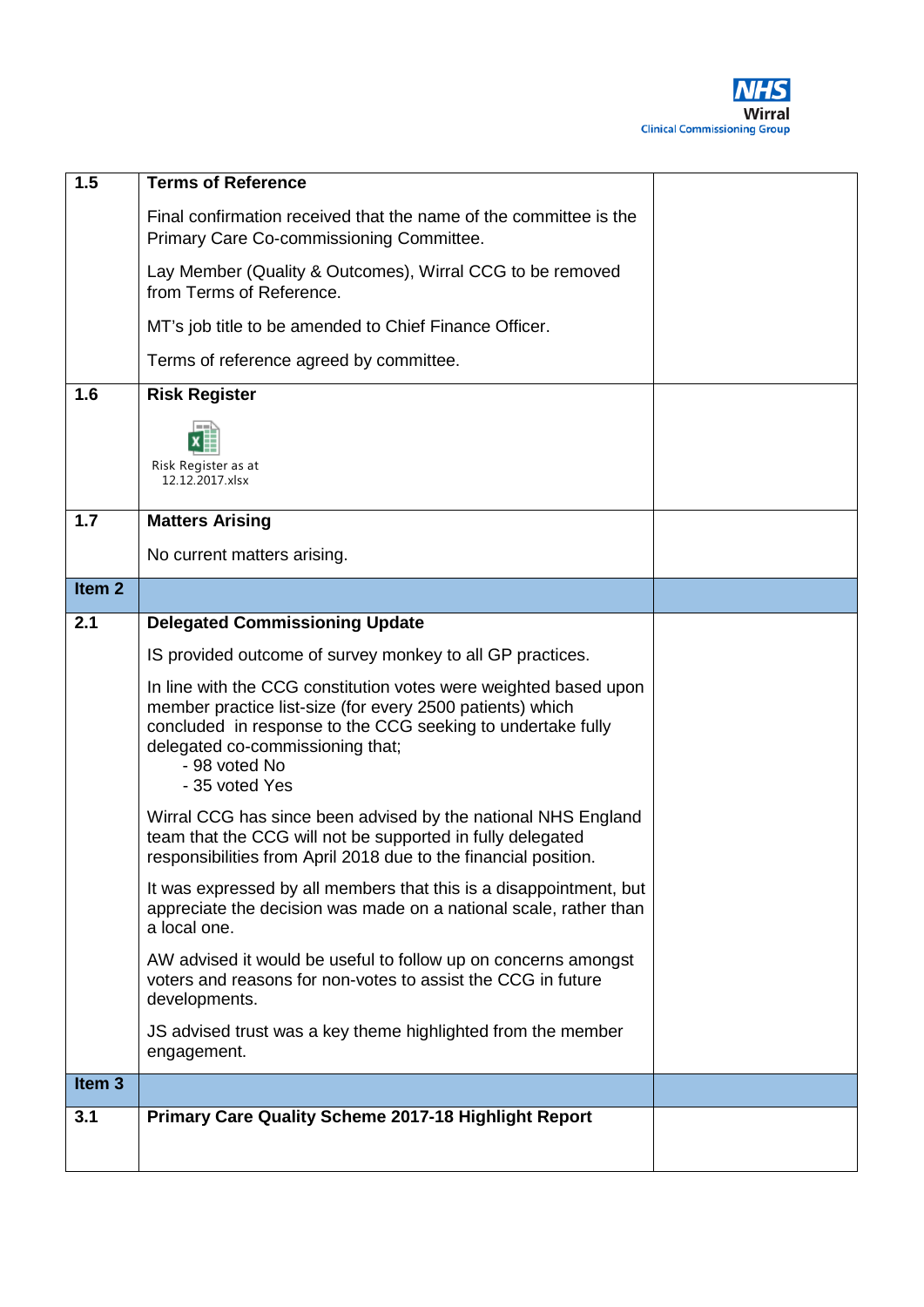

|                   | MK advised the highlight report not available due to query over<br>accuracy of referral data (WUTH) that had recently been identified<br>(circa -7% versus reported -20% reduction).<br>The CCG's BI Team is working with WUTH to identify what steps<br>can be taken to address the matter.<br>The risk was highlighted of the impact on General Practices in<br>terms of their PCQS achievement if referral data is incorrect.<br>New targets are being developed for 18/19 and will be presented<br>to the committee at the February meeting. These included the<br>option to include the new LTC Registries as a 'supporting enabler'<br>to reduce admissions e.g. Not as new target.<br>An update will be provided in February 2018 regarding 17/18<br>performance (inc data quality issues) and new 18/19 targets and<br>support enablers: ACTION | <b>MK</b> |
|-------------------|---------------------------------------------------------------------------------------------------------------------------------------------------------------------------------------------------------------------------------------------------------------------------------------------------------------------------------------------------------------------------------------------------------------------------------------------------------------------------------------------------------------------------------------------------------------------------------------------------------------------------------------------------------------------------------------------------------------------------------------------------------------------------------------------------------------------------------------------------------|-----------|
| Item <sub>4</sub> |                                                                                                                                                                                                                                                                                                                                                                                                                                                                                                                                                                                                                                                                                                                                                                                                                                                         |           |
| 4.1               | <b>GPFV Update</b>                                                                                                                                                                                                                                                                                                                                                                                                                                                                                                                                                                                                                                                                                                                                                                                                                                      |           |
|                   | <b>On-line Consultations</b><br>Market assessment day undertaken on 10 October 2017 with 4<br>potential providers.<br>Further guidance on accessing funding has been provided by<br>NHSE. Funding application submitted to NHS England by CCG<br>and response awaited.<br><b>Practice Wi-Fi</b><br>Wi-Fi Installation underway for all GP practices and public for<br>both staff and public. Egton are the lead supplier for installation.<br>Digital Hub - CCG successful in 5 digital bids;<br>1) MPLS<br>2) NWSIS<br>3) Remote Working<br>4) Bi-Directional Hub<br>5) DocMan Cloud                                                                                                                                                                                                                                                                   |           |
|                   | <b>International Recruitment</b>                                                                                                                                                                                                                                                                                                                                                                                                                                                                                                                                                                                                                                                                                                                                                                                                                        |           |
|                   | Wirral CCG has not submitted a bid for international recruitment<br>as part of wider Cheshire & Merseyside submission. Rationale<br>being that GP recruitment is not an issue on Wirral. In addition,<br>practices would need to hold any vacancy open until the<br>international GP arrives.                                                                                                                                                                                                                                                                                                                                                                                                                                                                                                                                                           |           |
| Item <sub>5</sub> |                                                                                                                                                                                                                                                                                                                                                                                                                                                                                                                                                                                                                                                                                                                                                                                                                                                         |           |
| 5.1               | <b>Wirral GP Access Hubs</b>                                                                                                                                                                                                                                                                                                                                                                                                                                                                                                                                                                                                                                                                                                                                                                                                                            |           |
|                   | Discussions with both federations in progress. MK presented<br>report detailing 2 potential options. Option 1 with a 9 site model                                                                                                                                                                                                                                                                                                                                                                                                                                                                                                                                                                                                                                                                                                                       |           |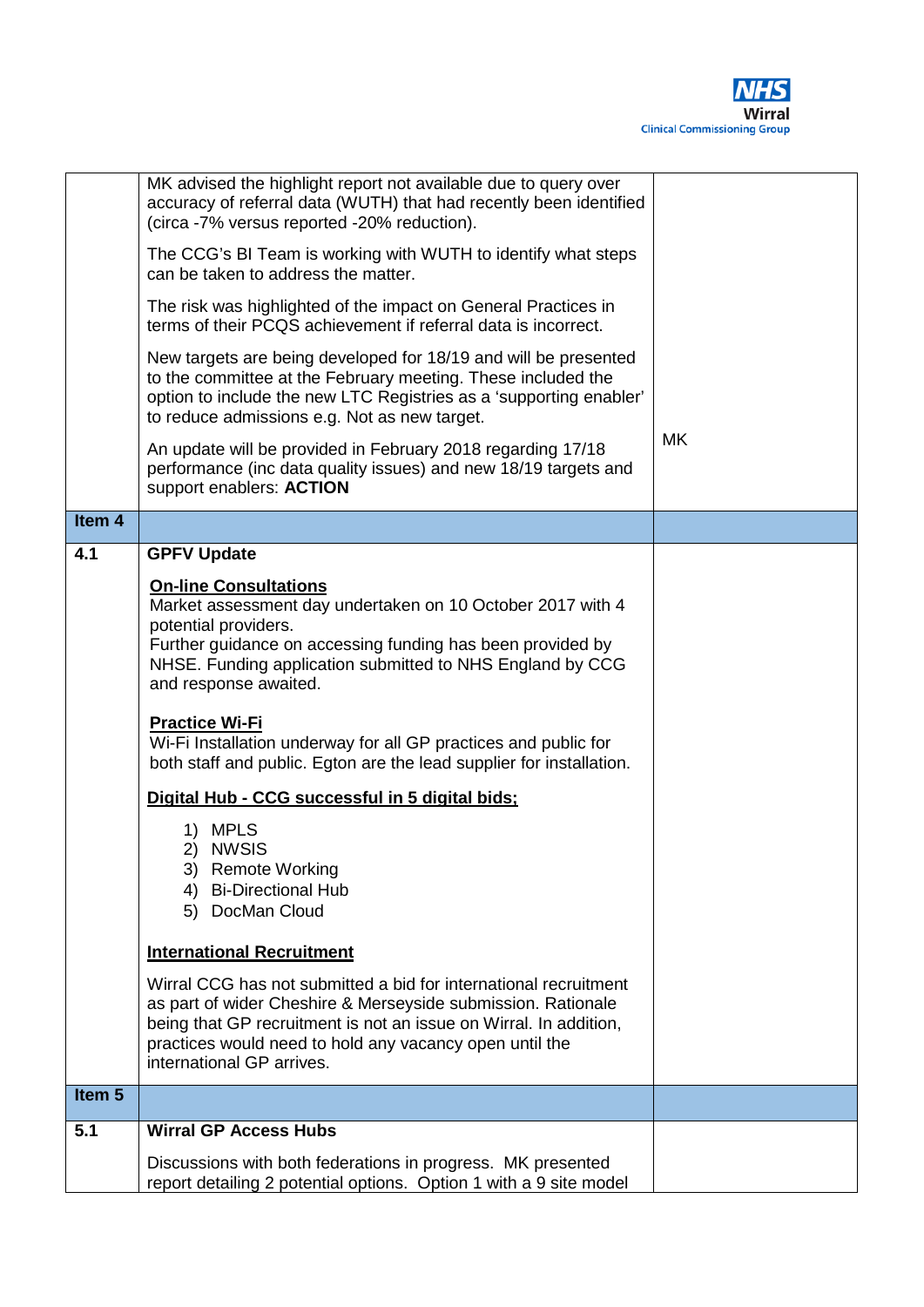

|                   | and option 2 with a 9+2 site model. Both GP federations support<br>option 2.<br>NH advised Public Health is undertaking a piece of work around<br>mapping the Wirral footprint which will further inform this work.<br>They are aiming to have this complete in the next few weeks. NH<br>requested any further progress in developing the model be<br>delayed until the outcome of this work to ensure the service aligns<br>with the Wirral map. The committee agreed this was the best<br>approach and that the committee can meet virtually if needed<br>once PH footprint work complete to progress GP Access Hubs<br>accordingly. |  |
|-------------------|-----------------------------------------------------------------------------------------------------------------------------------------------------------------------------------------------------------------------------------------------------------------------------------------------------------------------------------------------------------------------------------------------------------------------------------------------------------------------------------------------------------------------------------------------------------------------------------------------------------------------------------------|--|
| Item <sub>6</sub> |                                                                                                                                                                                                                                                                                                                                                                                                                                                                                                                                                                                                                                         |  |
| 6.1               | <b>Enhanced Primary Care in Care Homes</b>                                                                                                                                                                                                                                                                                                                                                                                                                                                                                                                                                                                              |  |
|                   | MK presented a report which detailed proposed changes to the<br>service specification post 1 <sup>st</sup> April 2018. These changes included:                                                                                                                                                                                                                                                                                                                                                                                                                                                                                          |  |
|                   | a) GP Practice providers will be expected to deliver the<br>scheme at scale, with a minimum of 20 patients per<br>home/ward round or full 100% coverage of a home if the<br>bed capacity is lower to be able to claim.                                                                                                                                                                                                                                                                                                                                                                                                                  |  |
|                   | b) Practices will be encouraged to collaborate with other<br>practices to deliver the scheme at scale. There will be<br>no expectation for patients to re-register with the<br>practice delivering the scheme and practices will be able<br>to deliver the scheme to patients not currently registered<br>with their practice.                                                                                                                                                                                                                                                                                                          |  |
|                   | c) The scheme is to be delivered to 100% of elderly care<br>home patients from April 2018 and therefore the<br>scheme will be offered to other practices or GP<br>Federations for any practice not wishing to deliver the<br>scheme.                                                                                                                                                                                                                                                                                                                                                                                                    |  |
|                   | d) Practices not delivering the scheme or for practices for<br>whom another practice delivers the scheme on their<br>behalf, will still be responsible for acute problems/visits<br>for their registered patients in these care homes.<br>(including updating patient's medical records)                                                                                                                                                                                                                                                                                                                                                |  |
|                   | e) Consider extending eligible patients to be managed to<br>also include patients with mental health needs or<br>learning disabilities. The following care homes have<br>recommended<br>the<br>Council's<br>by<br>lead<br>been<br>commissioner and are subject to further consideration<br>by the CCG's GP Clinical Lead.                                                                                                                                                                                                                                                                                                               |  |
|                   | Kingsley House - 16 beds (Residential Mental Health)                                                                                                                                                                                                                                                                                                                                                                                                                                                                                                                                                                                    |  |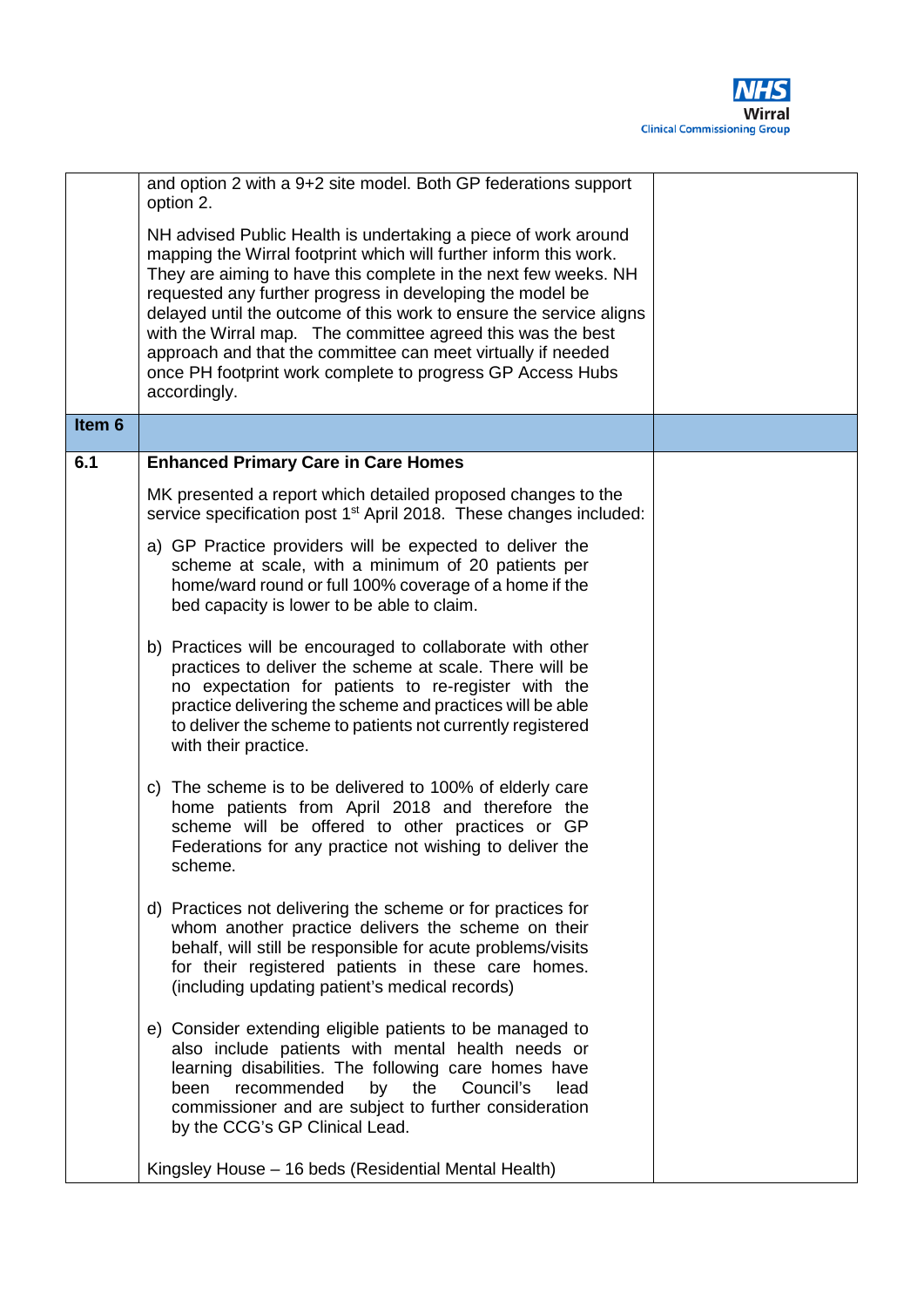

|                   | Melrose House - 29 beds (Residential Mental Health)                                                        |  |
|-------------------|------------------------------------------------------------------------------------------------------------|--|
|                   | Newhaven Sunningdale Road 14 beds - (Residential                                                           |  |
|                   | Learning Disabilities)                                                                                     |  |
|                   |                                                                                                            |  |
|                   | All practices wishing to provide the service must have<br>f)                                               |  |
|                   | their implementation plans countersigned by the care                                                       |  |
|                   | home to receive the service e.g. agreement on day(s)                                                       |  |
|                   | and time of ward round and staff involved                                                                  |  |
|                   |                                                                                                            |  |
|                   | g) All claims from practices must be countersigned by the                                                  |  |
|                   | care home for each quarter of the financial year                                                           |  |
|                   | agreeing the ward rounds took place.                                                                       |  |
|                   |                                                                                                            |  |
|                   | h) All providers providing a mainly nurse led model (once                                                  |  |
|                   | a month GP visits) must provide evidence of the nurses                                                     |  |
|                   |                                                                                                            |  |
|                   | appropriate skills and experience to appropriately<br>deliver the ward round in their implementation plans |  |
|                   | prior to CCG sign off.                                                                                     |  |
|                   |                                                                                                            |  |
|                   |                                                                                                            |  |
|                   | Any provider using a mainly nurse led model (once a<br>i)                                                  |  |
|                   | month GP visits) will be subject to receiving a reduced                                                    |  |
|                   | nurse led ward round tariff rate of £265 per bed per                                                       |  |
|                   | annum (£365 GP tariff rate). Any monies saved will be                                                      |  |
|                   | reinvested within the service or for primary care to                                                       |  |
|                   | manage frail older people resident in their own homes.                                                     |  |
|                   |                                                                                                            |  |
|                   | All providers must attend at least two meetings per year<br>j)                                             |  |
|                   | with the CCG to review the service delivery and                                                            |  |
|                   | outcomes.                                                                                                  |  |
|                   |                                                                                                            |  |
|                   | It was confirmed that patient autonomy of choice regarding GP                                              |  |
|                   | registration would not be impacted by the changes.                                                         |  |
|                   |                                                                                                            |  |
|                   | There was consensus that the changes supported better                                                      |  |
|                   | delivering whole population coverage.                                                                      |  |
|                   | UM from the CCGs BI Team presented summary audit data which                                                |  |
|                   | may demonstrate a reduction in non-elective admissions in 17/18                                            |  |
|                   | compared to earlier years.                                                                                 |  |
|                   |                                                                                                            |  |
|                   | The committee approved all of the proposed service specification                                           |  |
|                   | changes other than the change in tariff (nurse led).                                                       |  |
| Item <sub>7</sub> |                                                                                                            |  |
|                   |                                                                                                            |  |
| 7.1               | <b>Phlebotomy Update &amp; Draft Service Specification</b>                                                 |  |
|                   | SBS provide an update following decision by Governing Body                                                 |  |
|                   | decision on 5 December 2017 and agreement for a GP led                                                     |  |
|                   | approach via a disaggregated budget, pending further assurance                                             |  |
|                   | being received from both federations in regards to delivery. Letter                                        |  |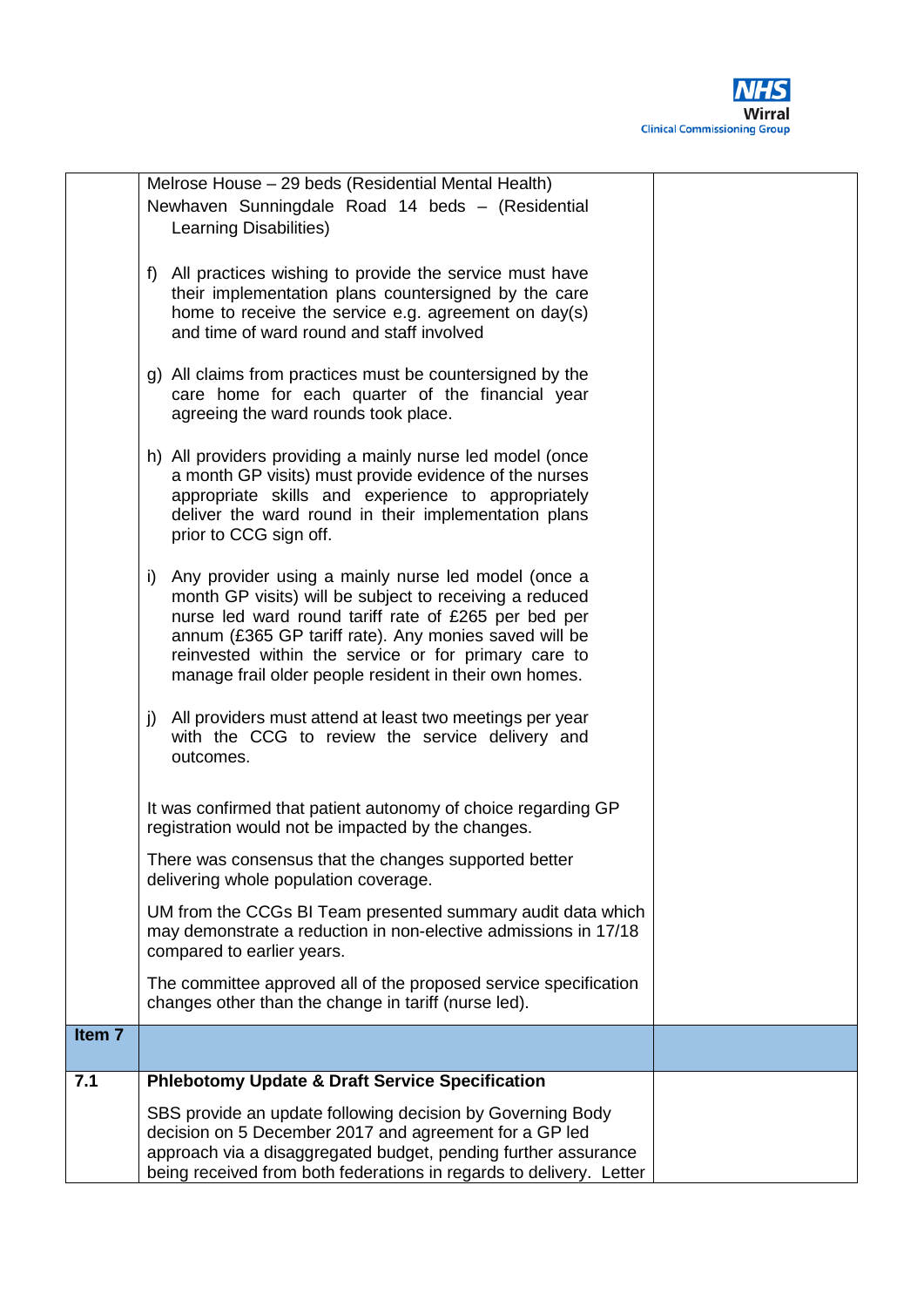

|                   | to be issued to both federations to request additional information<br>and implementation plan for all member practices. Minor<br>amendment to be made to service specification to finalise<br>Implementation plans to be brought back to February's meeting<br>for sign-off: ACTION | <b>SBS</b> |
|-------------------|-------------------------------------------------------------------------------------------------------------------------------------------------------------------------------------------------------------------------------------------------------------------------------------|------------|
| Item 8            |                                                                                                                                                                                                                                                                                     |            |
| 8.1               | <b>ADHD Shared Care Model</b>                                                                                                                                                                                                                                                       |            |
|                   | Adjourned to next meeting due to time constraints.                                                                                                                                                                                                                                  |            |
| <b>Item</b><br>10 |                                                                                                                                                                                                                                                                                     |            |
| 10.1              | <b>NHS England Update</b>                                                                                                                                                                                                                                                           |            |
|                   | (a) Primary Care Support Services was for noting;<br>therefore, it was not reviewed in meeting.                                                                                                                                                                                     |            |
|                   | (b) <b>Finance Report</b> was for noting; therefore, it was not<br>reviewed in meeting.                                                                                                                                                                                             |            |
|                   | (c) Contract Notices (If any to report) to be picked up in the<br>PCOG meeting.                                                                                                                                                                                                     |            |
|                   | <b>ANY OTHER BUSINESS</b>                                                                                                                                                                                                                                                           |            |
|                   |                                                                                                                                                                                                                                                                                     |            |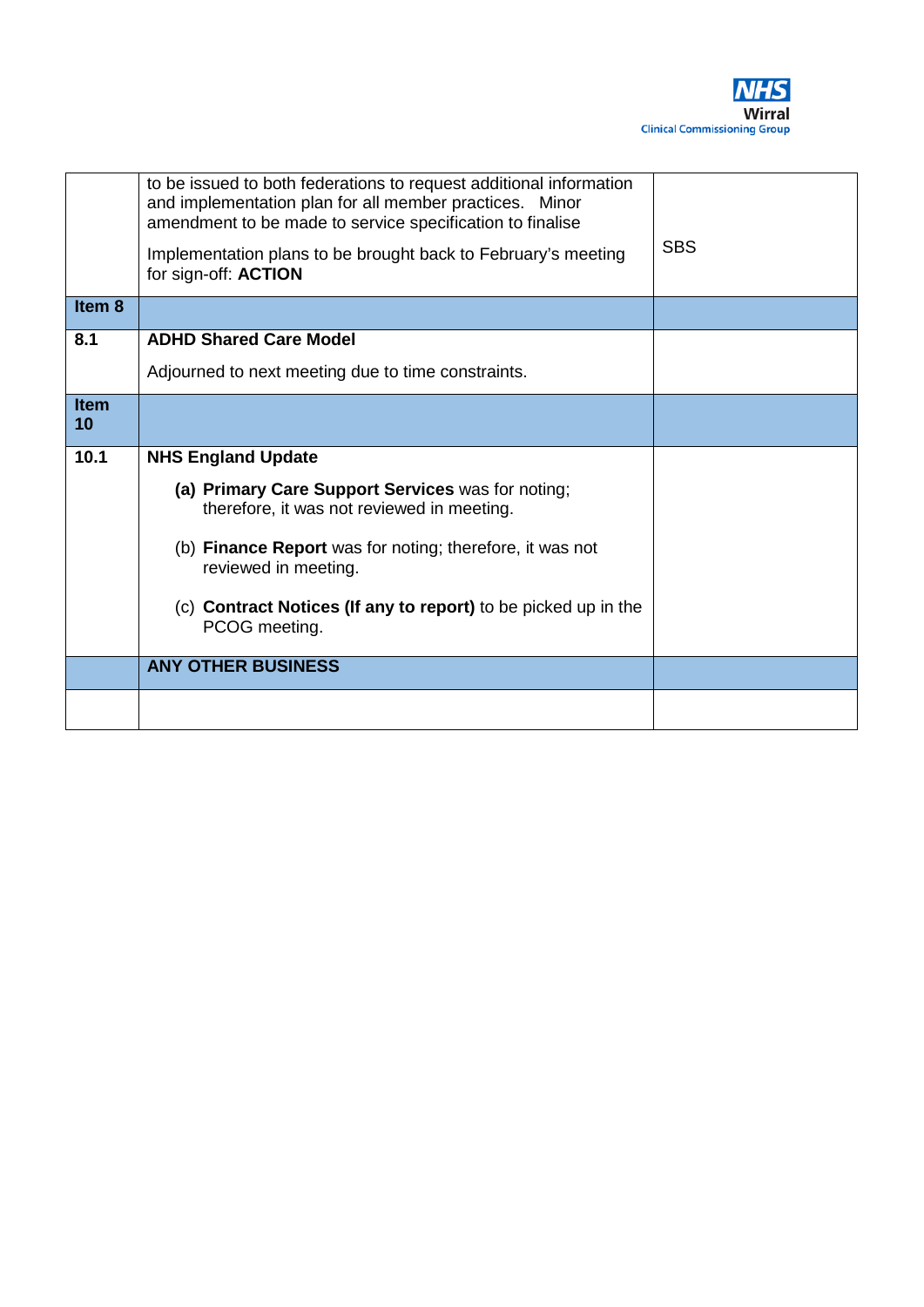#### **Primary Care Co-Commissioning Committee Action Log**

<span id="page-9-0"></span>

| <b>No</b> | Date of meeting I | Title of Item                                        | <b>Action</b>                                                                                     | Lead(s <sup>y</sup> | <b>Deadline</b> | <b>Progress Update</b> |
|-----------|-------------------|------------------------------------------------------|---------------------------------------------------------------------------------------------------|---------------------|-----------------|------------------------|
|           | 12/12/2017        | ToR                                                  | To be ammended                                                                                    | Admir               | Dec-17          |                        |
|           | 12/12/2017        | Delegated Commissioning Survey Results               | Outcome letter to be fedback to PCCC                                                              | lain Stewart        | Feb-18          |                        |
|           | 12/12/2017        | Phlebotomy Service                                   | Implementation plans to be brought back to February's meeting for sign-off                        | Sarah Bovd-Short    | Feb-18          |                        |
|           | 12/12/2017        | Primary Care Quality Scheme 2017-18 Highlight Report | Update to be provided regarding 17/18 performance (inc data quality issues) and new 18/19 targets | <b>Martvn Kent</b>  | Feb-18          |                        |
|           |                   |                                                      |                                                                                                   |                     |                 |                        |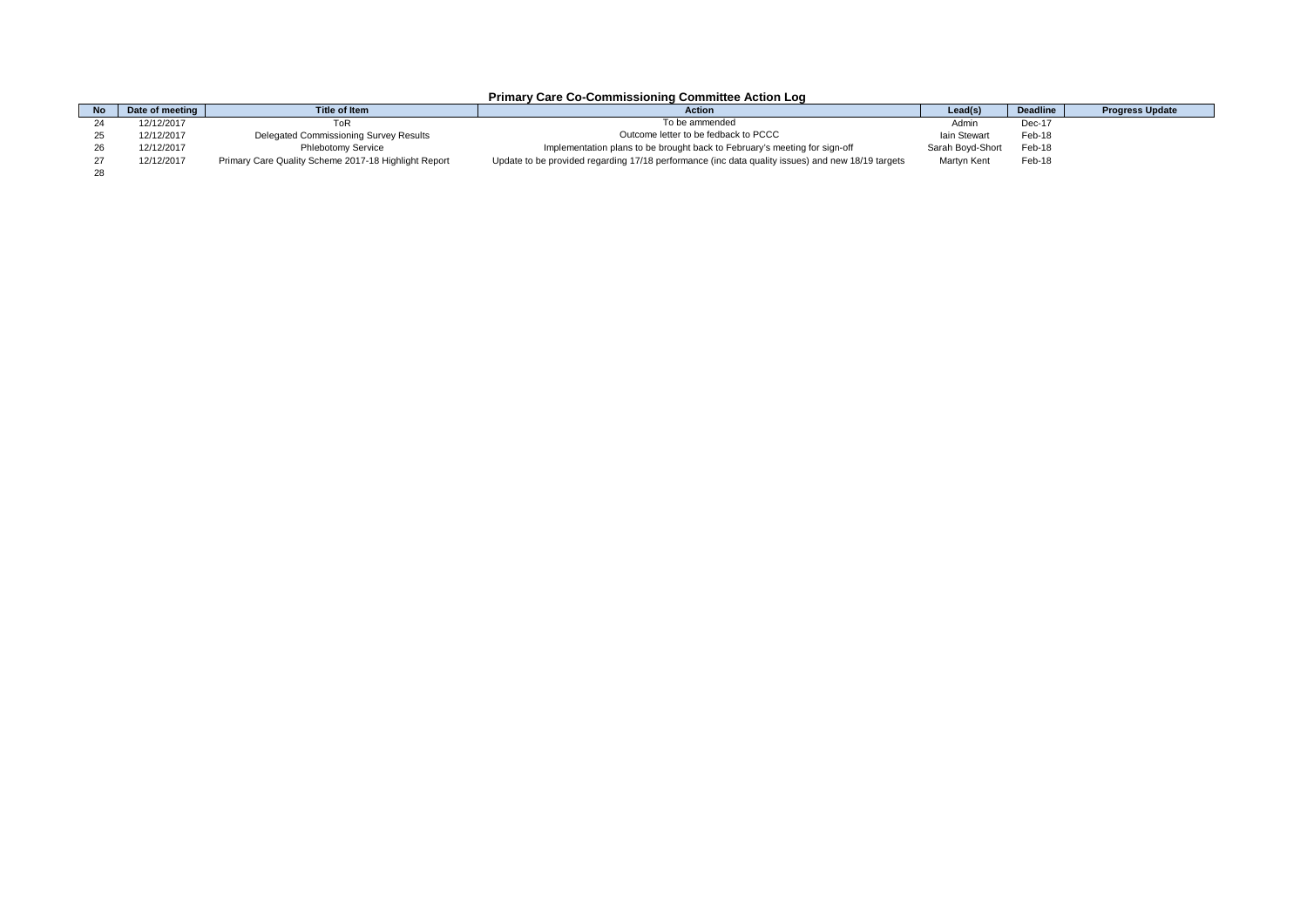|                |                 |                                                                                                        | <b>Primary Care Co-Commissioning Committee Action Log</b>                                                                                                                       |                             |
|----------------|-----------------|--------------------------------------------------------------------------------------------------------|---------------------------------------------------------------------------------------------------------------------------------------------------------------------------------|-----------------------------|
| <b>No</b>      | Date of meeting | <b>Title of Item</b>                                                                                   | <b>Action</b>                                                                                                                                                                   | Lead(s)                     |
| -1             | 24/05/2016      | <b>NHS England Update</b>                                                                              | Copies of GP Forward View slides to be circulated to the group                                                                                                                  | Tom Knight                  |
| $\overline{2}$ | 24/05/2016      | Terms of reference - Primary Medical Care Commissioning Committee<br>(PMCCC)                           | A workplan is to be created for the operational group to develop and implement.                                                                                                 | Tom Knight/Iain Stewart     |
| -3             | 24/05/2016      | (PMCCC)                                                                                                | Terms of reference - Primary Medical Care Commissioning Committee Co-Commissioning Level 2 Agreement between the CCG and NHS England to be shared at the next PMCCC<br>meeting. | Tom Knight                  |
| -5             | 24/05/2016      | Terms of reference - Primary Medical Care Commissioning Committee<br>(PMCCC)                           | PMCCC dates to be circulated                                                                                                                                                    | Sarah Lynch                 |
| 6              | 24/05/2016      | Terms of reference - Primary Medical Care Commissioning Committee<br>(PMCCC)                           | Amendments to ToR to be made and circulated to the group.                                                                                                                       | Iain Stewart/Sarah<br>Lynch |
| 7              | 24/05/2016      | Terms of reference - Primary Medical Care Operational Group                                            | Amendments to ToR to be made and circulated to the group.                                                                                                                       | Iain Stewart/Sarah<br>Lynch |
| -8             | 24/05/2016      | <b>Primary Care Quality Scheme</b>                                                                     | Revised paper be circulated via email as soon as possible for members to review                                                                                                 | Martyn Kent/Iain<br>Stewart |
| 9              | 13/09/2016      | Final Terms of Reference-Primary Medical Care Co- Commissioning<br>Committee                           | Jpdated terms of reference will be added to the next agenda for final ratification.                                                                                             | Sarah Lynch                 |
| 10             | 13/09/2016      | Final Terms of Reference-Primary Care Operational Group                                                | Dispute resolution clause to be added into ToR                                                                                                                                  | Sarah Lynch                 |
| 11             | 13/09/2016      | Townfield Health Centre Procurement Update                                                             | Jpdate on mobilisation to be shared at the next meeting                                                                                                                         | Iain Stewart                |
| 12             | 13/09/2016      | PCQS Performance Report                                                                                | An update on practice performance will be shared at the next meeting                                                                                                            | Martyn Kent                 |
| 13             | 13/09/2016      | GP 7 Day Working Project Initiation Document (PID)                                                     | Risk register to be created.                                                                                                                                                    | Sarah Lynch                 |
| 14             | 08/11/2016      | Wirral Primary Care GP Access Hubs service- Highlight Report and<br><b>Draft Service Specification</b> | NHSE to seek advice on the CCGs recommended procurement and contractual approach for the GP Access<br>Hubs service.                                                             | Carla Sutton                |
| -15            | 08/11/2016      | Wirral Primary Care GP Access Hubs service- Highlight Report and<br><b>Draft Service Specification</b> | Process to be established to gain feedback from patients                                                                                                                        | Martyn Kent                 |
| 16             | 08/11/2016      | Primary Care Operational Plan                                                                          | Extraordinary meeting to be held for final comments on the plan                                                                                                                 | Martyn Kent                 |
| 17             | 08/11/2016      | Co-Commissioning Level 3 Application Update                                                            | Outcome of the practice vote to be circulated                                                                                                                                   | Iain Stewart                |
| 18             | 17/01/2017      | Review of Primary Care Transformation Plan (in c Engagment element)<br>following NHSE feedback         | Updated version to be reviewed by PMCCC                                                                                                                                         | Iain Stewart                |
| 19             | 17/01/2017      | <b>PMC Quality Scheme</b>                                                                              | Further Financial detail to be brought to March meeting                                                                                                                         | Martyn kent                 |
| 20             | 17/01/2017      | <b>NHSE Update</b>                                                                                     | Future NHSE PCSE reports to be added to agendas going forward                                                                                                                   | Oliver Stewart              |
| 21             | 24/05/2016      | Terms of reference - (PMCCC)                                                                           | Annual report to be sent to Governing Body                                                                                                                                      | James Kay                   |
|                |                 |                                                                                                        | Lack of single voice from Primary Care providers leading to less collaborative working (lain to talk to Paul                                                                    |                             |
| 22             | 17/01/2017      | <b>Risk Register</b>                                                                                   | Edwards re: getting this in to Governing Body)                                                                                                                                  | lain Stewart                |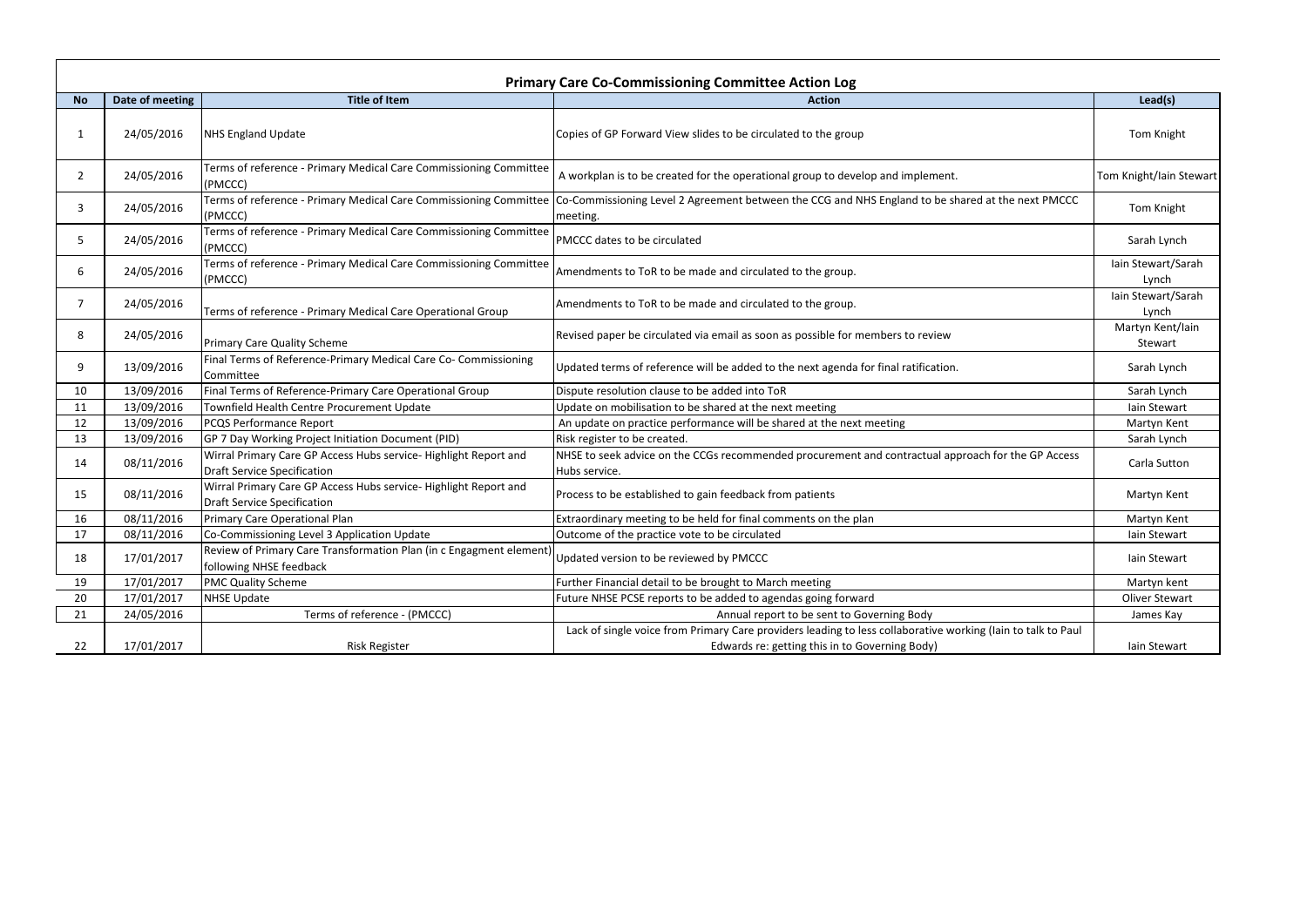| <b>Deadline</b> | <b>Progress Update</b> |
|-----------------|------------------------|
| 13/09/2016      | <b>Complete</b>        |
| 13/09/2016      | <b>Complete</b>        |
| 13/09/2016      | <b>Complete</b>        |
| 13/09/2016      | <b>Complete</b>        |
| 13/09/2016      | <b>Complete</b>        |
| 13/09/2016      | <b>Complete</b>        |
| 13/09/2016      | <b>Complete</b>        |
| 08/11/2016      | <b>Complete</b>        |
| 08/11/2016      | <b>Complete</b>        |
| 08/11/2016      | <b>Complete</b>        |
| 08/11/2016      | <b>Complete</b>        |
| 08/11/2016      | <b>Complete</b>        |
| Jan-17          | <b>Closed</b>          |
| $Jan-17$        | <b>Closed</b>          |
| Jan-17          | <b>Closed</b>          |
| $Jan-17$        | <b>Closed</b>          |
| $Jun-17$        | <b>Closed</b>          |
| Mar-17          | <b>Closed</b>          |
| Mar-17          | <b>Closed</b>          |
| $May-17$        | <b>Closed</b>          |
| <b>Jun-17</b>   | <b>Closed</b>          |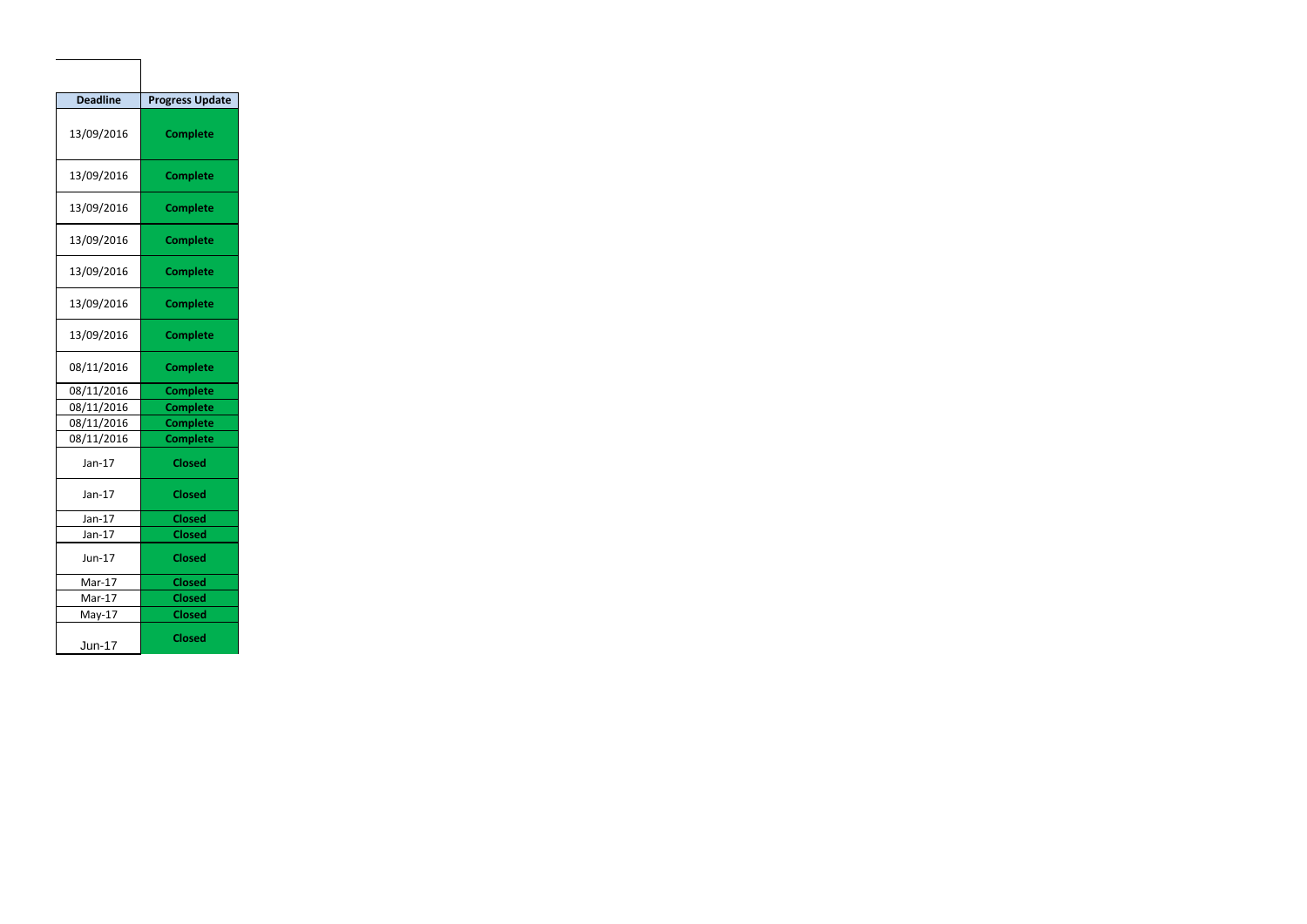<span id="page-12-0"></span>

| <b>Title</b>       | Terms of Reference - Primary Care Co-Commissioning Committee      |
|--------------------|-------------------------------------------------------------------|
| <b>Purpose</b>     | Joint Commissioning Arrangements (including scheme of delegation) |
| <b>Date</b>        | January 2018                                                      |
| <b>Version</b>     | V6.0                                                              |
| <b>Review Date</b> | August 2018                                                       |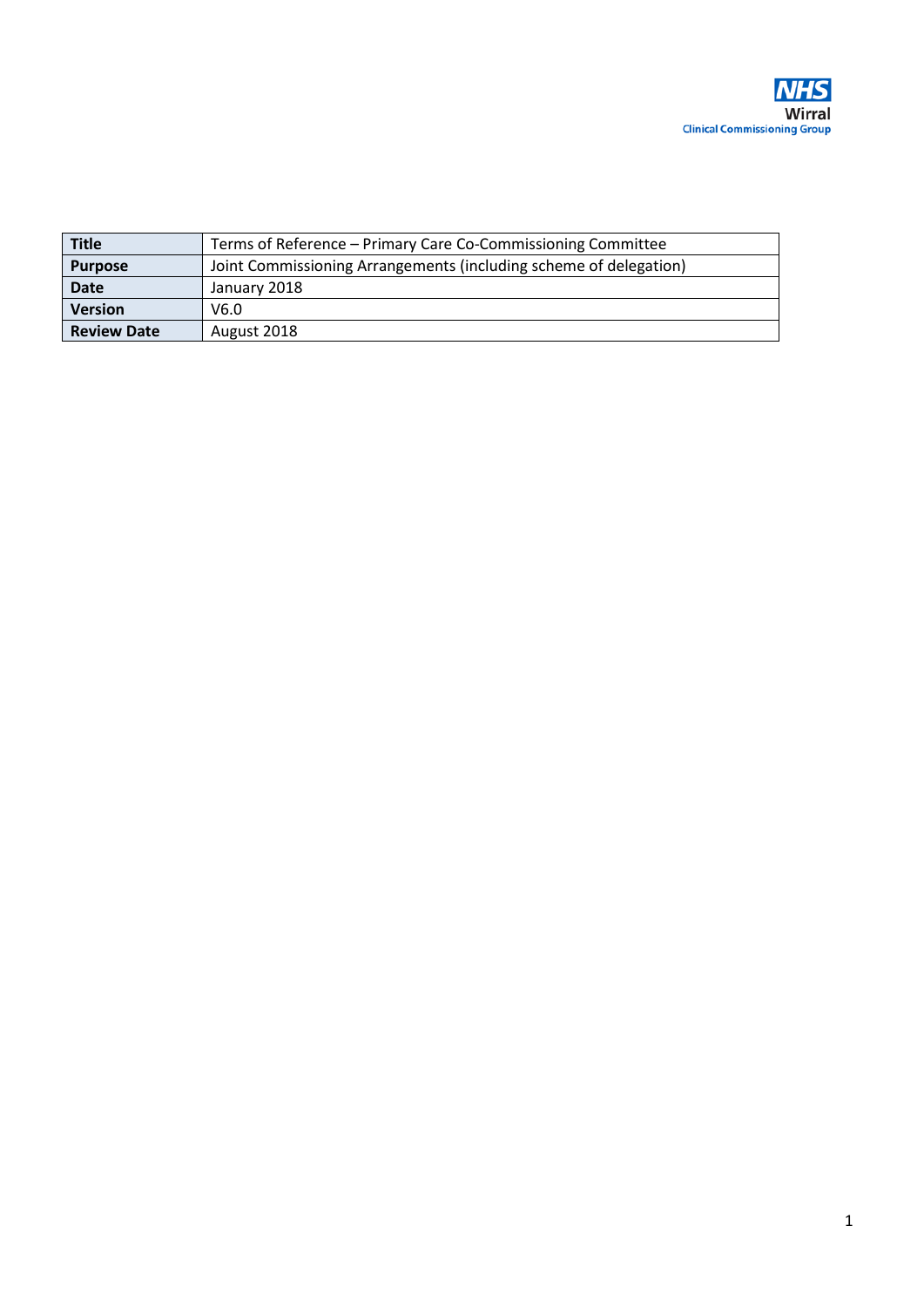

#### **Introduction**

- 1. NHS England announced on 1 May 2014 that NHS England was inviting CCGs to expand their role in primary care commissioning and to submit expressions of interest setting out the CCG's preference for how it would like to exercise expanded primary medical care commissioning functions. One option available was that NHS England and CCGs would jointly commission primary medical services.
- 2. The NHS England and Wirral CCG joint commissioning committee is a joint committee with the primary purpose of jointly commissioning primary medical services for the people of Wirral.

#### **Statutory Framework**

3. The National Health Service Act 2006 provides, at section 13Z, that NHS England's functions may be exercised jointly with a CCG, and that functions exercised jointly in accordance with that section may be exercised by a joint committee of NHS England and the CCG. Section 13Z of the NHS Act further providers that arrangements made under that section may be such on terms and conditions as may be agreed between NHS England and the CCG.

#### **Role of the Joint Committee**

- 4. The role of the Primary Care Co-Commissioning Committee (PCCC) shall be to carry out the functions relating to the commissioning of primary medical services under section 83 of the NHS Act except those relating to individual GP performance management, which have been reserved to NHS England.
- 5. This includes the following activities:
	- a) Provide assurance to the Governing Body regarding the implementation of the General Practice Forward View via Wirral's Primary Care Transformational Plan 2016-2020/21.
	- b) GMS, PMS and APMS contracts (including the design of PMS and APMS contracts, monitoring of contracts, taking contractual actions such as issuing breach/remedial notices, and removing a contract);
	- c) Approve newly designed services including; "Locally Commissioned Services" and " Directed Enhanced Services");
	- d) Design of local incentive schemes such as the Primary Care Quality Scheme or alternatives to the Quality of Outcomes Framework (QOF);
	- e) Decision making on whether to establish new GP practices in an area;
	- f) Approving practice mergers;
	- g) Making decisions on 'discretionary' payment (e.g. returner/retainer schemes)
	- h) Receiving updates from the Primary Care Operational Group on issues considered, actions taken and/or recommended for approval by the PCCC.
- 6. In performing its role the PCCC will exercise its management of the functions in accordance with the agreement entered into between NHS England and Wirral CCG, which will sit alongside the delegation and terms of reference. This is the proposed agreement to deal with such information sharing, resource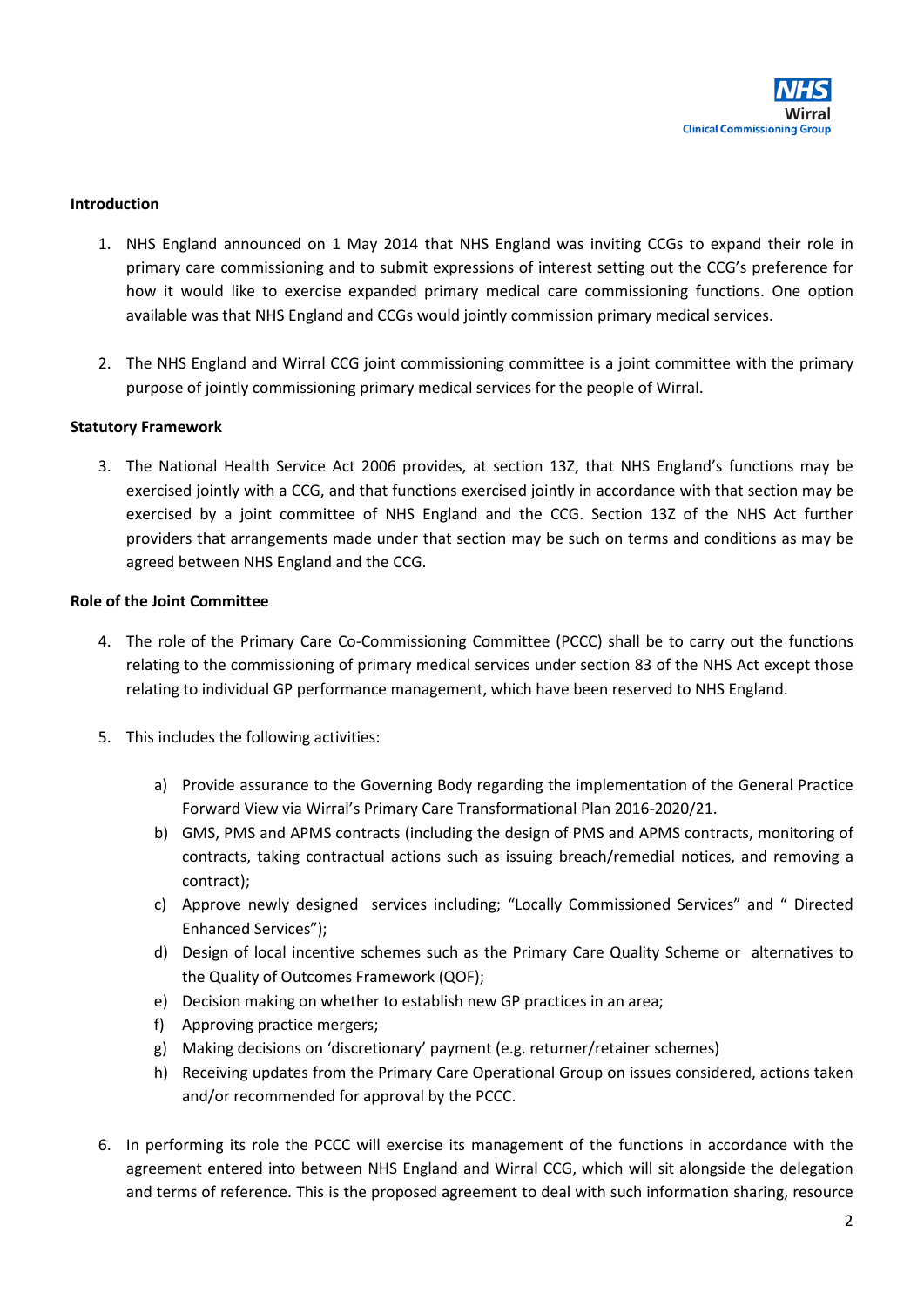

sharing, contractual mechanisms for service delivery (and ownership) and interplay between contractual and performance list management.

#### **Geographical Coverage**

7. The PCCC will comprise NHS England (Cheshire and Merseyside) and Wirral CCG. It will undertake the function of jointly commissioning primary medical services for Wirral.

#### **Membership**

- 8. The PCCC shall consist of:
- Director of Commissioning
- Chief Finance Officer
- GP and Primary Care Lead Wirral CCG
- GP and Members Council Chair Wirral CCG
- Director of Quality & Patient Safety (Nurse Directorate Lead)
- Governing Body member and Lay Member-Patient Champion, Wirral CCG
- Governing Body member and Lay Member-Audit & Governance, Wirral CCG
- Head of Primary Care, NHS England
- NHS England representatives

(The voting membership has a non-primary care medical majority)

The membership will meet the requirements of Wirral CCGs constitution

- 9. The Chair of the PCCC shall be the Lay Member (Patient Champion) of the Wirral Clinical Commissioning Group
- 10. The Vice Chair of the PCCC shall be the Lay Member (Audit & Governance) of the Wirral Clinical Commissioning Group
- 11. Non-voting attendees will be:
- Assistant Director Primary Care & Partnerships Direct Commissioning
- Assistant Director Primary Care Transformation
- Senior Commissioning Manager Primary Care
- Health Watch representative
- Director of Adult Social Services (Health and Wellbeing Board Representative)
- LMC representative
- 12. **Conflict of interest** The Chair will discuss the committee's responsibility to manage conflict of interest. Explicit evidence must be recorded through minutes that the nature of any potential conflict of interest is recorded, who has the conflict and how the conflict was managed to ensure full transparency.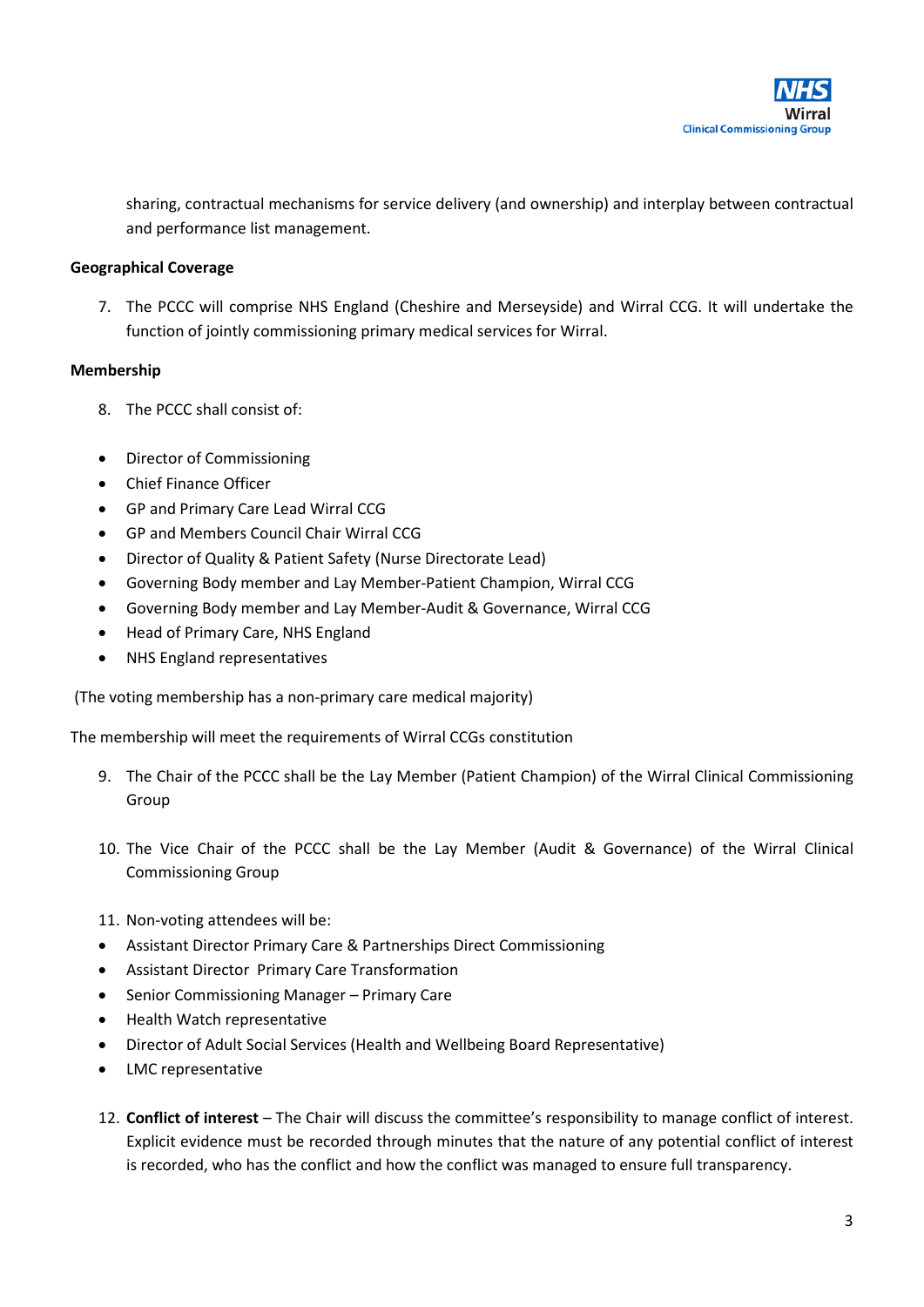

Individual's appointment to the PCCC will comply with the group's standard of business conduct policy including the requirements for declaring conflicts of interest. All members are required to make open and honest declaration of the interest at the commencement of each meeting or to notify the PCCC Chair of any actual, potential or perceived conflict of interest in advance of the meeting.

#### **Meetings and Voting**

- 13. The PCCC shall adopt the Standing Order of Wirral CCG insofar as they relate to the:
	- a) Notice of meetings (7 day prior to the meeting, this will also stand for the calling of unscheduled meetings)
	- b) Handling of meetings;
	- c) Agendas;
	- d) Circulation of papers; and
	- e) Conflicts of interest
- 14. Each member of the PCCC shall have one vote (other than NHS England members). The PCCC shall reach decisions by simple majority of members present, but with the Chair having a second and deciding vote, if necessary.
- 15. The PCCC shall be quorate provided there are no fewer than 4 voting members present; they should comprise a lay majority (non-medical) and NHS England members present will always have 50% of the votes.
- 16. The PCCC will meet bi-monthly with a view to review occurrence based on need. This panel will meet regularly at Wirral CCG – Old Market House. A list of scheduled dates will be made available on the CCG website.
- 17. Meetings of the PCCC:
	- a) Shall, subject to the application of 17(b) be open to the public
	- b) The PCCC may resolve to exclude the public from a meeting that is open to the public (whether during the whole or part of the proceedings) whenever publicity would be prejudicial to the public interest by reason of the confidential nature of the business to be transacted or for other special reasons stated in the resolution and arising from the nature of that business or of the proceedings or for any other reason permitted by the Public Bodies (Admission to Meetings) Act 1960 as amended or succeeded from time to time.
- 18. Members of the PCCC have a collective responsibility for the operation of the Joint Committee. They will participate in discussion, review evidence and provide objective input to the best of their knowledge and ability, and endeavour to reach a collective view.
- 19. The PCCC may call additional experts to attend meetings on an ad hoc basis to inform discussions.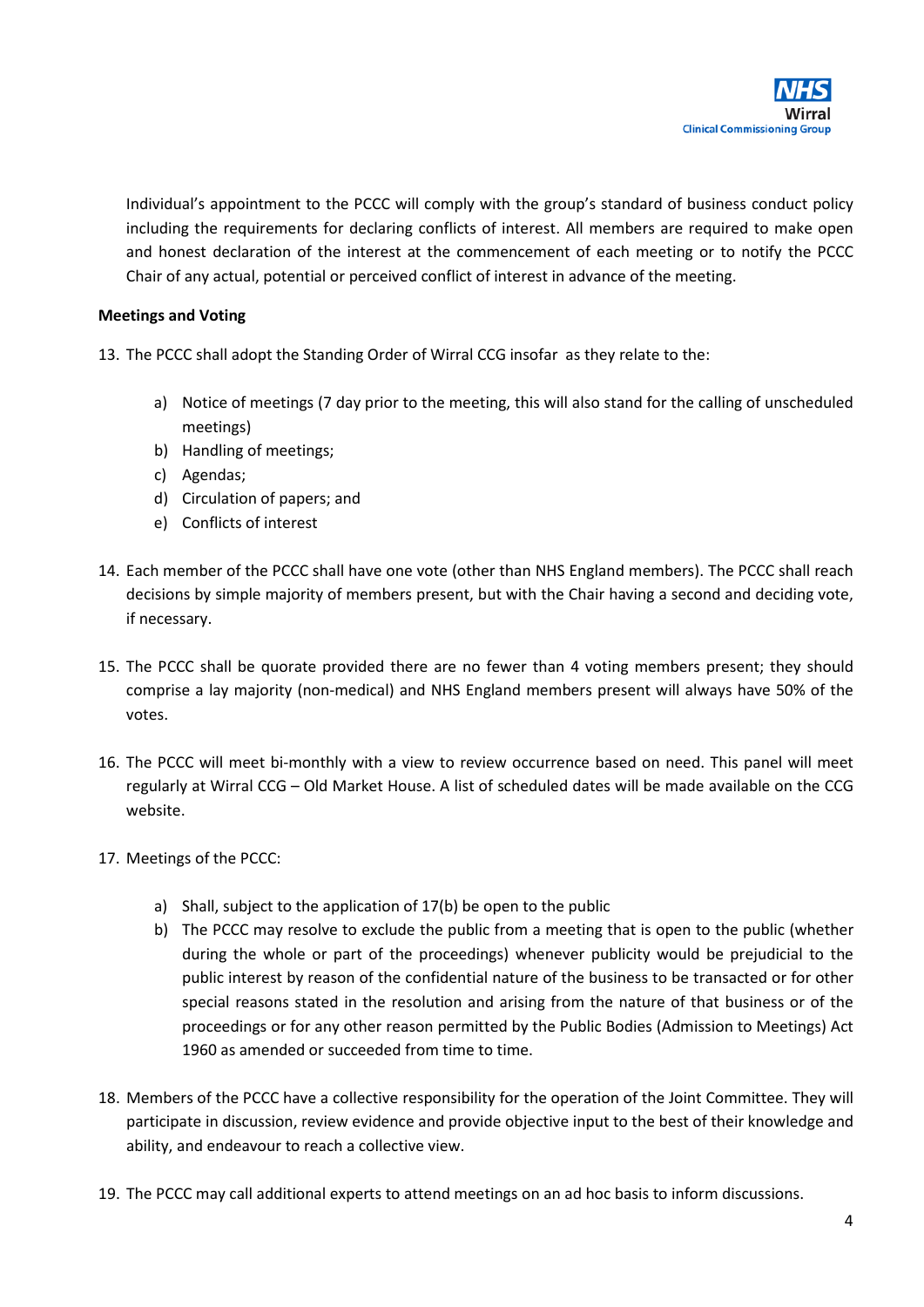

- 20. Members of the PCCC shall respect confidentiality requirements.
- 21. The CCG will provide a Secretariat to assist in all meeting planning and to take minutes. In the event of the Secretary being absent, a stand in Secretary will be asked to join the meeting.
- 22. The Secretary to the PCCC will be:
	- a) Administrative Assistant

The secretariat will be responsible for:

- b) Circulate the minutes and actions notes of the PCCC with 10 working days of the meeting to all members
- c) Present the minutes and actions notes to Wirral CCG and NHS England and the governing body of Wirral CCG

#### **Decisions**

- 23. The PCCC will make decisions within the bounds of its remit as defined in 4,5 and 6 above
- 24. The PCCC will provide regular updates to Governing Body via a bi-monthly executive summary report. This report will also be presented to the Cheshire and Merseyside local office (NHS England)
- 25. The decisions of the PCCC shall be binding on NHS England and Wirral CCG
- 26. Decisions will be published by both NHS England and Wirral CCG

#### **Review Terms of Reference**

27. These terms of reference will be formally reviewed by Cheshire and Merseyside regional Area Team of NHS England and Wirral CCG in April of each year, following the year in which the PCCC is created, and may be amended by mutual agreement between Cheshire and Merseyside area team of NHS England and Wirral CCG at any time to reflect changes in circumstances which may arise.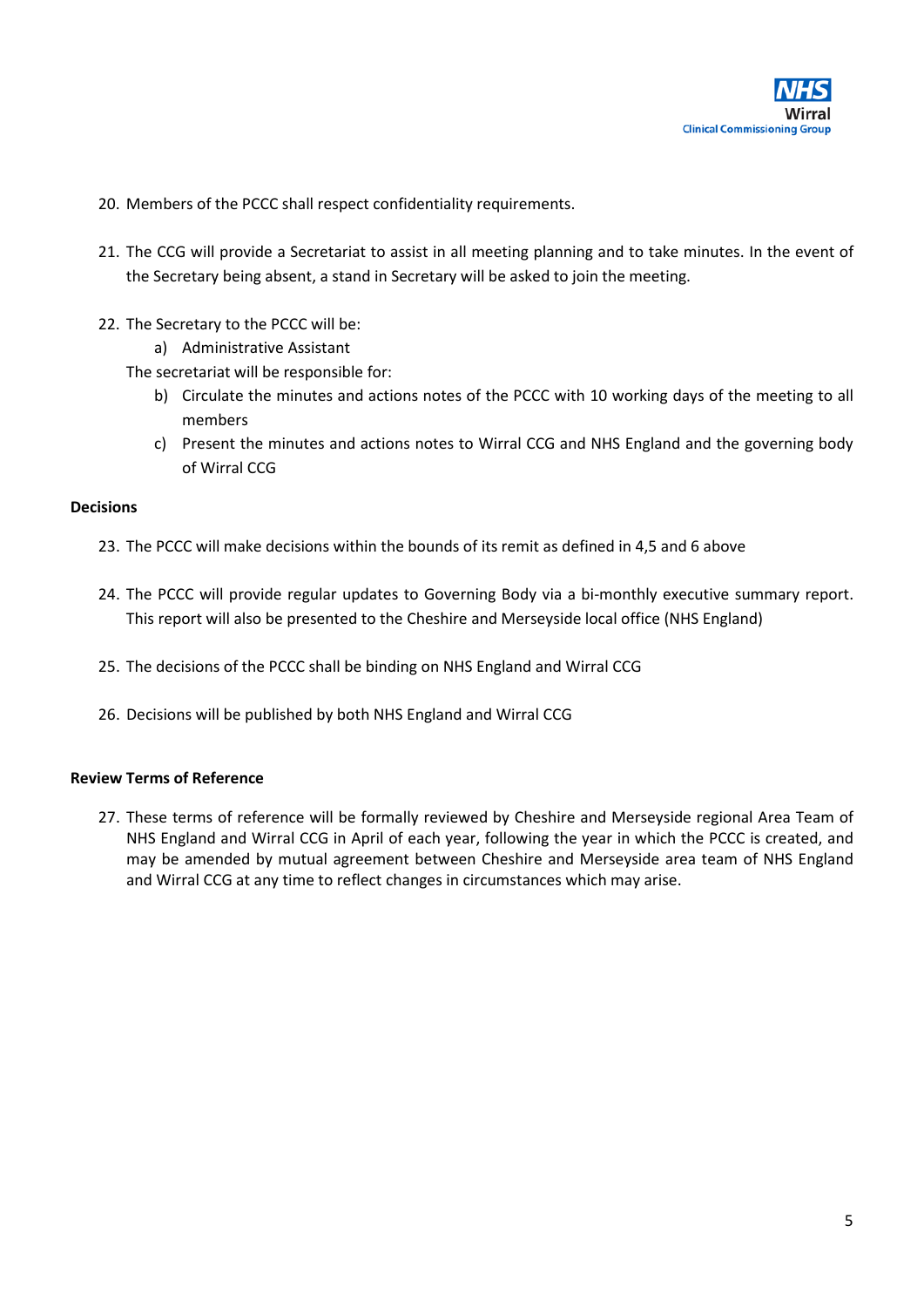Page 1 of 4

| Consequence |  | Likelihood |    |
|-------------|--|------------|----|
|             |  |            |    |
|             |  |            |    |
|             |  |            |    |
|             |  |            |    |
|             |  |            |    |
|             |  |            | 15 |

# **NHS WIRRAL CCG**

# <span id="page-17-0"></span>**Primary Care Co-Commissioning Committee**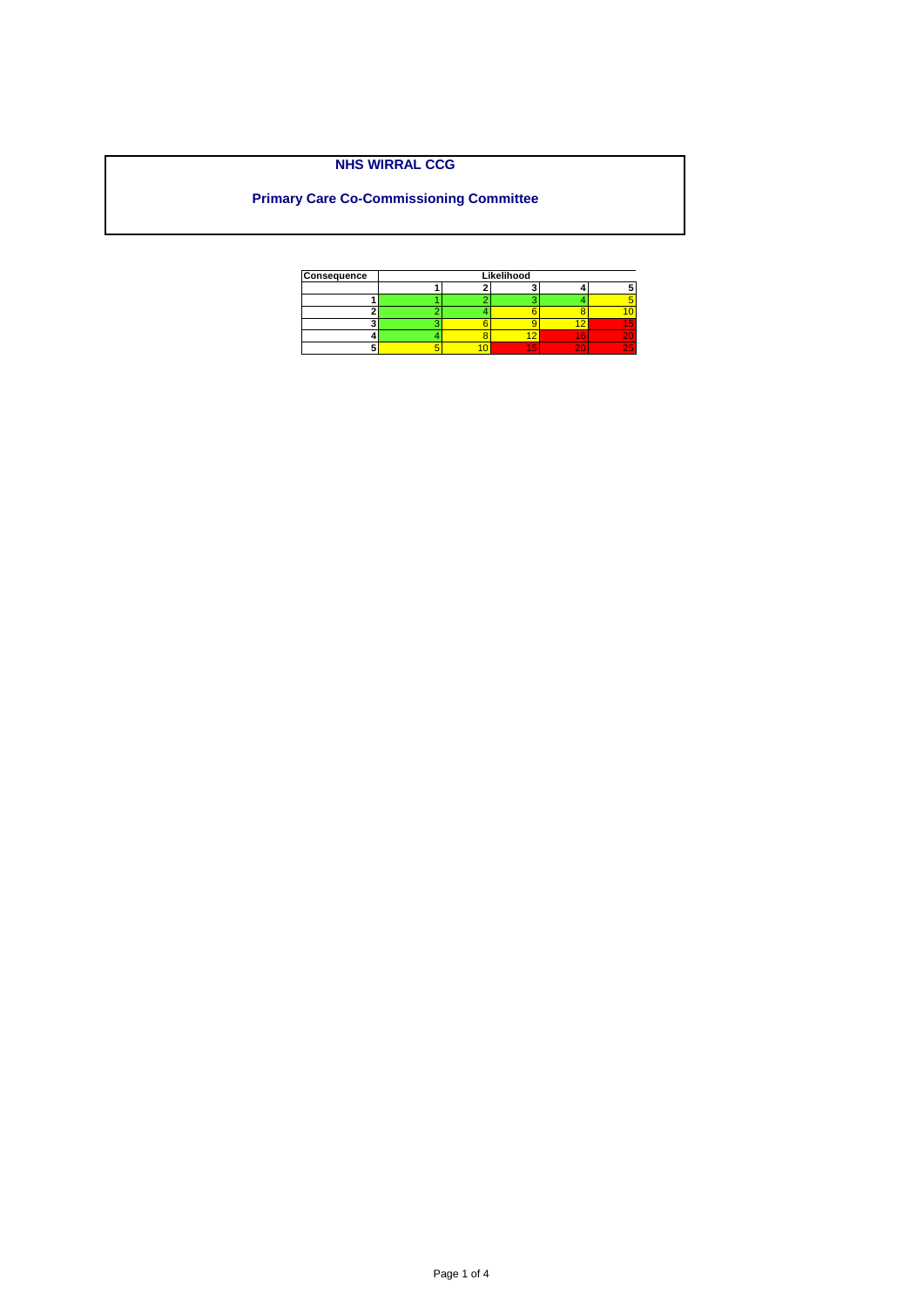#### Master 17-18

| Risk ID          | Date                                                                              | <b>Risk Description</b>                                                                                                                                                                                                                                                                 | Consequence                  | Likelihood              | <b>Matrix</b>            | <b>Key Control Established</b>                                                                                                                                                                                                                          | Owner                | Date of next | <b>Comments</b>                                                                                                                                                                                                                                                                                                                                                                                                                                                                                                                          |
|------------------|-----------------------------------------------------------------------------------|-----------------------------------------------------------------------------------------------------------------------------------------------------------------------------------------------------------------------------------------------------------------------------------------|------------------------------|-------------------------|--------------------------|---------------------------------------------------------------------------------------------------------------------------------------------------------------------------------------------------------------------------------------------------------|----------------------|--------------|------------------------------------------------------------------------------------------------------------------------------------------------------------------------------------------------------------------------------------------------------------------------------------------------------------------------------------------------------------------------------------------------------------------------------------------------------------------------------------------------------------------------------------------|
|                  | added                                                                             |                                                                                                                                                                                                                                                                                         |                              |                         | Score                    |                                                                                                                                                                                                                                                         |                      | review       |                                                                                                                                                                                                                                                                                                                                                                                                                                                                                                                                          |
| 17-18 (2) Nov-17 |                                                                                   | Installation of Wi-Fi in practices to be completed<br>by 31 Dec 2017. Reliant on CSU capacity to<br>undertake site visits and any other subsequent<br>work to support Egton installations. Egton also<br>reliant on BT to install lines. CSU advising of<br>imited canacity to support. | $\overline{2}$               | 3                       | 6                        | Weekly progess calls with Egton. Effective discussions<br>undertaken with CSU who have supported whereever<br>possible. Deadline has been extended by NHS Digital to end of<br>February 2018 due to installation delays nationally.                     | Sarah Boyd-<br>Short | Feb-18       | Possible option to utilise LPF days to expedite work. Update: This is not an option due to lack of actual staff resources within<br>CSU to undertake non-contracted work. Issues logged under business as usually via help desk. Deadline will not be met for<br>various reasons. Delay reported to NHS Digital. BT have also instakked lines in incorrect places in practices - Egton<br>addressing this up with BT to rectify. Christmas period has impacted upon installations also. On track for end of February<br>2018 completion. |
| 17-18 (3) Dec-17 |                                                                                   | Successful implementation of Community<br>Phlebotomy Service and smooth transition from<br>Communtiy Trust to GP Practices.                                                                                                                                                             | $\overline{4}$               | 3                       | 12 <sup>7</sup>          | Implementation plans requested and submitted from both<br>federations/practices to provide assurance forservice delivery.<br>The CCG will support federations and practices during service<br>mobilisation and will monitor progress on a weekly basis. | Sarah Boyd-<br>Short | Mar-18       | Implementation plans and assurance for sign-off by PCCC 13 February 2018.                                                                                                                                                                                                                                                                                                                                                                                                                                                                |
| 17-18            | Dec-17                                                                            | Agreement needs to be reached with both Wirra<br>GPI Federations for the new Wirral GP Access<br>service model from 1st April 2018. Any delay<br>risks the CCG not meeting the 30 mins per 1,000<br>target and the associated income by Oct 18.                                         | $\overline{a}$               | $\overline{2}$          | $\mathbf{R}$             | On going negotiations are taking place between the CCG and<br>bothGP Federations. Final propsoals have been requested by<br>Fruday 09/02/18                                                                                                             | Martyn Kent          | Feb-18       |                                                                                                                                                                                                                                                                                                                                                                                                                                                                                                                                          |
|                  |                                                                                   |                                                                                                                                                                                                                                                                                         |                              |                         |                          |                                                                                                                                                                                                                                                         |                      |              |                                                                                                                                                                                                                                                                                                                                                                                                                                                                                                                                          |
|                  | <b>Impact Values</b><br>Negligible<br>Minor<br>Moderate<br>Major<br>Catastroph    | $\mathcal{P}$<br>$\mathbf{a}$<br>$\overline{a}$                                                                                                                                                                                                                                         |                              |                         |                          |                                                                                                                                                                                                                                                         |                      |              |                                                                                                                                                                                                                                                                                                                                                                                                                                                                                                                                          |
|                  | <b>Probability Values</b><br>Rare<br>Unlikely<br>Possible<br>Likely<br>Almost Cer |                                                                                                                                                                                                                                                                                         |                              |                         |                          |                                                                                                                                                                                                                                                         |                      |              |                                                                                                                                                                                                                                                                                                                                                                                                                                                                                                                                          |
|                  |                                                                                   |                                                                                                                                                                                                                                                                                         |                              |                         |                          |                                                                                                                                                                                                                                                         |                      |              |                                                                                                                                                                                                                                                                                                                                                                                                                                                                                                                                          |
|                  |                                                                                   | Green/Yellow/Red Threshold Values<br>Green - maximum score                                                                                                                                                                                                                              | $\overline{a}$               |                         |                          |                                                                                                                                                                                                                                                         |                      |              |                                                                                                                                                                                                                                                                                                                                                                                                                                                                                                                                          |
|                  |                                                                                   | Yellow - minimum score                                                                                                                                                                                                                                                                  | 5                            |                         |                          |                                                                                                                                                                                                                                                         |                      |              |                                                                                                                                                                                                                                                                                                                                                                                                                                                                                                                                          |
|                  |                                                                                   | Yellow - maximum score                                                                                                                                                                                                                                                                  | 12                           |                         |                          |                                                                                                                                                                                                                                                         |                      |              |                                                                                                                                                                                                                                                                                                                                                                                                                                                                                                                                          |
|                  | Red - minimum score                                                               |                                                                                                                                                                                                                                                                                         | 15                           |                         |                          |                                                                                                                                                                                                                                                         |                      |              |                                                                                                                                                                                                                                                                                                                                                                                                                                                                                                                                          |
|                  | Consequend                                                                        |                                                                                                                                                                                                                                                                                         |                              | Likelihood              |                          |                                                                                                                                                                                                                                                         |                      |              |                                                                                                                                                                                                                                                                                                                                                                                                                                                                                                                                          |
|                  |                                                                                   | $\mathbf{1}$                                                                                                                                                                                                                                                                            | $\overline{2}$               | $\overline{\mathbf{3}}$ | $\overline{4}$           | $\overline{5}$                                                                                                                                                                                                                                          |                      |              |                                                                                                                                                                                                                                                                                                                                                                                                                                                                                                                                          |
|                  | $\mathbf{1}$<br>$\overline{2}$                                                    | $\blacktriangleleft$                                                                                                                                                                                                                                                                    | $\mathbf{2}$<br>$\mathbf{A}$ | -3.<br>6                | $\sim$<br>8 <sup>2</sup> | $5^{\circ}$<br>10 <sup>1</sup>                                                                                                                                                                                                                          |                      |              |                                                                                                                                                                                                                                                                                                                                                                                                                                                                                                                                          |
|                  | $\mathbf{3}$                                                                      |                                                                                                                                                                                                                                                                                         | 6 <sup>7</sup>               | 9 <sup>1</sup>          | 12                       |                                                                                                                                                                                                                                                         |                      |              |                                                                                                                                                                                                                                                                                                                                                                                                                                                                                                                                          |
|                  |                                                                                   |                                                                                                                                                                                                                                                                                         |                              |                         |                          |                                                                                                                                                                                                                                                         |                      |              |                                                                                                                                                                                                                                                                                                                                                                                                                                                                                                                                          |

**4 4 4 12 16 12 16 12 16 12 16 12 16 12 16 12 16 12**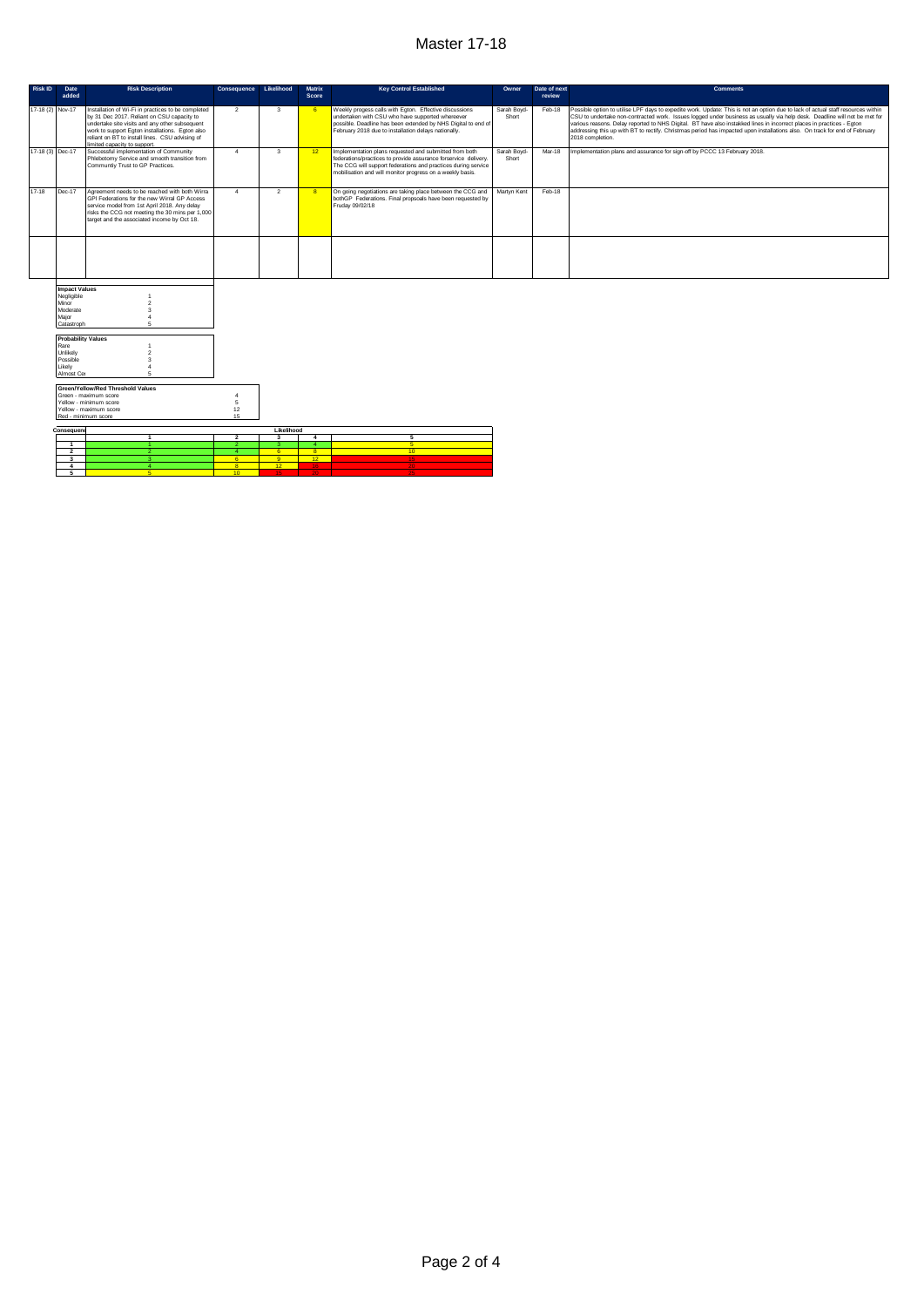| <b>Risk ID</b> | Date added | <b>Risk Description</b>                                                                                                                                                                                                                                                      | <b>Consequen</b><br><sub>ce</sub> | Likelihood |
|----------------|------------|------------------------------------------------------------------------------------------------------------------------------------------------------------------------------------------------------------------------------------------------------------------------------|-----------------------------------|------------|
| $16-17-(4)$    | $Oct-16$   | <u>LSiales and Technology Transformational Dius. Nisk of</u><br>Estates bids being mothballed due to capital contributions<br>levels being increased e.g. (20%-30% new builds over £1<br>million and max 66% contribution for improvement grants of<br>less than £1 million) |                                   |            |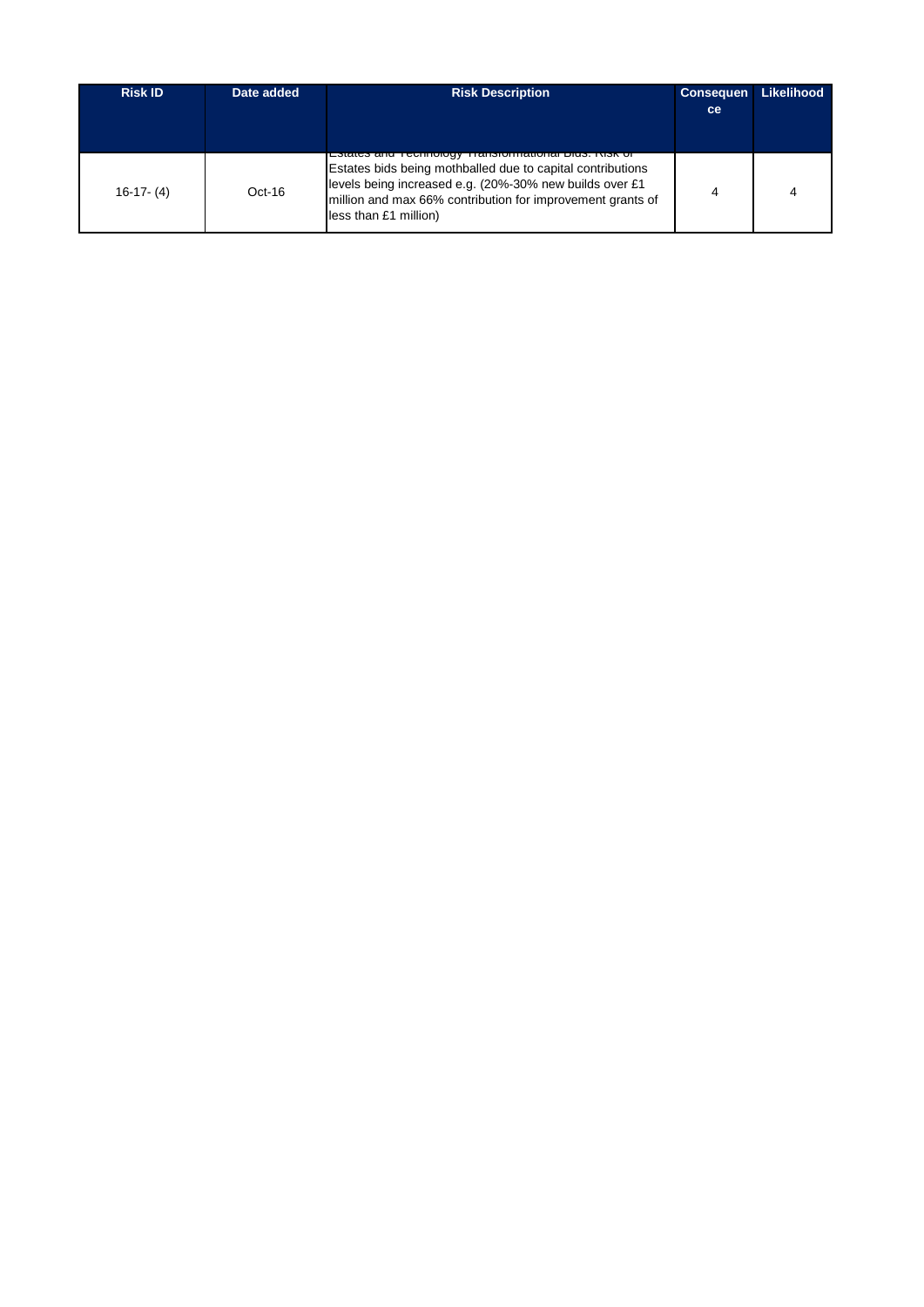| <b>Matrix</b><br><b>Score</b> | <b>Key Control</b><br><b>Established</b>                                 | Owner        | Date of next review | <b>Comments</b>                                                                                                                                              |
|-------------------------------|--------------------------------------------------------------------------|--------------|---------------------|--------------------------------------------------------------------------------------------------------------------------------------------------------------|
| 16                            | ribo<br>developed<br>up to pre-<br>OBC status -<br>bidders<br>hrinfod on | lain Stewart | Sep-17              | end February 2017 for consideration to progress to Full Business<br>Case (FBC) status - if requested, FBCs to be completed during April<br>to September 2017 |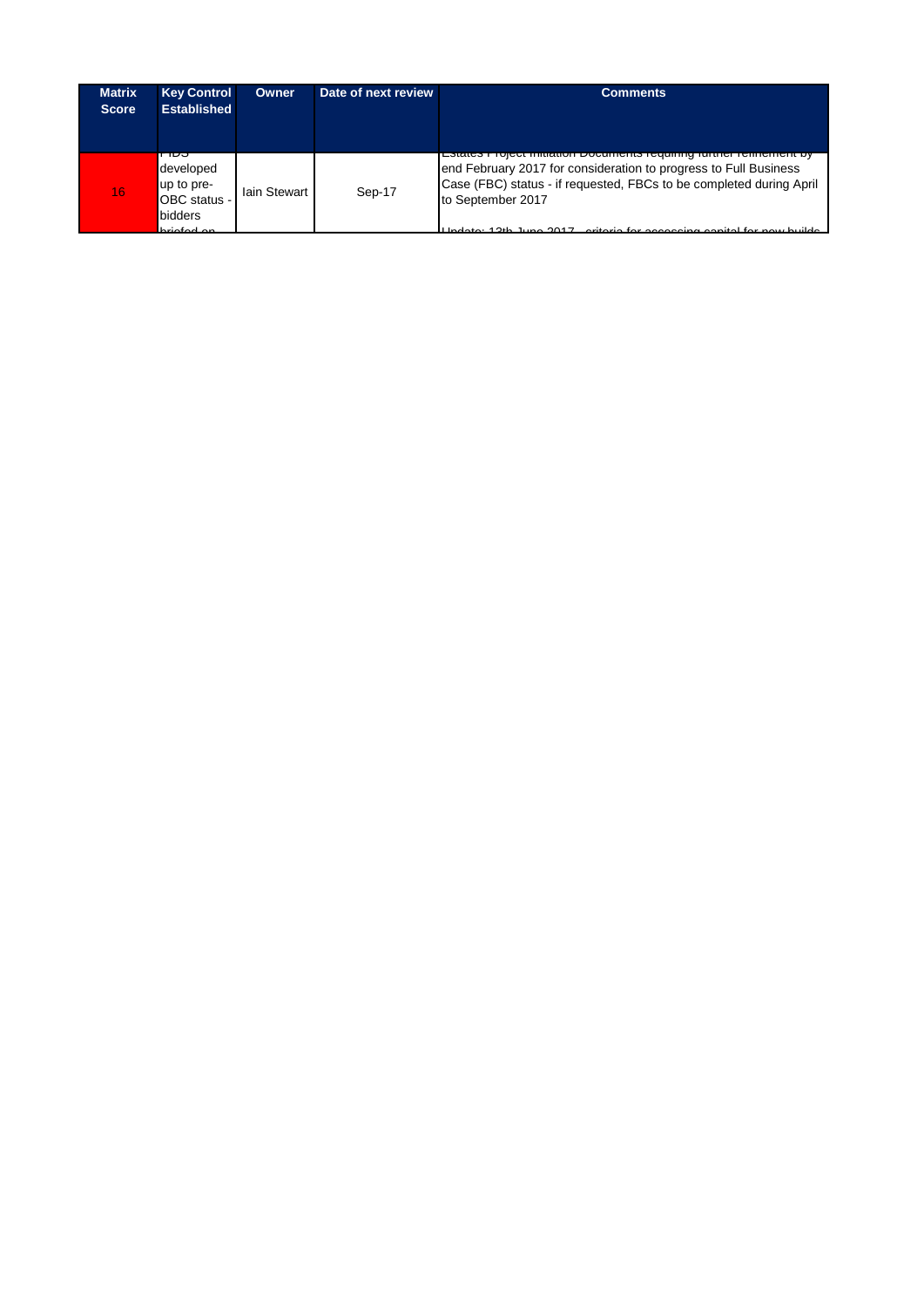

Finance Directorate NHS England Skipton House 80 London Road London SE1 6LH

<span id="page-21-0"></span>**To:** Simon Banks **Cc:** Alan Whittle; Anthony Leo

Email : [england.co-commissioning@nhs.net](mailto:england.co-commissioning@nhs.net)

12 January 2018

#### **CONFIDENTAL**

Dear Simon,

#### **Delegated commissioning of primary medical services**

I am writing to inform you that we are unable to support your application to take on delegated commissioning of primary medical services at this stage.

Whilst we recognise the progress NHS Wirral CCG has made in strengthening its primary care team and implementing plans to improve primary care access, we are unable to support your application at present due to the CCG's financial deficit and inyear financial pressures.

We appreciate this news will be disappointing, but want to assure you that we are committed to working with you and the CCG's leadership team to support you to take on these arrangements in the future.

For further information or to discuss next steps, please contact your regional team in the first instance. You can also contact the national co-commissioning team at [england.co](mailto:england.co-commissioning@nhs.net)[commissioning@nhs.net.](mailto:england.co-commissioning@nhs.net)

Yours sincerely,

air

Paul Baumann Chief Financial Officer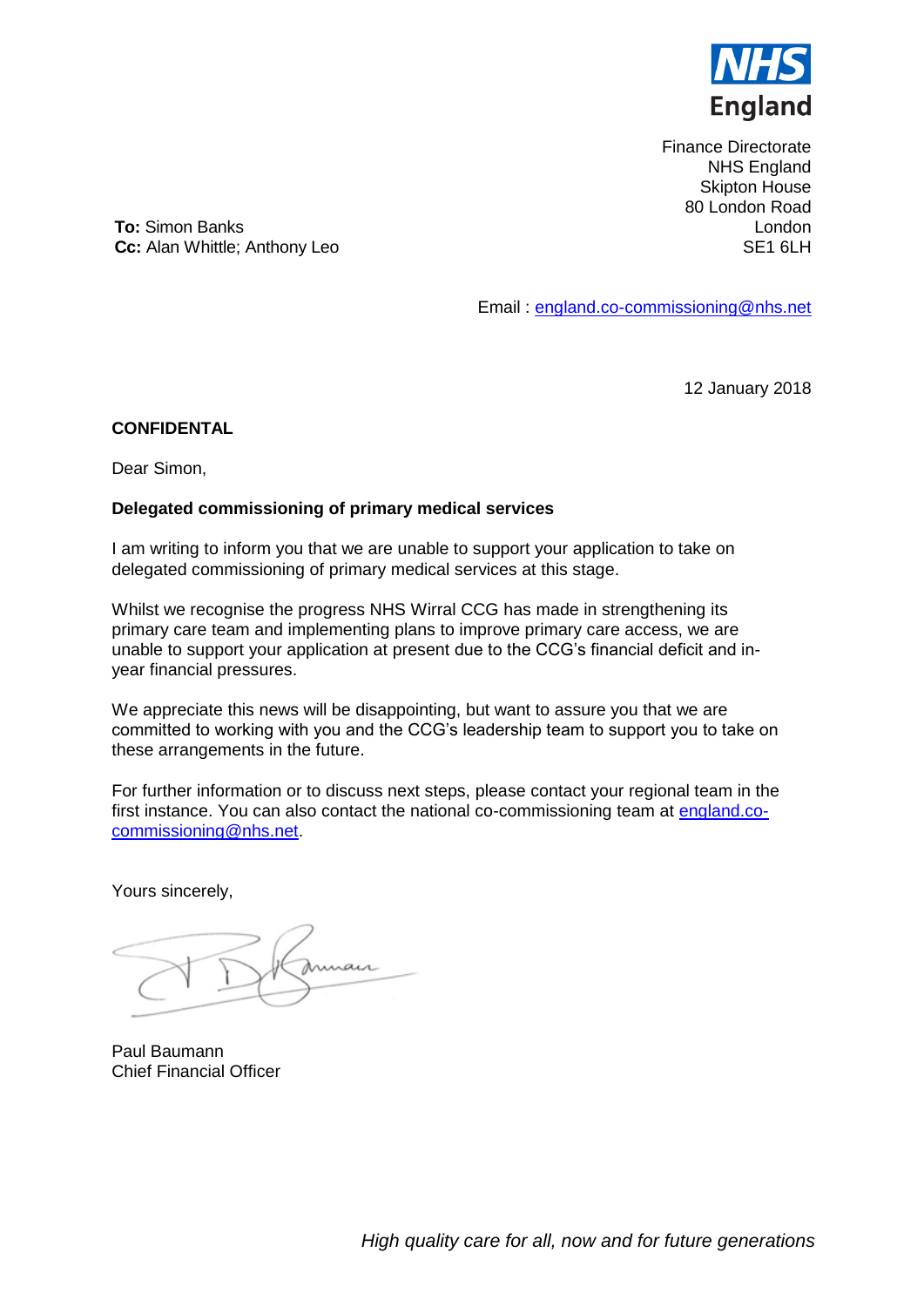# <span id="page-22-0"></span>**QUALITY AND PERFORMANCE COMMITTEE REPORT COVER SHEET**

|                                        |                                                                                                                                                                                                                                                                                                                                                                                                                                                                                                      | Local Commissioned Service for ADHD Shared Care - Options Appraisal       |                                                                                                                                                                                                                                                                                                                                                                                                                                                                                                                                                                                                                                                                                                                                                        |  |
|----------------------------------------|------------------------------------------------------------------------------------------------------------------------------------------------------------------------------------------------------------------------------------------------------------------------------------------------------------------------------------------------------------------------------------------------------------------------------------------------------------------------------------------------------|---------------------------------------------------------------------------|--------------------------------------------------------------------------------------------------------------------------------------------------------------------------------------------------------------------------------------------------------------------------------------------------------------------------------------------------------------------------------------------------------------------------------------------------------------------------------------------------------------------------------------------------------------------------------------------------------------------------------------------------------------------------------------------------------------------------------------------------------|--|
| <b>Agenda Item:</b>                    | 3.1                                                                                                                                                                                                                                                                                                                                                                                                                                                                                                  | <b>Reference</b>                                                          | QP17/18/030                                                                                                                                                                                                                                                                                                                                                                                                                                                                                                                                                                                                                                                                                                                                            |  |
| <b>Public / Private</b>                | N/A                                                                                                                                                                                                                                                                                                                                                                                                                                                                                                  | <b>Meeting Date</b>                                                       | 31 <sup>st</sup> October 2017                                                                                                                                                                                                                                                                                                                                                                                                                                                                                                                                                                                                                                                                                                                          |  |
| <b>Lead Officer/Author of</b><br>paper |                                                                                                                                                                                                                                                                                                                                                                                                                                                                                                      | Nesta Hawker, Director of Commissioning                                   |                                                                                                                                                                                                                                                                                                                                                                                                                                                                                                                                                                                                                                                                                                                                                        |  |
| <b>Contributors</b>                    | Janet Waring, Quality Manager                                                                                                                                                                                                                                                                                                                                                                                                                                                                        | Kerry Hogan, Commissioning Manager<br>Jo Watts, Senior Commissioning Lead |                                                                                                                                                                                                                                                                                                                                                                                                                                                                                                                                                                                                                                                                                                                                                        |  |
| <b>For Decision</b>                    | Yes                                                                                                                                                                                                                                                                                                                                                                                                                                                                                                  |                                                                           |                                                                                                                                                                                                                                                                                                                                                                                                                                                                                                                                                                                                                                                                                                                                                        |  |
| <b>For Information</b>                 |                                                                                                                                                                                                                                                                                                                                                                                                                                                                                                      |                                                                           |                                                                                                                                                                                                                                                                                                                                                                                                                                                                                                                                                                                                                                                                                                                                                        |  |
| <b>For Discussion</b>                  |                                                                                                                                                                                                                                                                                                                                                                                                                                                                                                      |                                                                           |                                                                                                                                                                                                                                                                                                                                                                                                                                                                                                                                                                                                                                                                                                                                                        |  |
| <b>Executive Summary</b>               | aged 18 years and over.                                                                                                                                                                                                                                                                                                                                                                                                                                                                              |                                                                           | Wirral Clinical Commissioning Group (CCG) commissions an ADHD service on a<br>cost per case basis from Cheshire and Wirral Partnership Trust (CWP) for adults                                                                                                                                                                                                                                                                                                                                                                                                                                                                                                                                                                                          |  |
|                                        | Waiting times are significantly in excess of 18 weeks and patients are not being<br>seen at the right time, by the right clinician and as such the commissioned service<br>is not meeting patient need.                                                                                                                                                                                                                                                                                              |                                                                           |                                                                                                                                                                                                                                                                                                                                                                                                                                                                                                                                                                                                                                                                                                                                                        |  |
|                                        | A redesign of the ADHD pathway has been agreed, with a Shared Care Model for<br>ADHD proposed to be implemented during 2017/18. Following feedback from the<br>GP Members Council on the 18 <sup>th</sup> May 2017, the CCG has been asked to consider<br>implementing a Local Commissioned Service (LCS) for ADHD Shared Care<br>(adults) to support GPs in the management of patients stable on medication who<br>have been transferred back to the care of the GP under shared care arrangements. |                                                                           |                                                                                                                                                                                                                                                                                                                                                                                                                                                                                                                                                                                                                                                                                                                                                        |  |
|                                        |                                                                                                                                                                                                                                                                                                                                                                                                                                                                                                      | management of adult ADHD in Primary Care.                                 | A paper was taken to the Financial Recovery Group (FRG) on the 20 <sup>th</sup> June 2017<br>outlining the proposal for the LCS and the potential impact on expected QIPP<br>savings. However, since producing the paper, Finance has confirmed that the<br>target saving of £38,000 for the ADHD QIPP scheme was achieved at the start of<br>2017/18 following contract negotiations with the provider. Therefore, to further<br>inform a decision regarding the LCS, FRG agreed that a scoping exercise should<br>be undertaken to obtain information from CCGs across the Cheshire and<br>Merseyside (C&M) STP footprint, regarding the service provision in place for adult<br>ADHD and to ascertain whether GPs receive enhanced payments for the |  |
|                                        | LCS.                                                                                                                                                                                                                                                                                                                                                                                                                                                                                                 |                                                                           | The paper provides a summary of the scoping exercise undertaken across C&M<br>CCGs for adult ADHD, specifically to determine whether CCGs across the footprint<br>have a LCS in place for the management of ADHD. The paper also outlines an<br>options appraisal to support decision making regarding the request to consider a                                                                                                                                                                                                                                                                                                                                                                                                                       |  |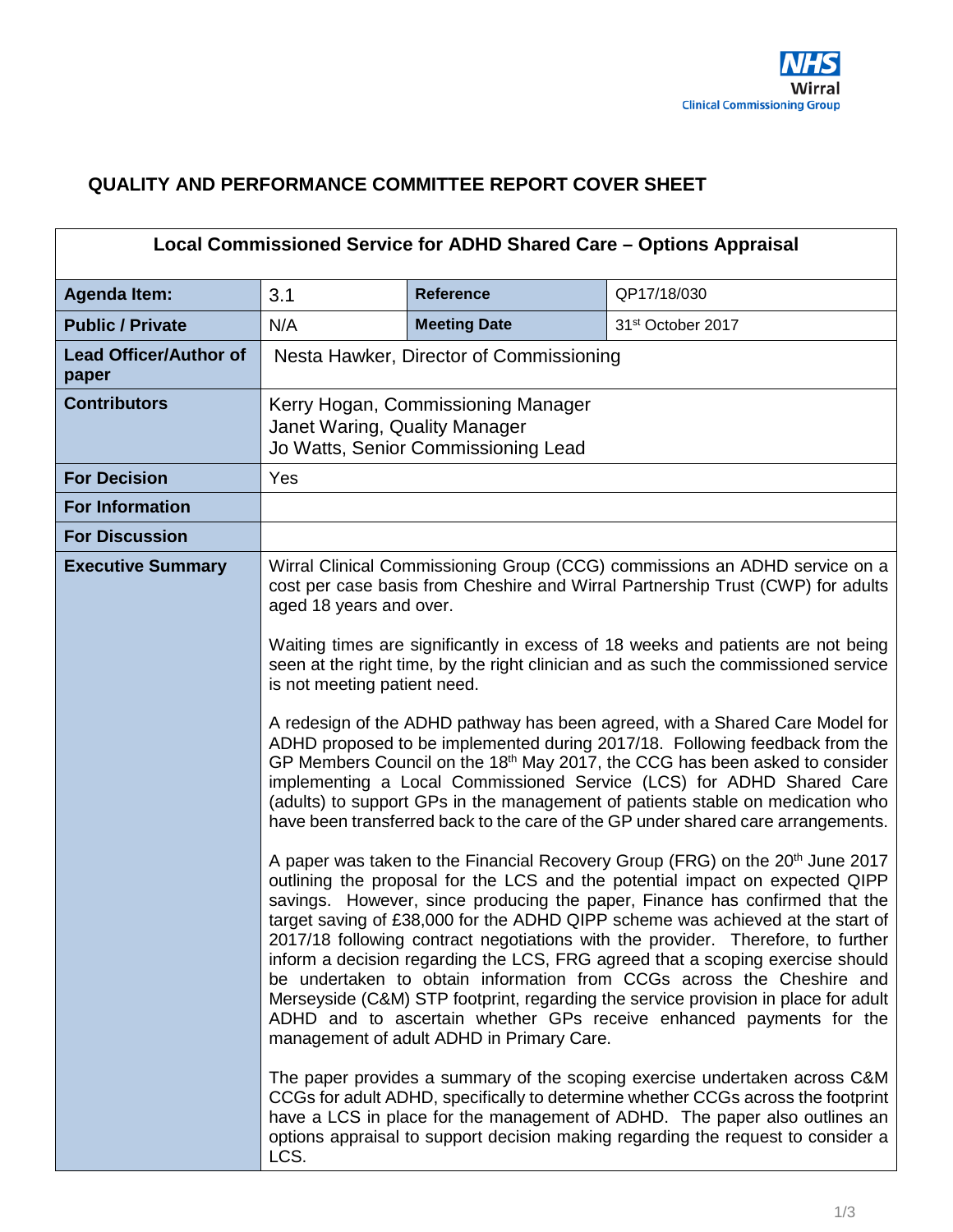| <b>Recommendations</b> | The Quality and Performance Committee is asked to:                                                                                                                                                                        |
|------------------------|---------------------------------------------------------------------------------------------------------------------------------------------------------------------------------------------------------------------------|
|                        | Note the information provided in the paper;<br>Consider the options put forward with regards to the request to consider a<br>LCS alongside the implementation of the ADHD Shared Care model;<br>Agree a preferred option. |

| <b>Risk Please indicate</b>                 | High              | Medium                                                                                                                                                                                                                                  | Low |
|---------------------------------------------|-------------------|-----------------------------------------------------------------------------------------------------------------------------------------------------------------------------------------------------------------------------------------|-----|
| <b>Detail of Risk</b><br><b>Description</b> | separate funding. | An assumption was made in the paper to FRG that the LCS (if agreed) would be<br>funded through the expected QIPP savings. However, as these have now be<br>achieved through contract negotiations, any agreement to a LCS would require |     |

| Clinical engagement taken place                                                                                                               | Υ |
|-----------------------------------------------------------------------------------------------------------------------------------------------|---|
| Patient and public involvement taken place                                                                                                    | N |
| <b>Equality Analysis/Impact Assessment completed</b>                                                                                          | Υ |
| <b>Quality Impact Assessment</b>                                                                                                              | N |
| <b>Strategic Themes</b>                                                                                                                       |   |
| To empower the people of Wirral to improve their physical, mental health and general well being                                               | Y |
| To reduce health inequalities across the Wirral                                                                                               | Y |
| To adopt a health and well-being approach in the way services are both commissioned and provided                                              |   |
| To commission and contract for services that:                                                                                                 | Y |
| Demonstrate improved person centred outcomes<br>$\bullet$                                                                                     |   |
| Are high quality and seamless for the patient<br>$\bullet$<br>Are safe and sustainable                                                        |   |
| Are evidenced based                                                                                                                           |   |
| Demonstrate value for money                                                                                                                   |   |
| To be known as one of the leading Clinical Commissioning Groups in the country                                                                |   |
| Provide systems leadership in shaping the Wirral health and social care system so as to be fit for<br>purpose both now and in five years time | Υ |

*This section gives details not only of where the actual paper has previously been submitted and what the outcome was but also of its development path i.e. other papers that are directly related to the current paper under discussion.*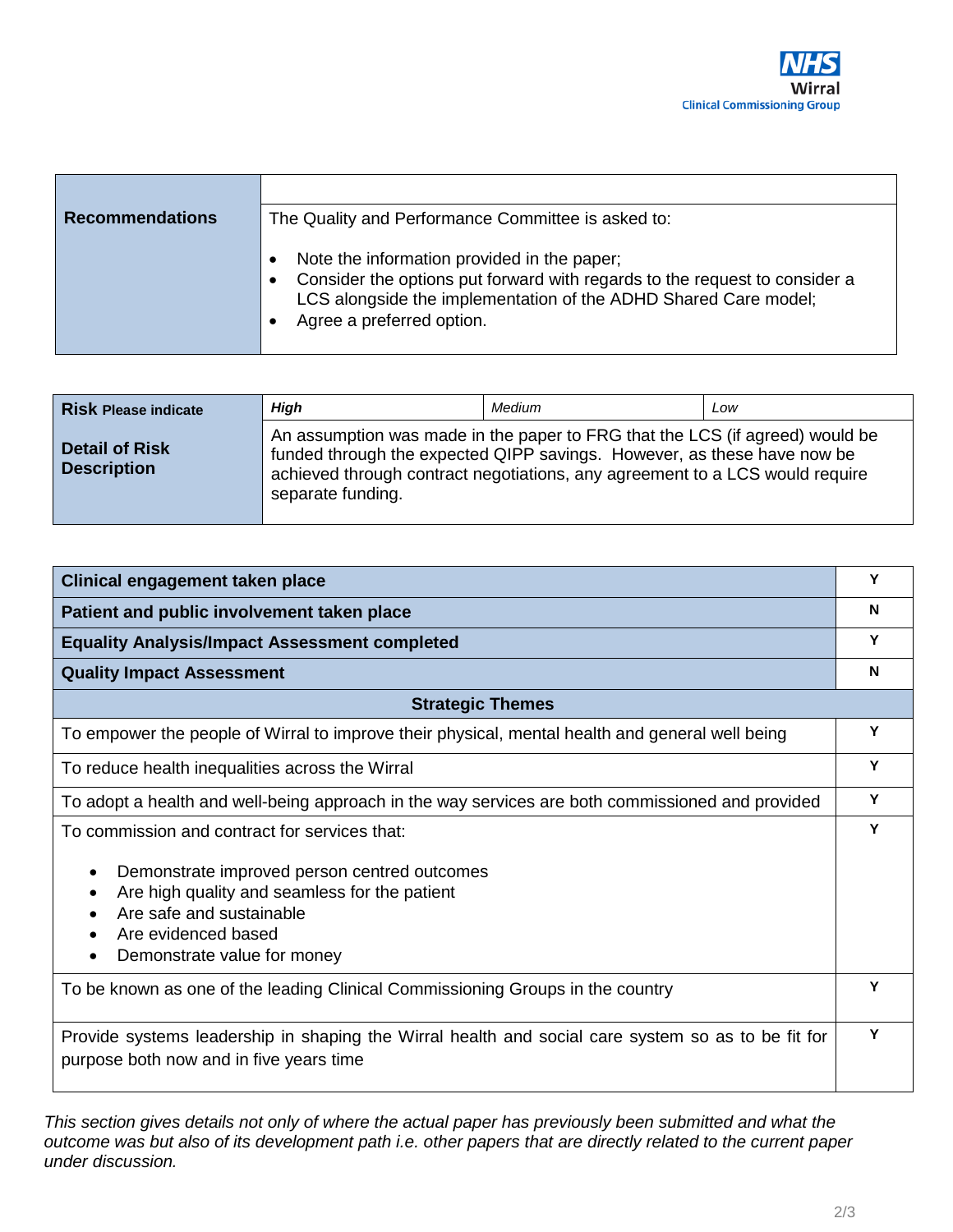

| <b>Governance route prior to Governing</b><br><b>Body</b> | <b>Meeting Date</b> | <b>Objective/Outcome</b>                                                                                                                                                                                                                                      |
|-----------------------------------------------------------|---------------------|---------------------------------------------------------------------------------------------------------------------------------------------------------------------------------------------------------------------------------------------------------------|
| <b>CCG Governing Body</b>                                 |                     |                                                                                                                                                                                                                                                               |
| <b>Quality and Performance Committee</b>                  |                     |                                                                                                                                                                                                                                                               |
| <b>Finance Committee</b>                                  |                     |                                                                                                                                                                                                                                                               |
| <b>Audit Committee</b>                                    |                     |                                                                                                                                                                                                                                                               |
| <b>Remuneration Committee</b>                             |                     |                                                                                                                                                                                                                                                               |
| Health and Wellbeing Board                                |                     |                                                                                                                                                                                                                                                               |
| <b>Clinical Senate</b>                                    |                     |                                                                                                                                                                                                                                                               |
| Quality & Improvement Group                               |                     |                                                                                                                                                                                                                                                               |
| <b>Financial Recovery Group</b>                           | 20/06/2017          | To undertake a scoping exercise, to obtain<br>information from Cheshire and Merseyside<br>CCGs as to the level of service provision in<br>place and in particular enhanced payments in<br>place to support the management of ADHD<br>within General Practice. |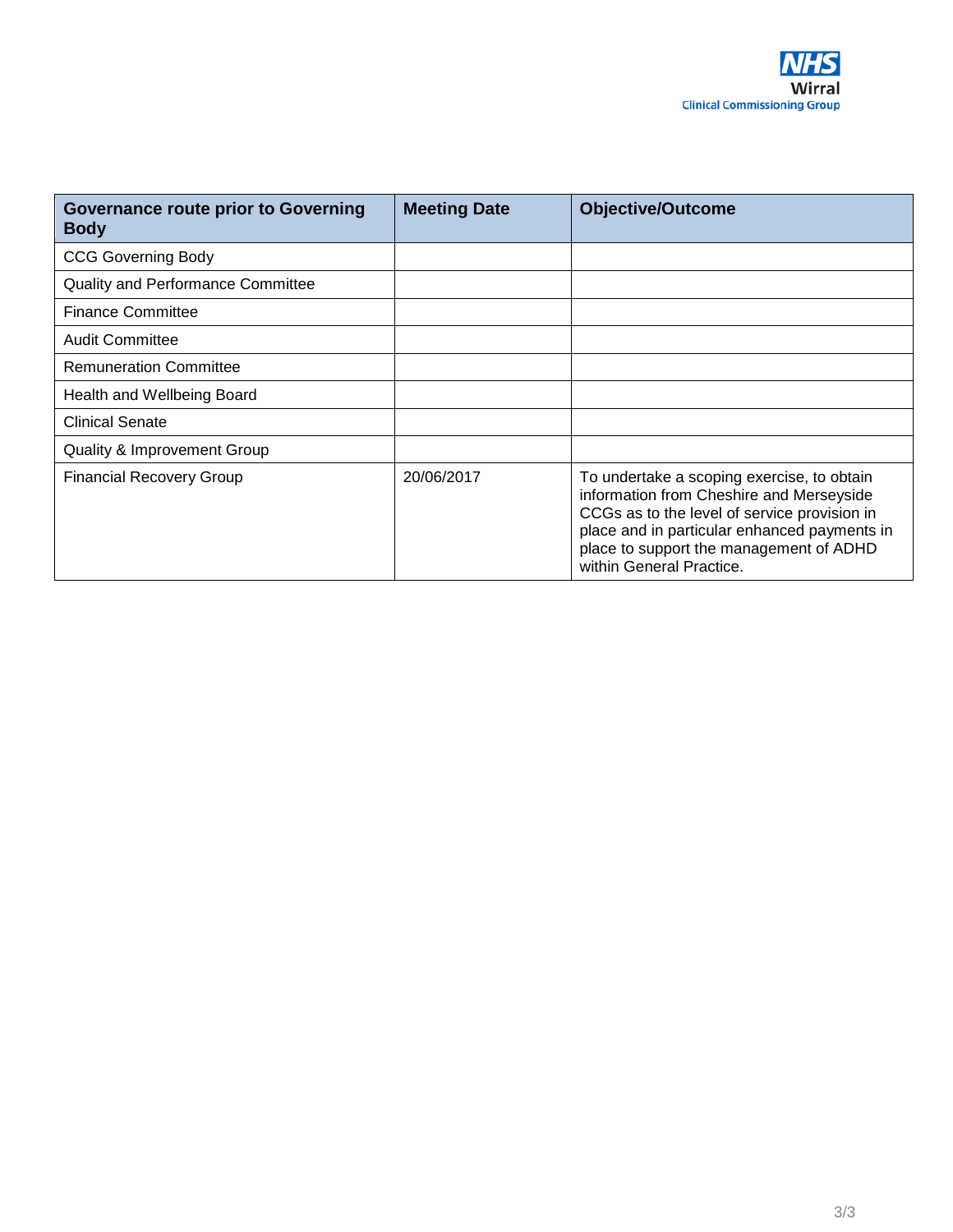## <span id="page-25-0"></span>**QUALITY AND PERFORMANCE COMMITTEE**

| <b>Report Title</b>    | Local Commissioned Service for ADHD Shared Care - Options<br>Appraisal                                                                                |
|------------------------|-------------------------------------------------------------------------------------------------------------------------------------------------------|
| <b>Lead Officer</b>    | Nesta Hawker, Director of Commissioning                                                                                                               |
| <b>Contributors</b>    | Kerry Hogan, Commissioning Manager<br>Janet Waring, Quality Manager<br>Jo Watts, Senior Commissioning Lead                                            |
| <b>Recommendations</b> | To note and consider the options appraisal for a Local Commissioned<br>Service to support shared care arrangements for adults diagnosed with<br>ADHD. |

## **1. INTRODUCTION**

- 1.1 As part of the 2017-18 QIPP / Financial Recovery Plan (FRP), ADHD Shared Care was identified as a QIPP scheme under the Packages of Care programme area, with targeted savings of £38,000.
- 1.2 The redesign of the ADHD Service (delivered by Cheshire and Wirral Partnership Trust (CWP)) for adults aged 18 years commenced during 2016/17. CWP were asked to consider a different service model to address the existing long waits (as of 30<sup>th</sup> June 2017, 677 patients were waiting to be seen, with the longest wait reported to be 95 weeks). The service identified this could be delivered by employing an ADHD Nurse Specialist to provide dedicated clinical support within General Practice, through regular ADHD clinics (or ad-hoc through normal surgery appointments dependent upon demand), for patients diagnosed by the Consultant/Specialist Nurse Practitioner within the ADHD Service and identified as suitable for shared care (standard care patients) for follow-up and stabilisation.
- 1.3 The implementation of the new shared care model, will allow for a higher proportion of nursing to consultant care, which will enable the required efficiency savings to be realised, through the introduction of a reduced tariff.
- 1.4 The Shared Care Model for ADHD was presented at the  $18<sup>th</sup>$  May 2017 Members Council by Dr Peter Mason (Consultant in ADHD), where Dr Mason confirmed that under the new model, patients stable on medication and identified as suitable for discharge/step-down to primary care, could be transferred to the care of the GP for continued prescribing, 6 monthly and annual reviews.
- 1.5 A question was raised by one of the GPs in attendance at the Members Council, regarding whether the CCG was supporting the change to the service model through funding a Local Commissioned Service (LCS). As a result, a paper was presented to the Financial Recovery Group (FRG) meeting on 20 June 2017, outlining the impact on expected QIPP savings should a LCS be approved to support GPs to share the management of patients with ADHD.
- 1.6 An assumption was made within the FRG paper, that if approved, the LCS would be funded through the QIPP savings to be achieved, which would therefore impact on the ability to deliver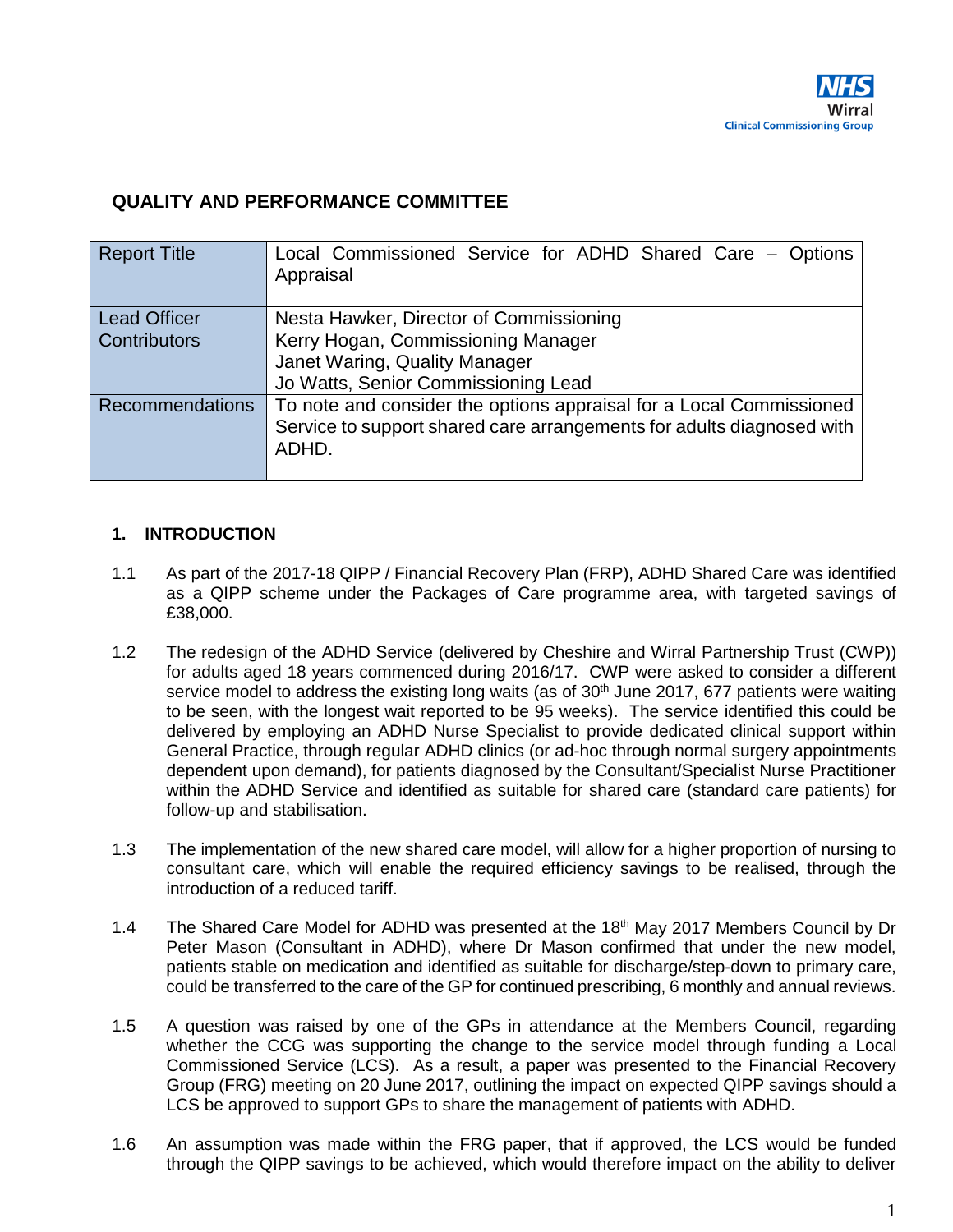

on the planned savings. However, since presenting the paper, Finance has confirmed that the target saving of £38,000 for the ADHD Shared Care scheme was achieved at the start of 2017/18 following contract negotiations with the provider. The FRG paper can be found at Appendix 1, which provides background information regarding the redesign of the ADHD Service and the proposal for a LCS for ADHD Shared Care.

- 1.7 Upon reviewing the paper, FRG requested that a scoping exercise was undertaken to obtain information from CCG's across the Cheshire and Merseyside (C&M) STP footprint, regarding the service provision in place for adult ADHD and to ascertain whether GPs receive enhanced payments for the management of adult ADHD in Primary Care.
- 1.8 Therefore, this paper provides a summary of the scoping exercise undertaken across C&M CCG's for adult ADHD, specifically to determine whether CCGs across the footprint have a LCS in place for the management of ADHD. The paper also outlines an options appraisal to support decision making regarding the request to consider a LCS alongside the implementation of the new shared care model

#### **2. SUMMARY OF SHARED CARE MODEL**

- 2.1 The ADHD Shared Care model, includes three stages of treatment, from specialist care for complex patients (Consultant/Specialist Nurse Practitioner), to shared care (nurse led for standard care patients), to GP Prescribing (for patients stable on medication) for continued prescribing, 6 monthly and annual reviews.
- 2.2 The FRG paper included in Appendix 1 provides further detail on the shared care model.

#### **3. UPDATE ON IMPLEMENTATION OF ADHD SHARED CARE MODEL**

3.1 Whilst the provider is ready to implement the ADHD Shared Care model and has begun to liaise with the practice with the largest caseload, the provider is not able to fully implement the new service model (i.e. will not be able to discharge/step down patients to the care of the GP, patients who are stable on medication and require review) until the CCG has explored and considered the request for a LCS. This will impact on the ability of the provider to offer appointments for those patients currently on the waiting list for assessment and diagnosis.

#### **4. OUTCOME OF CHESHIRE AND MERSEYSIDE SCOPING EXERCISE – ADULT ADHD SERVICE PROVISION**

- 4.1 C&M CCGs were asked to complete a template to support the scoping exercise, developed in conjunction with the CCG Quality Lead. The final version of the populated template can be found at Appendix 2.
- 4.2 The scoping exercise demonstrates that whilst all C&M CCGs have a contract in place for adult ADHD, there are varying levels of service provision; funding; and agreed levels of activity in place across the patch, with a number of services being commissioned on an assessment only basis. Waiting lists and waiting times also varied, with the longest wait reported as 7 years at South Cheshire and Vale Royal CCGs.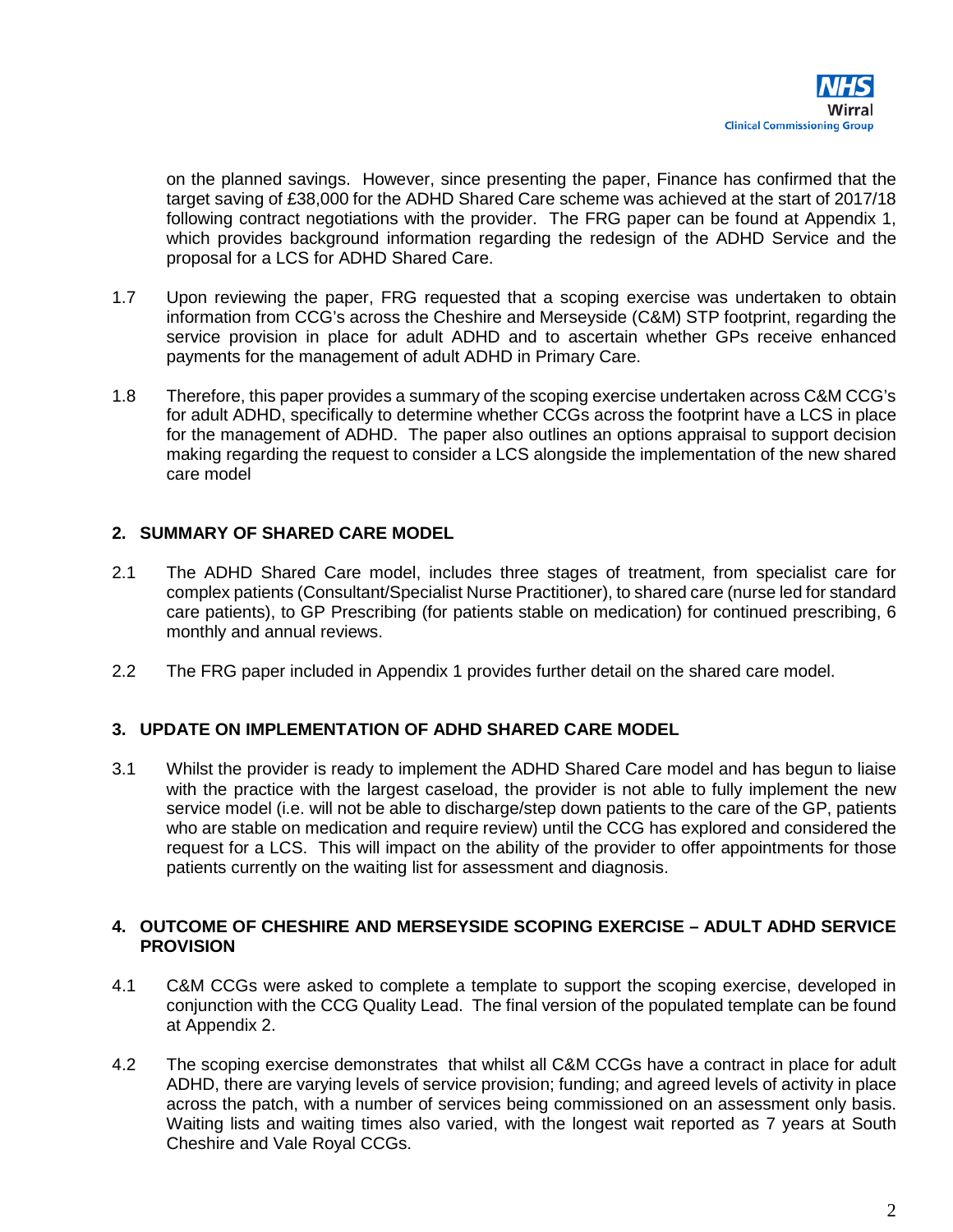- 4.3 Halton and West Cheshire CCGs confirmed that they have a shared care model in place. However, upon review of West Cheshire's shared care arrangements, the document submitted (embedded in the scoping report) refers to prescribing guidelines only. West Cheshire has also confirmed that patients are transferred to the care of the Primary Mental Health Care Team for ongoing follow-up and are therefore not discharged back to the GP for reviews. Details of the Halton shared care model are not available at this time.
- 4.4 With regards to enhanced payments received by GPs for the management of adult ADHD in Primary Care, only Halton CCG have confirmed that they have a LCS in place. Further information has been sought from Halton regarding the details of the LCS.
- 4.5 In terms of funding levels, Wirral CCG has provided the greatest level of investment into a dedicated adult ADHD Service.
- 4.6 A meeting was held on the  $7<sup>th</sup>$  August 2017, with a number of C&M Mental Health Commissioning Leads present, where further supporting information was provided (see Appendix 3). Halton and Eastern Cheshire CCGs were not represented at this meeting.
- 4.7 It was agreed at the meeting that across C&M, a commissioning gap analysis would be undertaken to help determine where to focus efforts going forward. As an initial starting point, agreed areas for collaboration discussed were:
	- Service model and pathways.
	- Fees understanding what we are all paying and for what and how we might standardise.
	- Tools for screening and assessment what's used, consider standardisation to ensure the correct people are accessing the service.
	- Shared care what's working well, can we share learning, and how can we engage with primary care.
- 4.8 Collaborative working will help to support future service developments in respect of the adult ADHD pathway for Wirral.

## **5. OPTIONS APPRASIAL**

5.1 The following options are proposed in relation to the request to consider a LCS for the management of ADHD, for patients discharged / stepped down to the care of the GP:

**Option 1:** Continue with the implementation of the Shared Care Model for ADHD as planned without the implementation of a LCS:

## • **Benefits:**

- o This will not impact on the QIPP savings achieved to date.
- o Full implementation of the shared care model can commence which will support the reduction of the current waiting list.
- o Patient care for ADHD will be jointly managed by the patient GP and support from specialist ADHD nurse as required.
- o Patients will receive their care in their normal care delivery setting, GP surgery.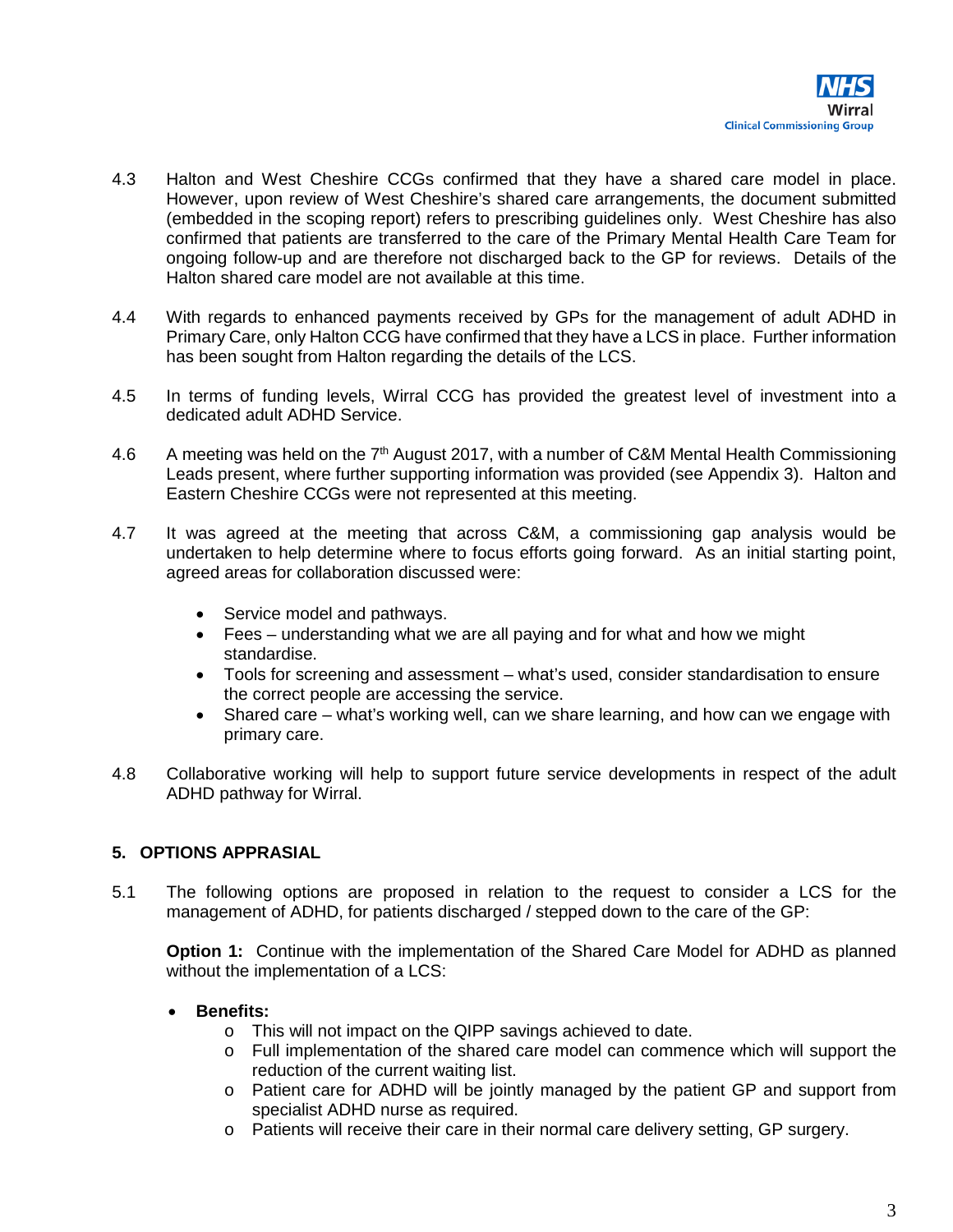- o The reduction of the waiting list will enable more complex patients awaiting assessment to be seen by the ADHD consultant and commenced on the relevant treatment pathway.
- o Improved patient experience and clinical outcomes
- **Risks:** 
	- o There is a risk that General Practice does not support the new shared model, in particular the requirements of the GP to undertake 6 monthly and annual reviews. This will be mitigated by working with the CCG Clinical Lead for Mental Health in advance of launching the model to GP Practices to promote the benefits of the new service model and to help facilitate positive engagement with General Practice.

**Option 2:** Adopt a LCS alongside the implementation of the Shared Care Model for ADHD:

- **Benefits:** 
	- o This option will help to facilitate engagement with General Practice in sharing the management of patients with ADHD.
- **Risks:** 
	- o This option will require investment of approximately £33,540 (full year effect). However, as the provider is yet to review the current caseload to ascertain how many patients could be discharged / stepped down to General Practice and that this estimated cost does not take into account patients on the waiting list who could be discharged / stepped down within a 12 month period, the cost of the LCS could be higher.
	- $\circ$  This will set a precedent for any future opportunities for shared care arrangements within other services commissioned from CWP, where discharge/step down to General Practice is considered suitable.
- 5.2 In considering the above options, it should be noted that the key benefit of implementing the shared care model for ADHD will be ensuring that patients are seen at the right time, by the right clinician, i.e. patients who no longer require secondary care input and can be managed safely within primary care are discharged / stepped down to the care of the GP, which will enable more patients on the waiting list to be assessed and diagnosed. This will help to reduce the current long waits reported in the service.

#### **6. CONCLUSION**

- 6.1 The Quality and Performance Committee is asked to:
	- Note the information provided in this paper;
	- Consider the options put forward with regards to the request to consider a LCS alongside the implementation of the ADHD Shared Care model;
	- Agree a preferred option.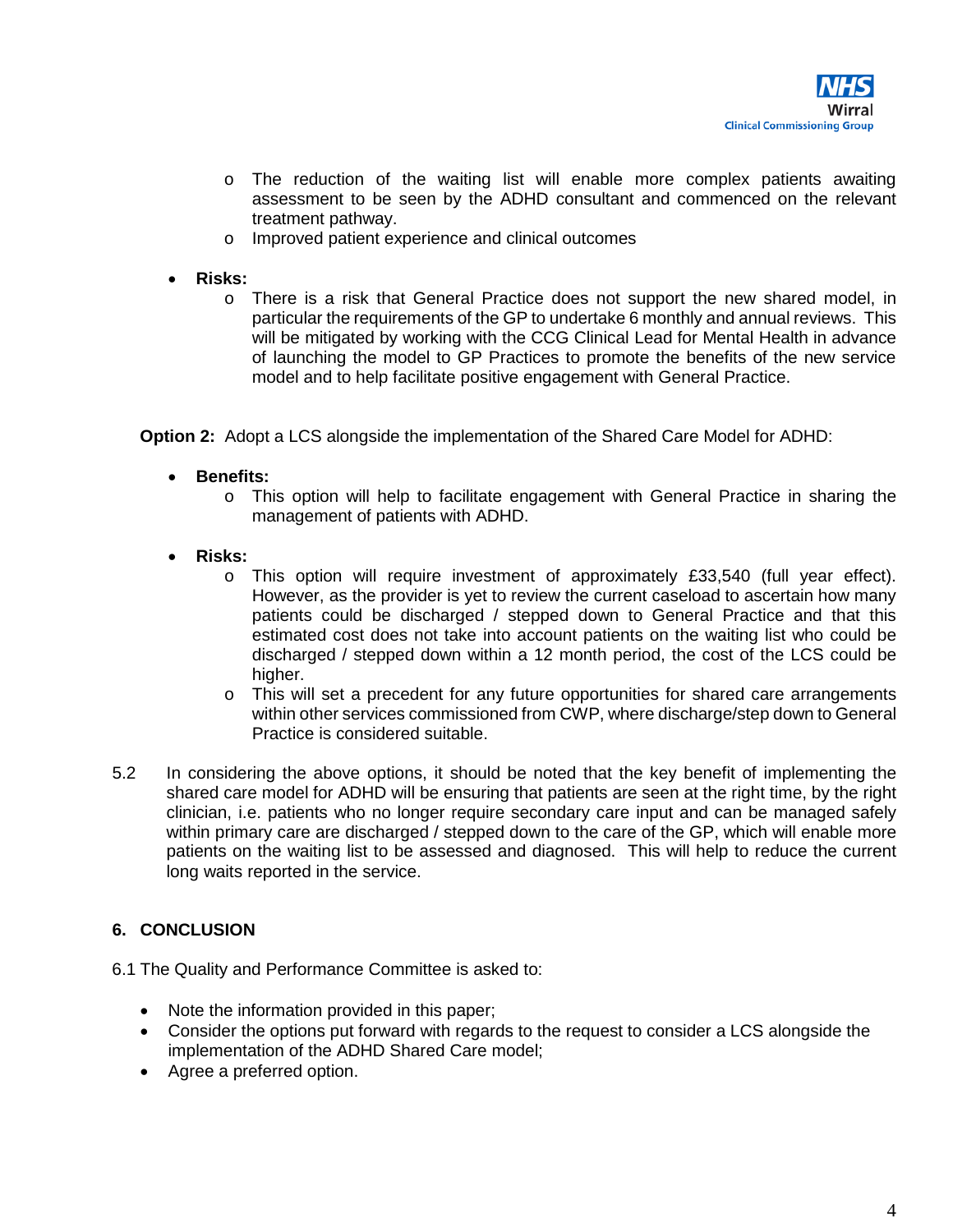## **APPENDIX 1: FINANCIAL RECOVERY GROUP PAPER**

## **FINANCIAL RECOVERY GROUP COMMITTEE REPORT**

| <b>Report Title</b>    | Local Enhanced Service for ADHD Shared Care                      |
|------------------------|------------------------------------------------------------------|
|                        |                                                                  |
| <b>Lead Officer</b>    | Kerry Hogan, Commissioning Manager                               |
| <b>Contributors</b>    | Dr Peter Arthur (Lead GP for Mental Health)                      |
| <b>Recommendations</b> | To note and approve the proposal for a Local Enhanced Service to |
|                        | support shared care arrangements for adults diagnosed with ADHD. |
|                        |                                                                  |

## **7. INTRODUCTION**

- 7.1 Wirral Clinical Commissioning Group (CCG) commissions an ADHD service on a cost per case basis from Cheshire and Wirral Partnership Trust (CWP) for adults aged 18 years and over. This is delivered as part of the Wirral Complex Needs Service.
- 7.2 In Wirral, demand for the adult ADHD Service is high, exceeding capacity of the service. This has resulted in 586 patients waiting for assessment and waiting times of approximately 130 weeks (as of  $31<sup>st</sup>$  March 2017) and as such, the service commissioned is not deemed fit-for-purpose.
- 7.3 Budgeted costs for 2015/16 and 2016/17 were £351,967 and £291,106 respectively. It should be noted that DNAs are not charged to the CCG. A variance of £33,394 has been reported for 2016/17. However, given the level of demand for the service, it is not clear as to the reason for the underspend.
- 7.4 The service is required to operate in line with NICE Clinical Guideline 72 and provides pre-treatment assessments (including Qb test); advice to GPs on the initiation and titration of medication; monitoring of blood pressure, pulse, weight and side effects during the titration period; follow-up appointments; six monthly and annual reviews.
- 7.5 In order to achieve a reduction in waiting times, CWP has been working with Wirral CCG to develop a Shared Care Model for ADHD, which will meet the demands of the service and give GPs the confidence in understanding and managing ADHD and to work within a shared care arrangement.
- 7.6 The redesign of the ADHD pathway has also been identified as a QIPP scheme, with the current pathway changing to include a higher proportion of nursing to consultant care, which is expected to generate an efficiency saving of approximately £38k in 2017/18. The redesign will also create the opportunity for GPs to access fast advice and support when dealing with ADHD in Primary Care.
- 7.7 It is envisaged that the following outcomes will be realised through implementing the Shared Care Model for ADHD:
- Improved patient experience;
- Reduction in waiting times;
- Improved patient compliance/reduced DNA through monitoring closer to home;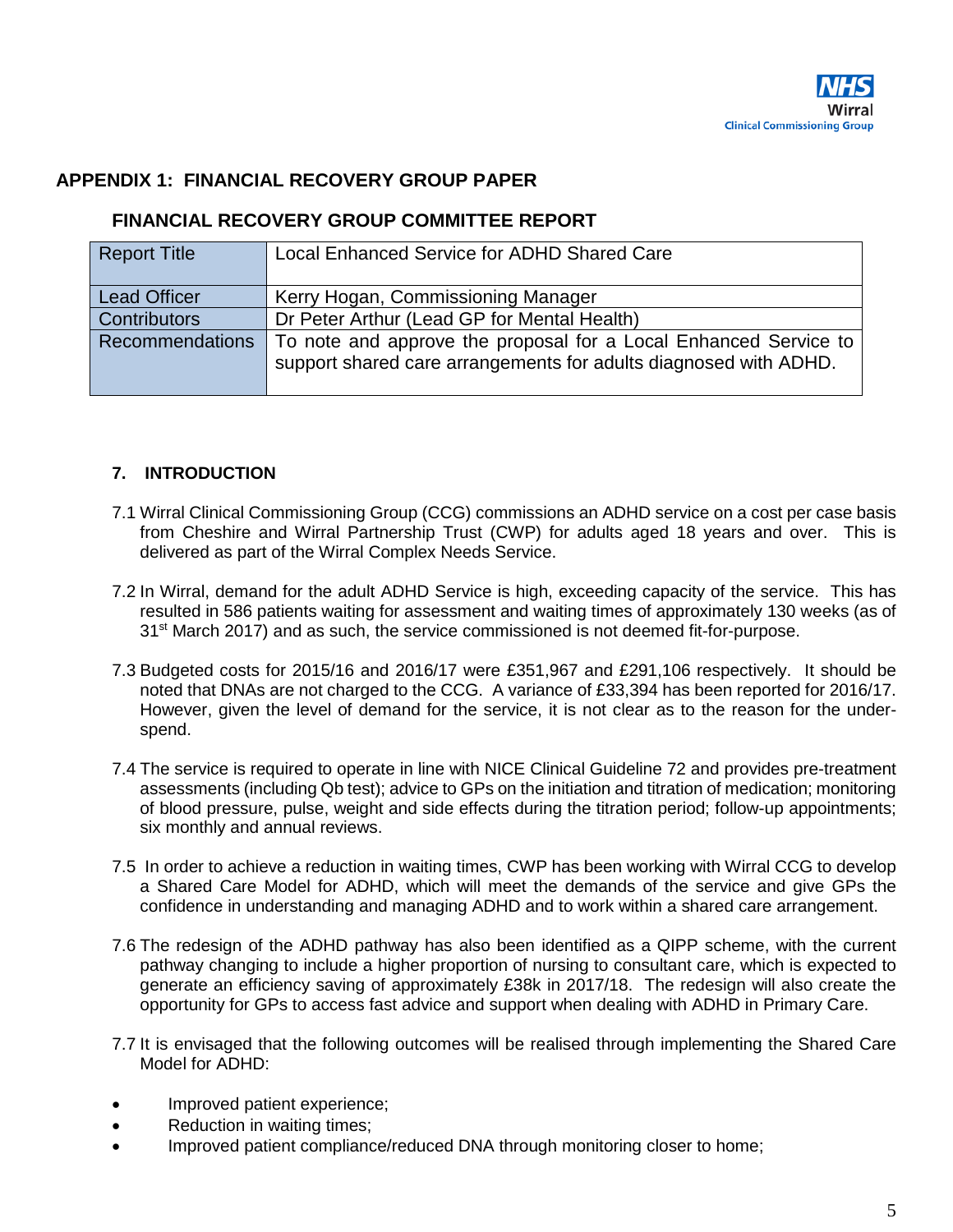

- Improved mental health and well-being;
- Reduction in risk taking behaviours;
- Improved quality of life social functioning;
- Better transition for young people.
- 7.8 The Shared Care Model for ADHD was presented at the 18<sup>th</sup> May 2017 Members Council by Dr Peter Mason (Consultant in ADHD). A question was raised by one of the GPs in attendance regarding whether the CCG is planning on funding a locally commissioned service to support GPs to share the management of patients with ADHD. As a result, this report outlines a proposal for a Local Commissioned Service for ADHD Shared Care (adults).

#### **8. BACKGROUND**

- 8.1 In the main, the reason for the significant number of patients waiting for an assessment is due to the volume of follow-up appointments in the system and the fact that patients are not discharged from the service at present, as they require six monthly and annual reviews post stabilisation on medication. As a result there is limited throughput through the service. In the twelve months April 2016 to March 2017, the service received 537 referrals and carried out 185 assessments and 1,195 follow-up appointments.
- 8.2 On average each patient accepted by the service receives one assessment appointment and four follow-up appointments, although complex/high risk patients will require an extended treatment package.
- 8.3 The DNA rate is around 26% (as of 31<sup>st</sup> March 2017) and GPs have reported a lack of confidence in managing patients, and in prescribing when the patient does not turn up for their appointment.
- 8.4 The service has also seen an increase in the number of referrals over the last four years, with 537 received in 2016/17, compared with circa 350 referrals in 2012-13. Due to the volume of follow-ups and increase in referrals, the service does not have the capacity to take on enough new assessments to reduce the waiting list. Therefore, the implementation of a Shared Care Model for ADHD will help to improve the throughput of patients through the service, by transferring the care of patients from Specialist-led clinics (Consultant/Specialist Nurse Practitioner) to Nurse-led Shared Care clinics (as appropriate) post assessment for titration and stabilisation, or to the GP for continued prescribing for patients who are stable on medication and require six monthly and annual reviews. Diagram 1 presented below, outlines the three stages of treatment for patients under the new Shared Care Model for ADHD.

#### **9. SHARED CARE MODEL FOR ADHD**

9.1 The new model will see the Specialist Service continue to initiate prescribing, but then only retaining in the service patients who are the most complex (approximately 20%), i.e. patients with complex needs, co-morbidity and difficult to manage titration. It is anticipated that the majority will be discharged into shared care.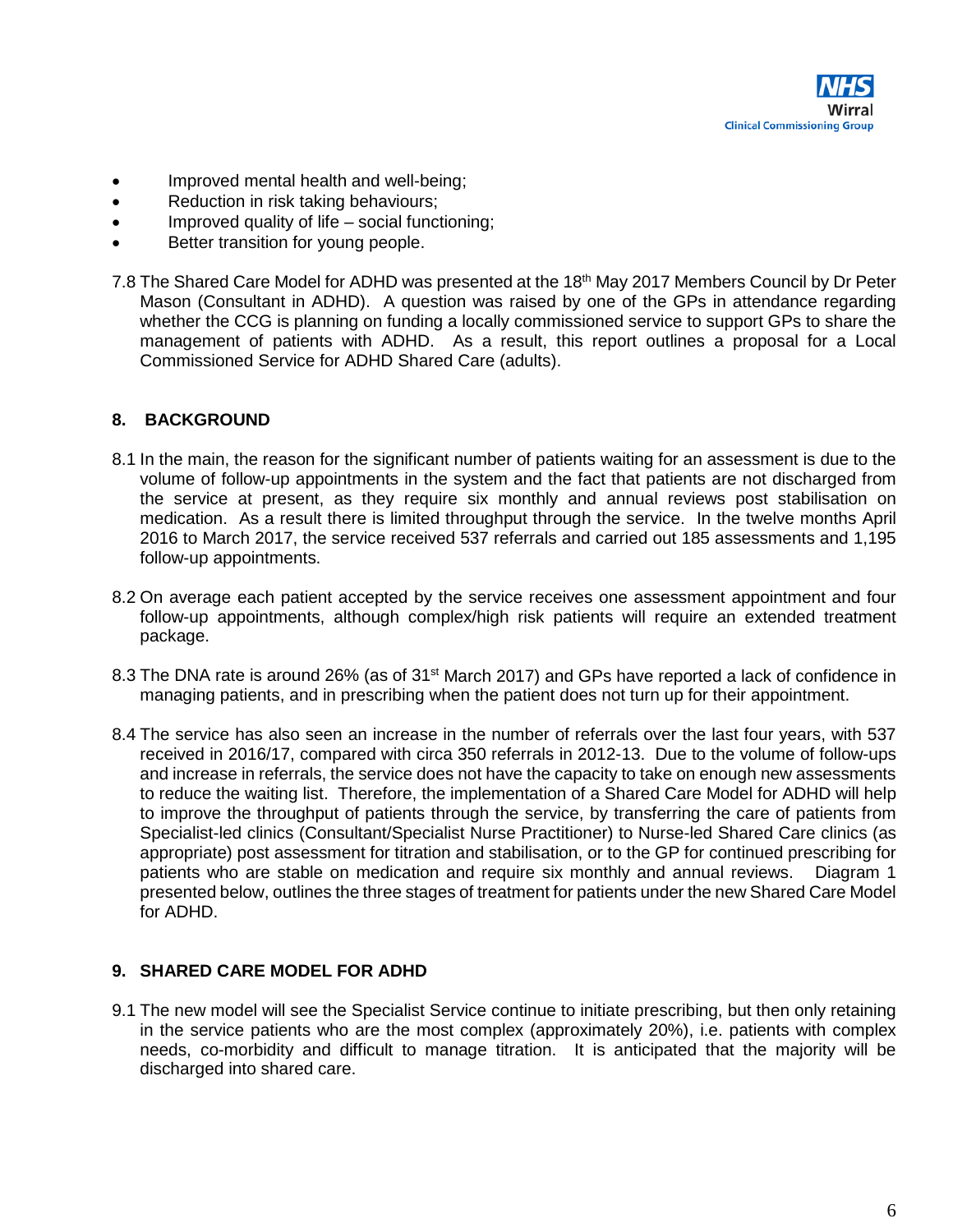

#### **Diagram 1: Shared Care Model for ADHD – Stages of Treatment**

- 9.2 A direct referral pathway will be developed that gives GPs direct access to the ADHD Service for advice and support. This will include providing prescribing advice for when a patient fails to attend either a secondary or primary care appointment. In addition, for patients requiring support from the ADHD Service following discharge to Primary Care (e.g. in the case of any doubts, side effects or deterioration for which the GP requires specialist input from secondary care), GPs will be able to access the service via the Shared Care Specialist ADHD Nurse.
- 9.3 With regards to children and young people transitioning from CAMHS or Community Paediatrics into adult Mental Health services, it is proposed that they are transferred directly to the care of the GP, unless through transition planning it is indicated that they would benefit from accessing the Specialist Service due to complexities etc. A joint care plan between CAMHS/Community Paediatrics and the adult ADHD Service will need to be developed to support the transition. This will be discussed further with the ADHD Service.
- 9.4 The ADHD Service will also be expected to produce a list of third sector organisations that could provide support to patients and their carers in the interim period between acceptance of referral and assessment and during appointments.
- 9.5 In terms of future service developments, Dr Peter Mason is keen to look into the possibility of outreach into probation services.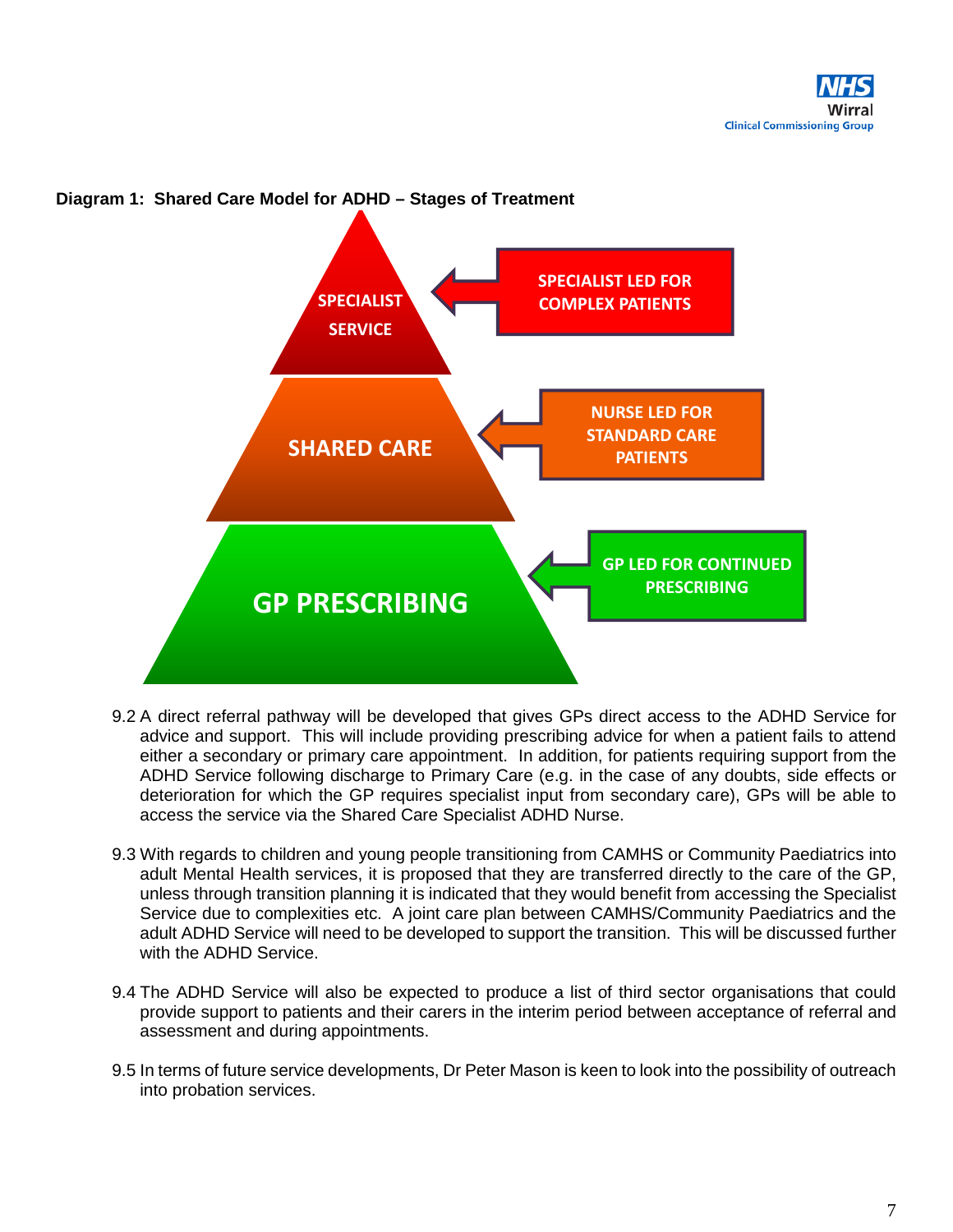## **10. QIPP SAVINGS**

- 10.1 It is envisaged that efficiency savings will be generated through adjusting the staffing structure, which currently includes six Consultant and two Specialist Nurse sessions per week, to 20% Consultant care and 80% Nurse-led. This will help to significantly improve the throughput of patients on the caseload and will allow for a new reduced tariff of £840 per package of care from  $£1,002$ .
- 10.2 The budgeted cost for 2017/18 is £241,343 (excluding CQUIN) which includes a QIPP saving of £38k. It is expected that this will provide circa 287 packages of care per year. The Shared Care Model for ADHD also has the potential to increase the number of packages of care provided, if GPs are provided with a level of support that gives confidence to provide treatment following assessment by the Specialist Service for stable patients. This will be monitored post implementation.
- 10.3 The ADHD Service plans to monitor the throughput of patients through the new shared care model during the first six months from commencement of the shared care clinics and then re-calculate the overall service delivery, i.e. ratio of Specialist Service input against Shared Care.

## **11. IMPLEMENTATION OF SHARED CARE FOR ADHD**

- 11.1 Shared Care clinics will be delivered by a Shared Care Specialist ADHD Nurse. CWP has confirmed that the post has now been recruited to, with a start date of 26.06.17.
- 11.2 The role of the Shared Care Specialist ADHD Nurse will be as follows:
- To provide dedicated clinical support within General Practice, through regular ADHD clinics or ad-hoc through normal surgery appointments with the Shared Care Specialist ADHD Nurse in attendance;
- Treatment review and titration;
- Identification of patients suitable for transfer to GP continued prescribing;
- GP Liaison advice, support and training.
- 11.3 It has been agreed that following a review of the current caseload (to identify patients suitable for Shared Care) that Shared Care clinics will commence within General Practice from 1<sup>st</sup> August 2017. Prior to this, meetings will be arranged with General Practice by the Shared Care Specialist ADHD Nurse to promote the Shared Care Model and to obtain agreement as to how clinics will operate; start date of clinics; and the frequency. CWP has informed the CCG that they plan to engage with the highest referring practices for ADHD initially.
- 11.4 As of 31.04.17, 699 patients were reported to be on the caseload. It is expected that approximately 80% (559) of which will be transferred to Shared Care/General Practice as appropriate. The transfer of patients to the care of the Shared Care Specialist ADHD Nurse/GP will be a gradual process. More detail will be provided from CWP upon completion of the caseload analysis.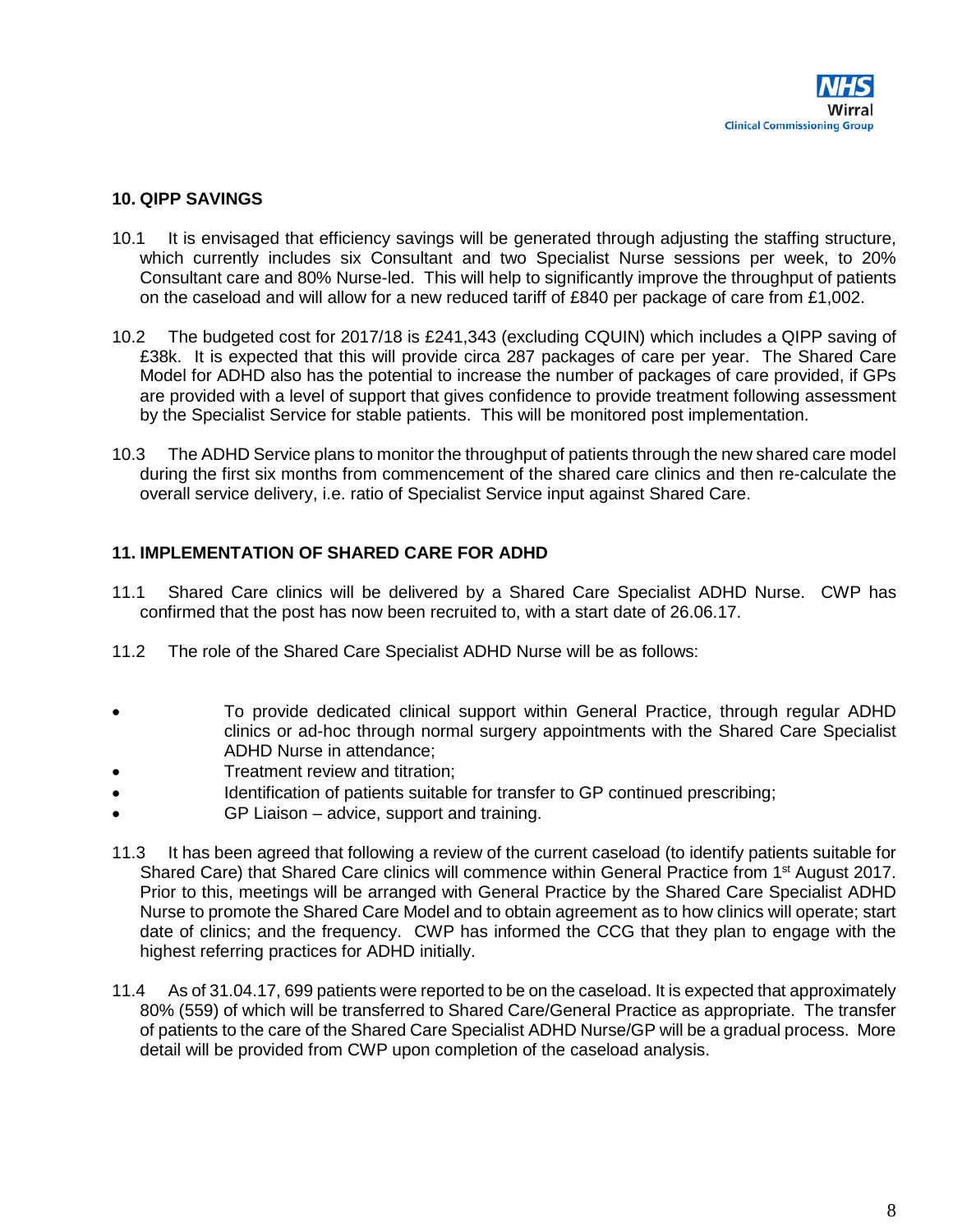## **12. PROPOSAL FOR A LOCAL ENHANCED SERVICE (LES)**

- 12.1 To support the implementation of the Shared Care Model for ADHD in adults, the proposed LCS for 2017/18 aims to:
- Increase GP and Practice Nurse knowledge of the management of adults with ADHD;
- Provide a recall and review system for people who have been transferred back into Primary Care from the ADHD Service after being initiated and stabilised on ADHD medication according to local shared care prescribing guidelines;
- Share the management of adults with ADHD and clarify the role of primary and secondary care in assessment, diagnosis, medication (initiation, maintenance and decision making around discontinuation of medication) and follow-on care;
- Implement regular medication reviews for patients stable on ADHD medication, to be undertaken within Primary Care. Practices will be able to refer back to the ADHD Service in case of any doubts, side effects or deterioration for which the GPs require specialist input from secondary care;
- Contribute towards the reduction of the waiting time for an ADHD assessment in the ADHD Service, by implementing the shared care protocol in the GP practices. This will enable the ADHD Service to focus on increasing demand and more complex cases and will allow for a greater number of new cases to be seen by the ADHD Service;
- Provide care closer to home and enable patients to be discharged from the Specialist Service into Primary Care;
- Enhance physical care and health promotion advice for patients with ADHD;
- Ensure patients with ADHD receive the same level of ADHD care amongst all GP practices in Wirral.
- 12.2 With regards to the specific requirements of Primary Care, practices will be expected to:
- have a system in place to ensure all patients discharged to Primary Care following stabilisation are reviewed in line with current shared care prescribing guidelines;
- continue the prescribing of ADHD medication in line with shared care prescribing guidelines;
- undertake a six monthly Primary Care review, to include the monitoring of blood pressure and weight;
- undertake an annual review (GP), to include the monitoring of blood pressure, weight, compliance with medication and efficacy review;
- notify the ADHD Service of any adverse drug reactions, deterioration in condition or any other clinical concerns regarding the patients'' health that cannot be managed in primary care (a telephone advice line with be established);
- identify a named clinical lead for ADHD, who will be responsible for cascading any relevant information to colleagues in the practice and be the point of contact for the Shared Care Specialist ADHD Nurse. The clinical lead for ADHD will be expected to attend educational training courses held by the ADHD Service.
- 12.3 In terms of Training and Education, the ADHD Service will be expected to deliver at least one educational event per year.
- 12.4 As stated above, a practice will be expected to offer one six monthly review appointment and one annual review appointment to each patient discharged to the care of GP within a twelve month period. Therefore, based on the Dementia Care LCS, it is proposed that practices will be reimbursed as follows: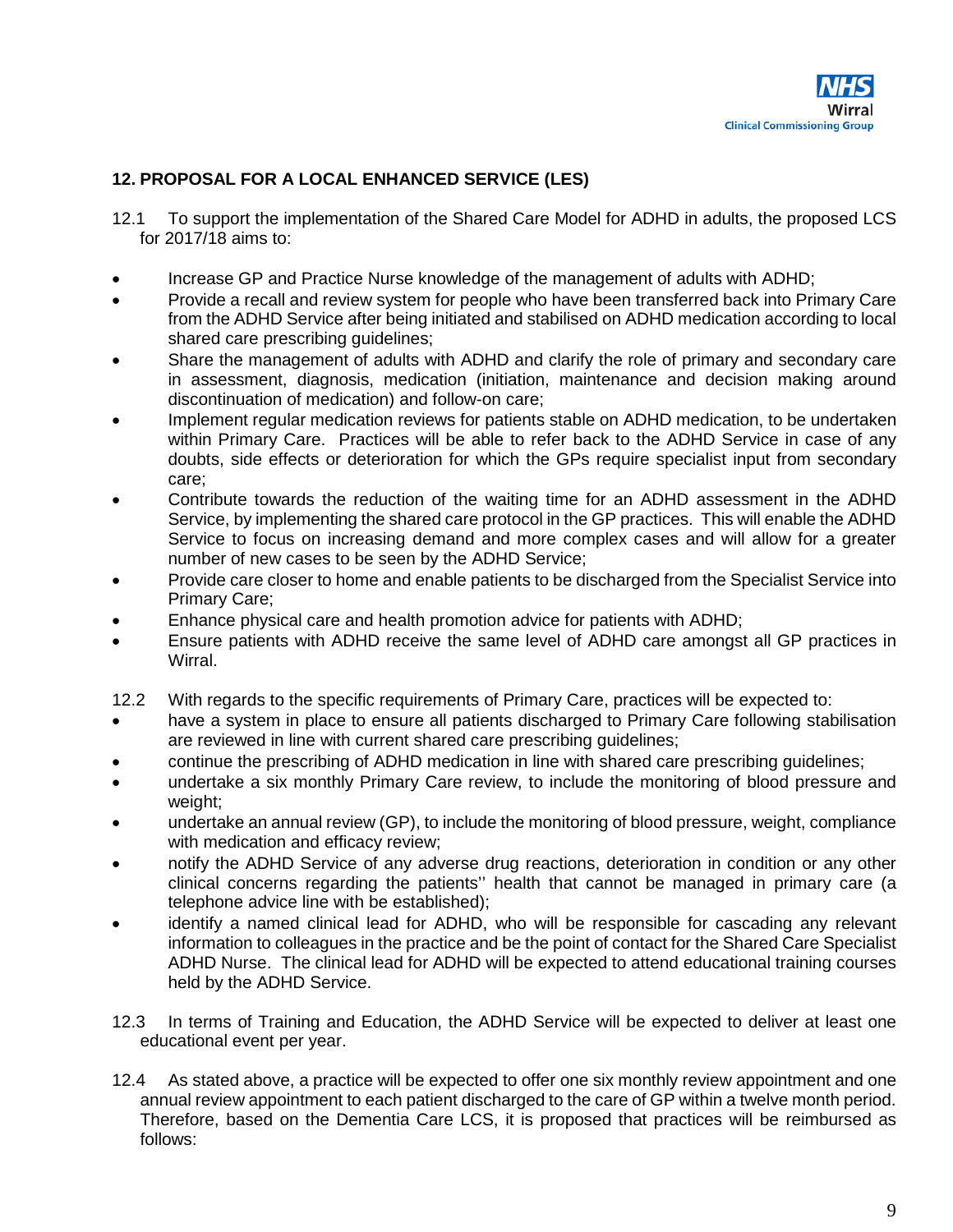

#### • **A payment of:**

**£30 per patient will be payable per face-to-face review.**

#### **No more than £60 per patient will be paid during a twelve month period.**

- 12.5 It should be noted that the lead GP for Mental Health has suggested that a payment greater than £60 per year should be considered.
- 12.6 Practices will be expected to make use of a Read Code (to be provided) to record each review undertaken under shared care arrangements.
- 12.7 An EMIS template will be developed to capture six monthly and annual reviews, to ensure consistency of information provided across Primary Care.

## **13. IMPLICATIONS FOR QIPP**

- 13.1 As Wirral CCG is currently under in financial turnaround, it is proposed that the ADHD Shared Care LES is funded through the anticipated QIPP savings to be generated through the ADHD Service redesign. Therefore, this will impact on the CCG's Financial Recovery Plan.
- 13.2 A deep-dive into the analysis of the caseload will be undertaken by the service, to be completed by July 2017. This will provide more robust data regarding the numbers to be discharged to shared care clinics and those to be discharged directly to the GP. This will support the calculation of more definitive costs for the ADHD Shared Care LCS. However, early indications based on the revised model (20% of the caseload remaining under the Specialist Service and 80% transferred to shared care) suggest that approximately 559 patients will be discharged to shared care over the period of twelve months. At a maximum cost of £60 per patient, it is estimated that the cost of the LCS over a twelve month period would be £33,540. However, as it is anticipated that shared care clinics will not start until 1<sup>st</sup> August 2017, the cost of the LCS for the period 1<sup>st</sup> August 2017 to 31<sup>st</sup> March 2018 would be approximately £22,360. Therefore, this would reduce the expected QIPP savings to £15,640 in 2017/18. However, it should be noted that It should also be noted that the estimated costs of the LCS, do not include patients currently on the waiting list who may be identified as suitable for transfer to the GP for continued prescribing

## **14. OPTIONS APPRASIAL**

- 14.1 The following options are proposed:
- **Option 1:** Continue with the implementation of the Shared Care Model for ADHD as planned, which is expected to deliver an efficiency saving of £38k in 2017/18. However, there is a risk that primary Care does not support the new model. This will be mitigated by working with the lead GP for Mental Health in advance of launching the model to GP Practices.
- **Option 2:** Adopt a LCS alongside the implementation of the Shared Care Model for ADHD, to facilitate engagement with General Practice in sharing the management of patients with ADHD. However, this option will impact on the QIPP savings allocated to the ADHD QIPP scheme.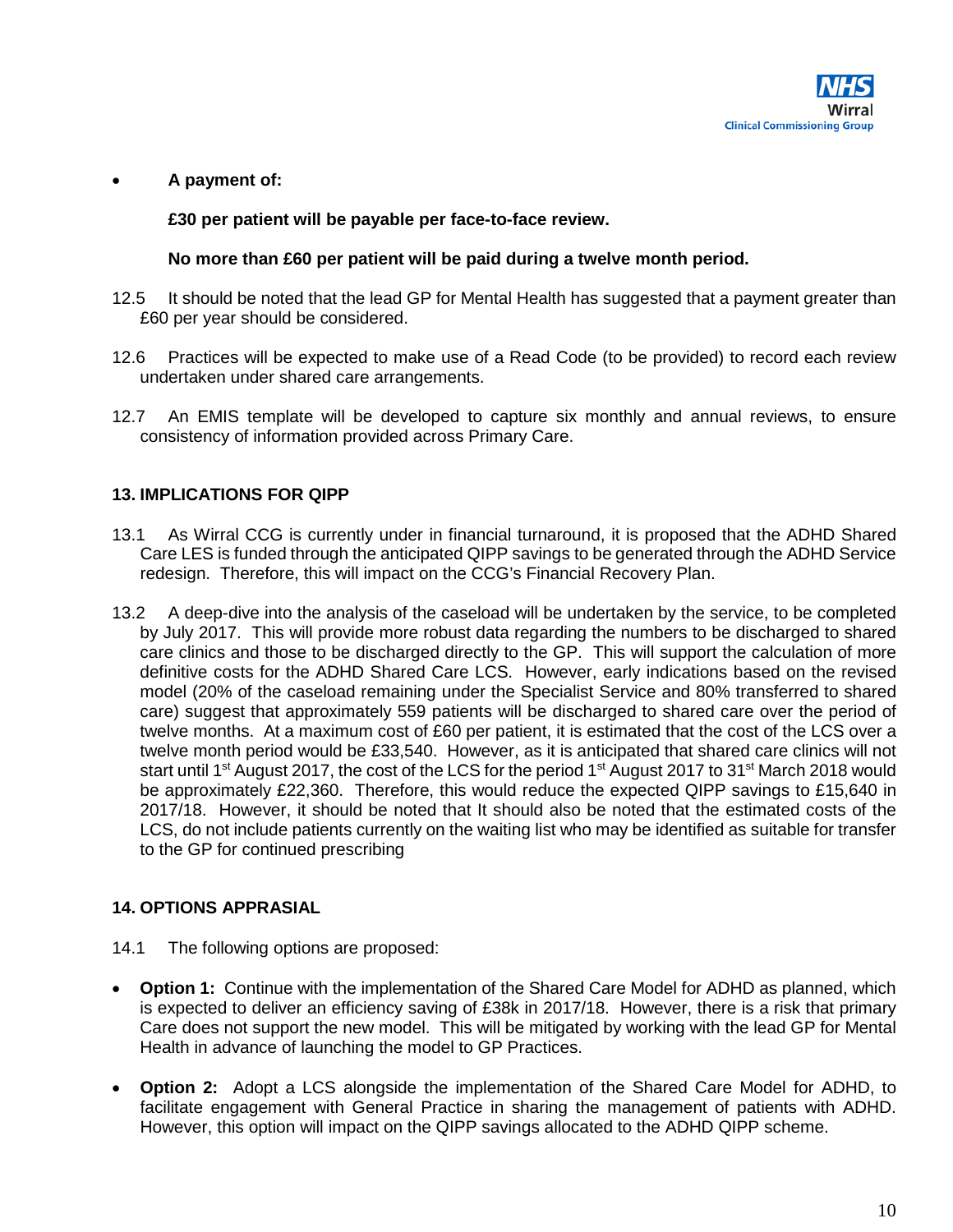

#### **15. CONCLUSION**

- 15.1 To note the contents of the report.
- 15.2 To consider whether to implement a shared care model thereby reducing the QIPP saving to £15,640.
- 15.3 To note and consider the recommendation from the lead GP for Mental Health regarding increasing the proposed payment of £60 per year for the completion of a six monthly and annual review.
- 15.4 To consider (if approved) whether the LCS runs for a period of twelve months or two years.

**Kerry Hogan Commissioning Manager**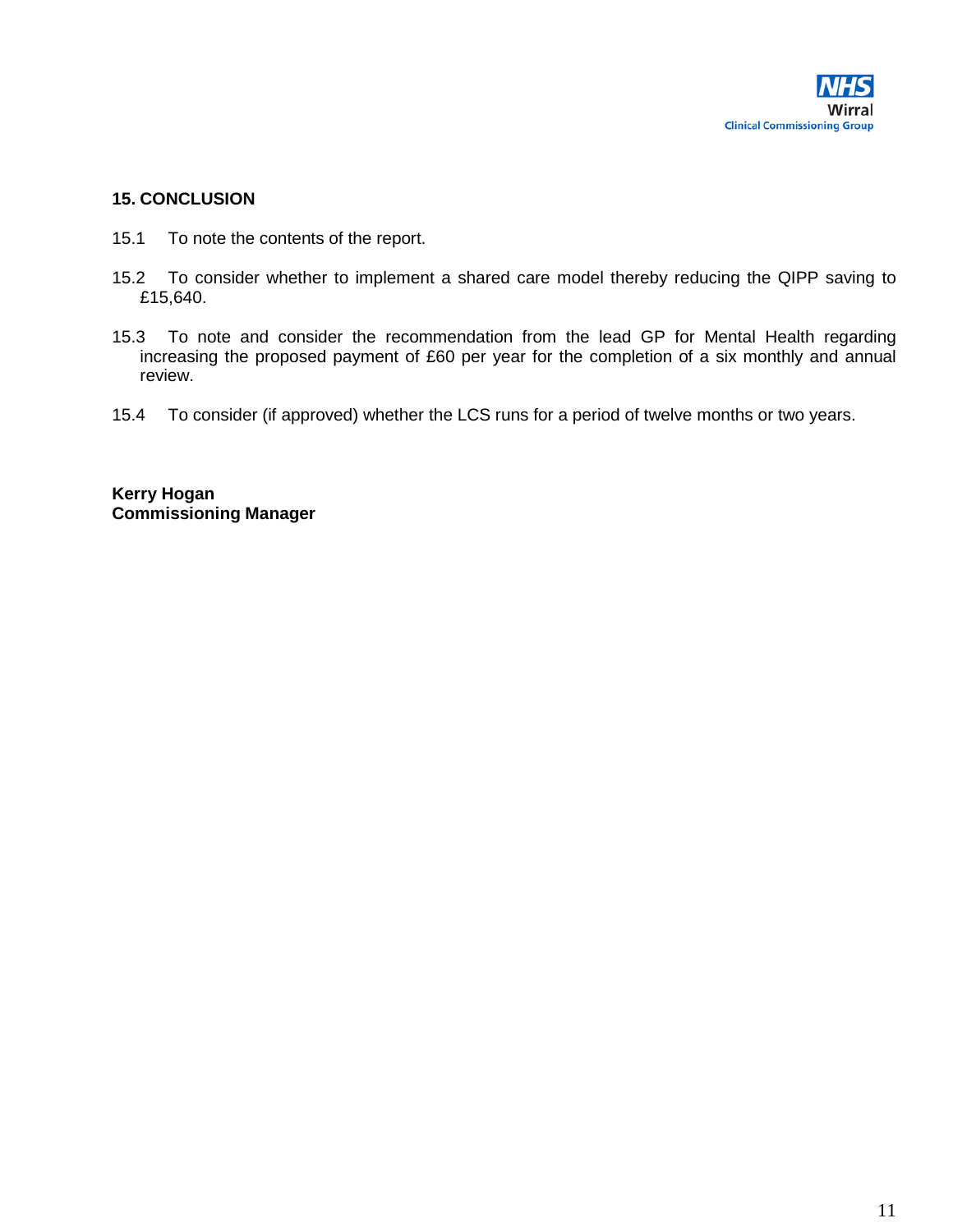

# **APPENDIX 2: SCOPING EXERCISE – CHESHIRE AND MERSEYIDE CCG'S ADULT ADHD SERVICE PROVISION**

| ccG<br>Questions                                                                                                                                      | Wirral                                                                                                                                                             | Warrington               | <b>Sefton</b> | Liverpool                                                                                                                                | <b>NHS South</b><br><b>Cheshire CCG</b>                   | <b>Halton</b>                   | Eastern<br><b>Cheshire</b>                                                    | <b>West Cheshire</b>                                                                                                                      | <b>NHS Vale</b><br><b>Royal CCG</b>                                 | <b>NHS</b><br><b>Knowsley</b><br><b>CCG</b>                                                                  |
|-------------------------------------------------------------------------------------------------------------------------------------------------------|--------------------------------------------------------------------------------------------------------------------------------------------------------------------|--------------------------|---------------|------------------------------------------------------------------------------------------------------------------------------------------|-----------------------------------------------------------|---------------------------------|-------------------------------------------------------------------------------|-------------------------------------------------------------------------------------------------------------------------------------------|---------------------------------------------------------------------|--------------------------------------------------------------------------------------------------------------|
| Do you have a<br>contracted Adult<br>ADHD service? (If yes<br>could you share the<br>model with us by<br>attaching it to your<br>return email please) | Yes                                                                                                                                                                | Yes                      | Yes           | Yes                                                                                                                                      | Yes<br>assessment<br>only service<br>(capped<br>activity) | $Yes -$<br>starting 1st<br>Sept | $Yes-CWP$<br>provide an<br>assessment<br>only service<br>(capped<br>activity) | Yes<br>Shared care<br>agreement sent<br>with email and<br>also service spec                                                               | Yes<br>assessment<br>only<br>service(capped Assessment<br>activity) | 'es – we<br>have 2<br>contracts<br>only service<br>(NWB<br>capped by<br>activity &<br>Merseycare<br>on spot) |
| Is it shared care<br>model - yes or no?<br>(could you describe<br>the shared care<br>arrangements in<br>place)                                        | Yes<br>(Currently in<br>implementation)                                                                                                                            | <b>No</b>                |               | $No - existing$<br>shared care<br>arrangement<br>suspended,<br>revised<br>pending sign<br>off by Pan<br>Merseyside<br>Meds<br>Management | <b>No</b>                                                 | yes                             | No.                                                                           | Yes - been in<br>place 3 years pt is<br>transferred back to<br>primary MH care<br>team for ongoing<br>follow-up                           | No.                                                                 | No.                                                                                                          |
| Do GPs receive any<br>enhanced payments<br>for management of<br>Adult ADHD in<br>primary care?                                                        | Not currently                                                                                                                                                      | <b>No</b>                |               | No                                                                                                                                       | <b>No</b>                                                 | yes                             | <b>No</b>                                                                     | No but we do<br>have a MH LES<br>which provides<br>them with monies<br>to support<br>changes in the<br>system                             | No                                                                  | No                                                                                                           |
| What is the agreed<br>level of funded<br>activity\commissioned<br>cap?                                                                                | Under new shared<br>care model, it is<br>expected that<br>approx. 287<br>packages of care<br>(average of 1<br>assessment and 4<br>follow-ups) will be<br>delivered | 180 first<br>assessments | 180           |                                                                                                                                          | Circa 18 for<br>South                                     | To be<br>agreed                 | 12<br>assessments<br>per year                                                 | We have an<br>agreement for 30<br>people - but have<br>a waiting list and<br>are about to<br>review so this<br>piece of work is<br>timely | Circa 19 for<br>Vale Royal                                          | <b>NWB 20</b><br>Merseycare<br>spot                                                                          |
| What's your current<br>activity? (current<br>caseload)                                                                                                | 699<br>(as of 31.03.17)                                                                                                                                            |                          | 297           | 325<br>(at May<br>2017)                                                                                                                  |                                                           | n/k                             |                                                                               | <b>New</b><br>assessments 23<br>people currently<br>waiting with                                                                          |                                                                     |                                                                                                              |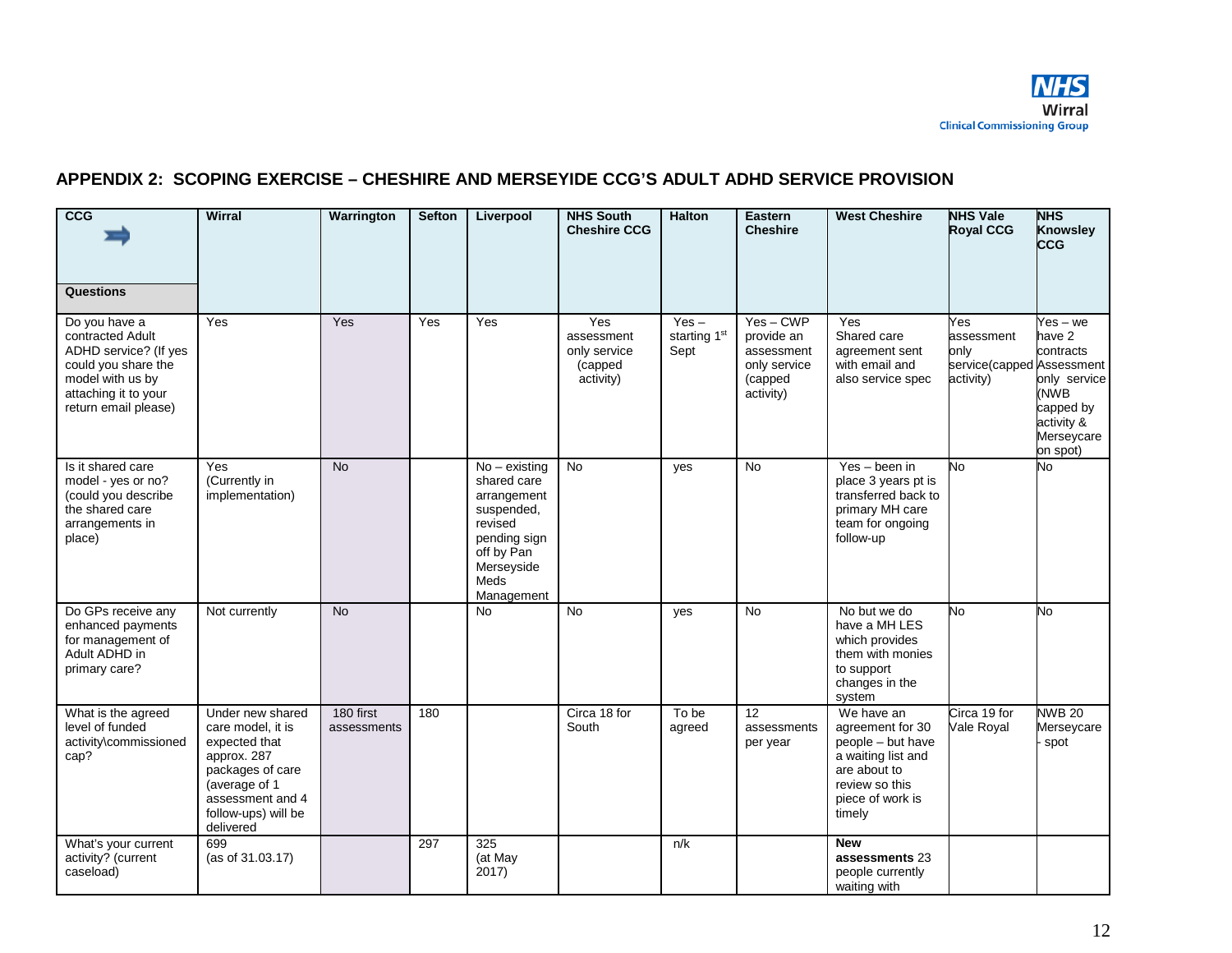

| <b>CCG</b><br><b>Questions</b> | Wirral | Warrington | <b>Sefton</b> | Liverpool | <b>NHS South</b><br><b>Cheshire CCG</b> | Halton | Eastern<br><b>Cheshire</b> | <b>West Cheshire</b>                                                                                                                                                                                                                                                                                                                                                                                                                                                                                                                                                                                                                                                | <b>NHS Vale</b><br><b>Royal CCG</b> | <b>NHS</b><br><b>Knowsley</b><br><b>CCG</b> |
|--------------------------------|--------|------------|---------------|-----------|-----------------------------------------|--------|----------------------------|---------------------------------------------------------------------------------------------------------------------------------------------------------------------------------------------------------------------------------------------------------------------------------------------------------------------------------------------------------------------------------------------------------------------------------------------------------------------------------------------------------------------------------------------------------------------------------------------------------------------------------------------------------------------|-------------------------------------|---------------------------------------------|
|                                |        |            |               |           |                                         |        |                            | appointments<br>booked up to 15th<br>September 2017<br><b>ADHD follow</b><br>clients: $115$<br>people currently<br>open to Primary<br>MH care team &<br>attended between<br>1 and 10<br>appointments so<br>far, people who<br>are up to 10<br>recorded<br>appointments<br>have tended to<br>cancel or DNA'd a<br>number of<br>appointments<br><b>ADHD</b><br>discharged<br>cases: $490$<br>2 x clinics offered<br>each week for<br>assessment / FU<br>and overall it takes<br>up around 0.5<br>WTE but could be<br>1.0 WTE due to<br>volume of work<br>and the complexity<br>of this cohort.<br>Plus the 1.0 WTE<br>ADHD support<br>worker and the<br>admin support |                                     |                                             |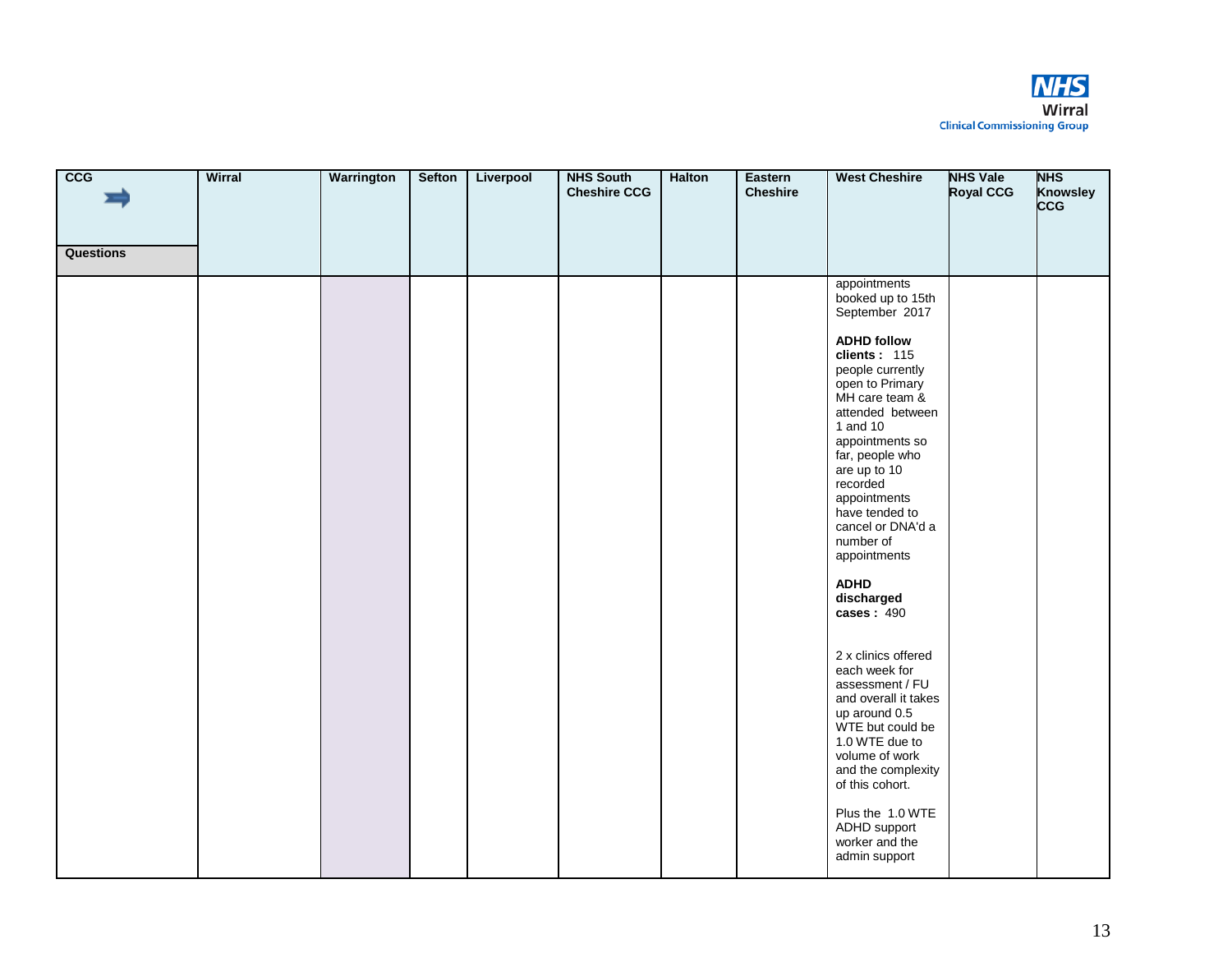

| cc <sub>G</sub><br>Questions          | <b>Wirral</b>                                   | Warrington              | <b>Sefton</b> | Liverpool                 | <b>NHS South</b><br><b>Cheshire CCG</b>                       | <b>Halton</b>                                                                              | Eastern<br><b>Cheshire</b>       | <b>West Cheshire</b>                                                                        | <b>NHS Vale</b><br><b>Royal CCG</b>                           | <b>NHS</b><br><b>Knowsley</b><br><b>CCG</b>                     |
|---------------------------------------|-------------------------------------------------|-------------------------|---------------|---------------------------|---------------------------------------------------------------|--------------------------------------------------------------------------------------------|----------------------------------|---------------------------------------------------------------------------------------------|---------------------------------------------------------------|-----------------------------------------------------------------|
|                                       |                                                 |                         |               |                           |                                                               |                                                                                            |                                  | Due to volume of<br>clients we have<br>been offering<br>Saturday<br>appointments as<br>well |                                                               |                                                                 |
| What's your waiting<br>list?          | 586<br>(as of 31.03.17)                         | $210$ (as of<br>3.7.17) | 300           | 668                       |                                                               | Approx.<br>60 being<br>validated<br>currently                                              | 87 (As of<br>19.10.16)           |                                                                                             |                                                               |                                                                 |
| What's your waiting<br>time?          | Longest wait - 130<br>weeks<br>(as of 31.03.17) | Up to 15<br>months      | 12<br>months  | Longest wait<br>172 weeks | Circa 7 years                                                 | Variable<br>depending<br>on clinical<br>$needs -$<br>new<br>service to<br>meet 18<br>weeks | Up to 2<br>years as at<br>Nov 16 |                                                                                             | Circa 7 years                                                 |                                                                 |
| What is the value of<br>the contract? | £241,343<br>(excludes CQUIN)                    | £65k                    | £100K         | £135k                     | £25k across<br>South and<br><b>Value Royal</b><br><b>CCGs</b> | £54000                                                                                     | £13,500                          | £56,580                                                                                     | £25k across<br>South and<br><b>Value Royal</b><br><b>CCGs</b> | NWB -<br>£17,580<br><b>Merseycare</b><br>£457 per<br>assessment |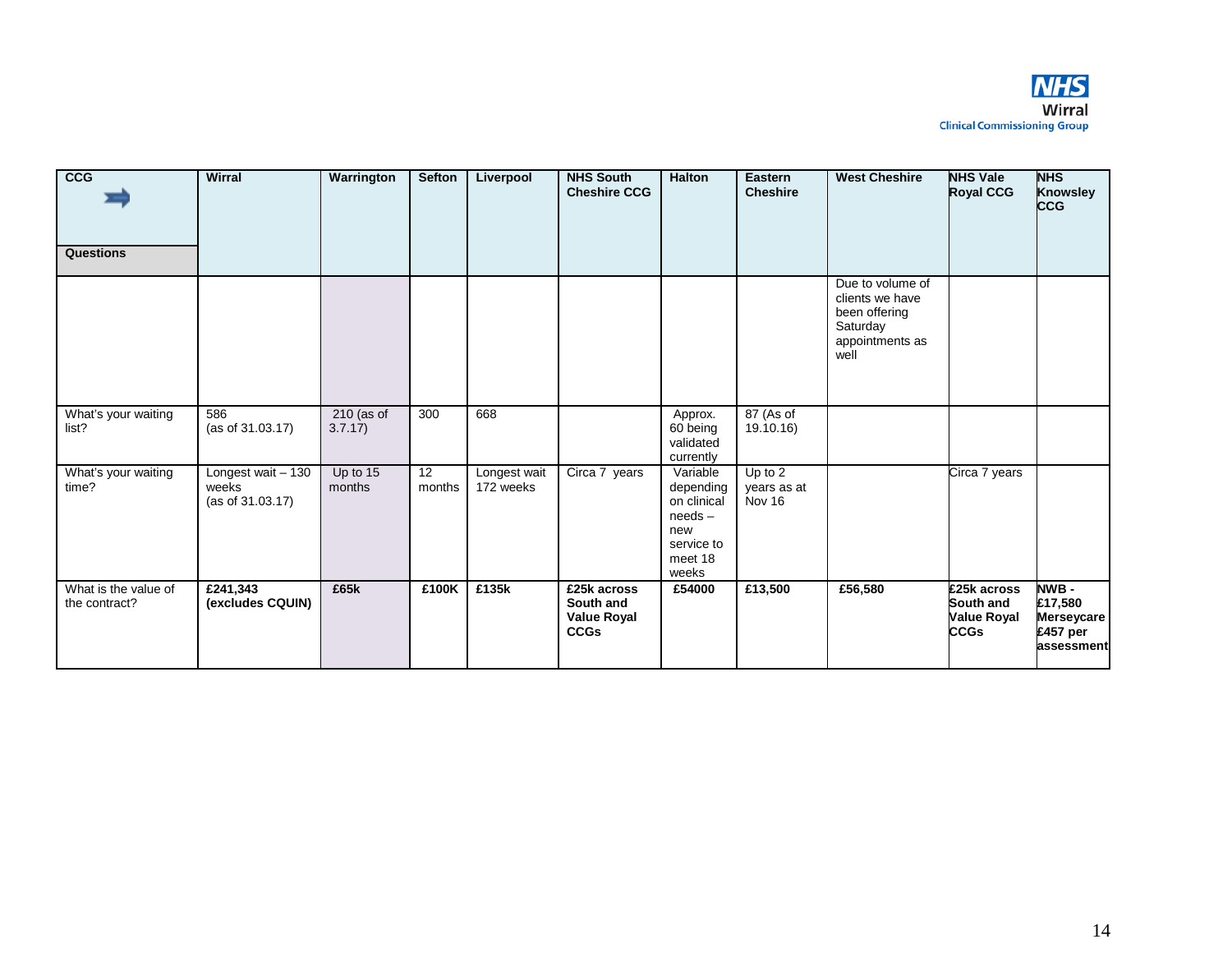

## **APPENDIX 3: FURTHER SUPPORTING INFORMATION – CHESHIRE AND MERSEYIDE CCG'S ADULT ADHD SERVICE PROVISION**

#### **1. Warrington CCG**

#### Issues raised:

- Prevalence of ADHD high in Warrington.
- 1 clinical lead in post. No cover when on leave.
- Increasing transitions cases reported.
- Concerns regarding over diagnosis.

#### **2. Sefton CCG**

#### Issues raised:

- Unable to discharge service users to primary care. Therefore, Sefton are currently unable to accept any further referrals until can discharge clients, due to the capacity within the service.
- GPs not signed up to shared care prescribing guidelines.
- Not clear regarding scale of transition cases to adult ADHD.

#### **3. Liverpool CCG**

#### Issues raised:

- Service under invested. Increase in demand outstrips investment.
- GP reluctance around shared care.

Liverpool CCG also confirmed that they have commissioned Liverpool John Moore's University to undertake a Health Needs Assessment for children and adults with neurodevelopmental conditions in Liverpool, to identify the current health needs and service provision for adults and children with neurodevelopmental conditions; focusing on ADHD and ASD, which included a number of recommendations for consideration going forward.

Liverpool CCG also shared their thoughts around what 'good' should look like in terms of an adult ADHD Service. The conclusion was that involvement of the third sector is required, in supporting people post discharge and during the interim period whilst waiting to be assessed by a service.

#### **4. South Cheshire and Vale Royal CCG's**

#### Issues raised:

- Service under invested, high demand.
- 20/30 assessments a year commissioned. High number of FOI's/complaints received.
- Lack of GP engagement with regards to shared care.
- Waiting list cleanse required.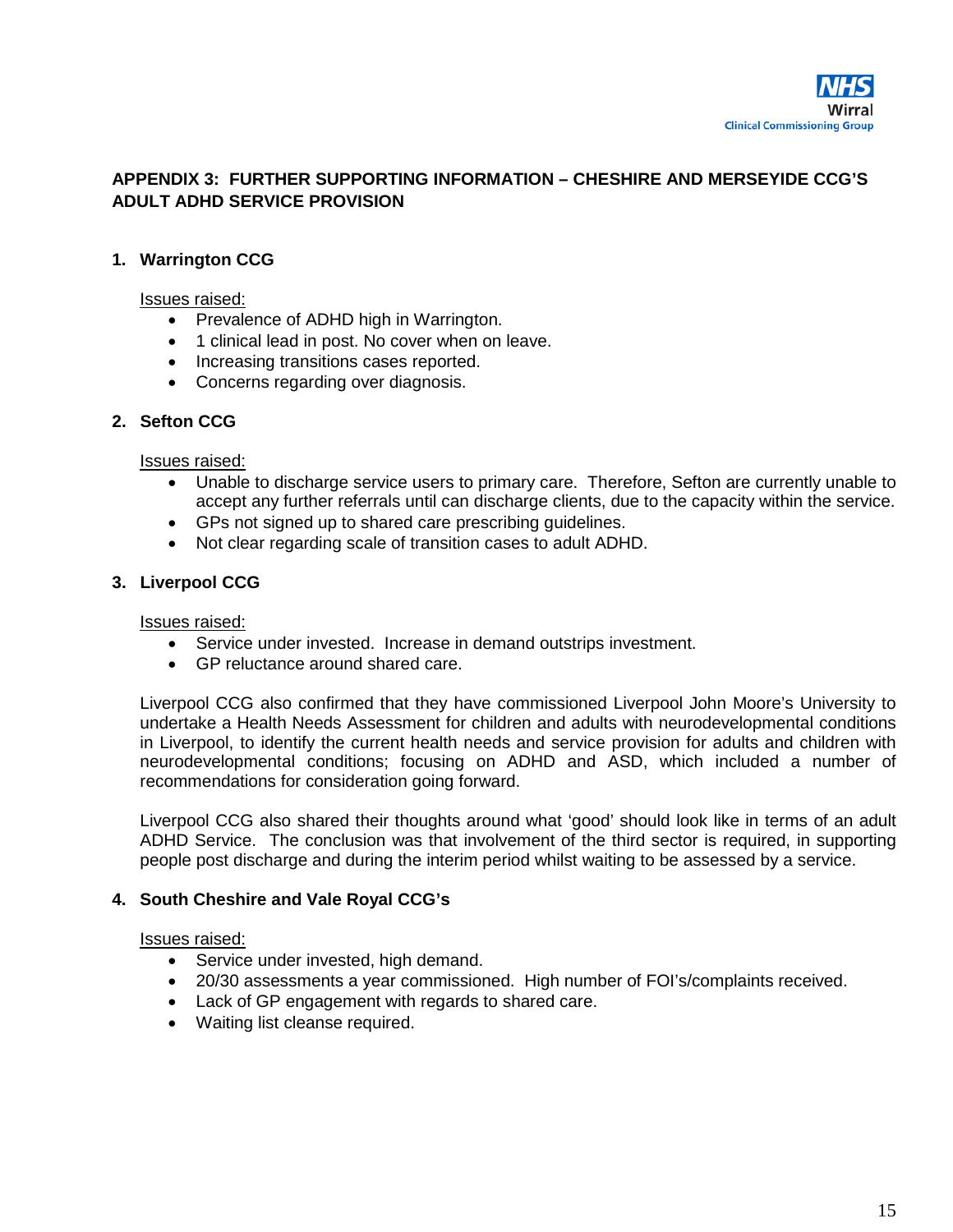

#### **5. West Cheshire CCG**

- West Cheshire's ADHD Service is part of the Mental Health Single Point of Access Team.
- Service users are discharged from the ADHD Team within the Mental Health Single Point of Access Team into the Primary Mental Health Team, who undertake all monitoring.

#### **6. Knowsley CCG**

Issues raised:

- Spot purchase of ADHD assessments.
- Variation of assessment fee costs across the patch.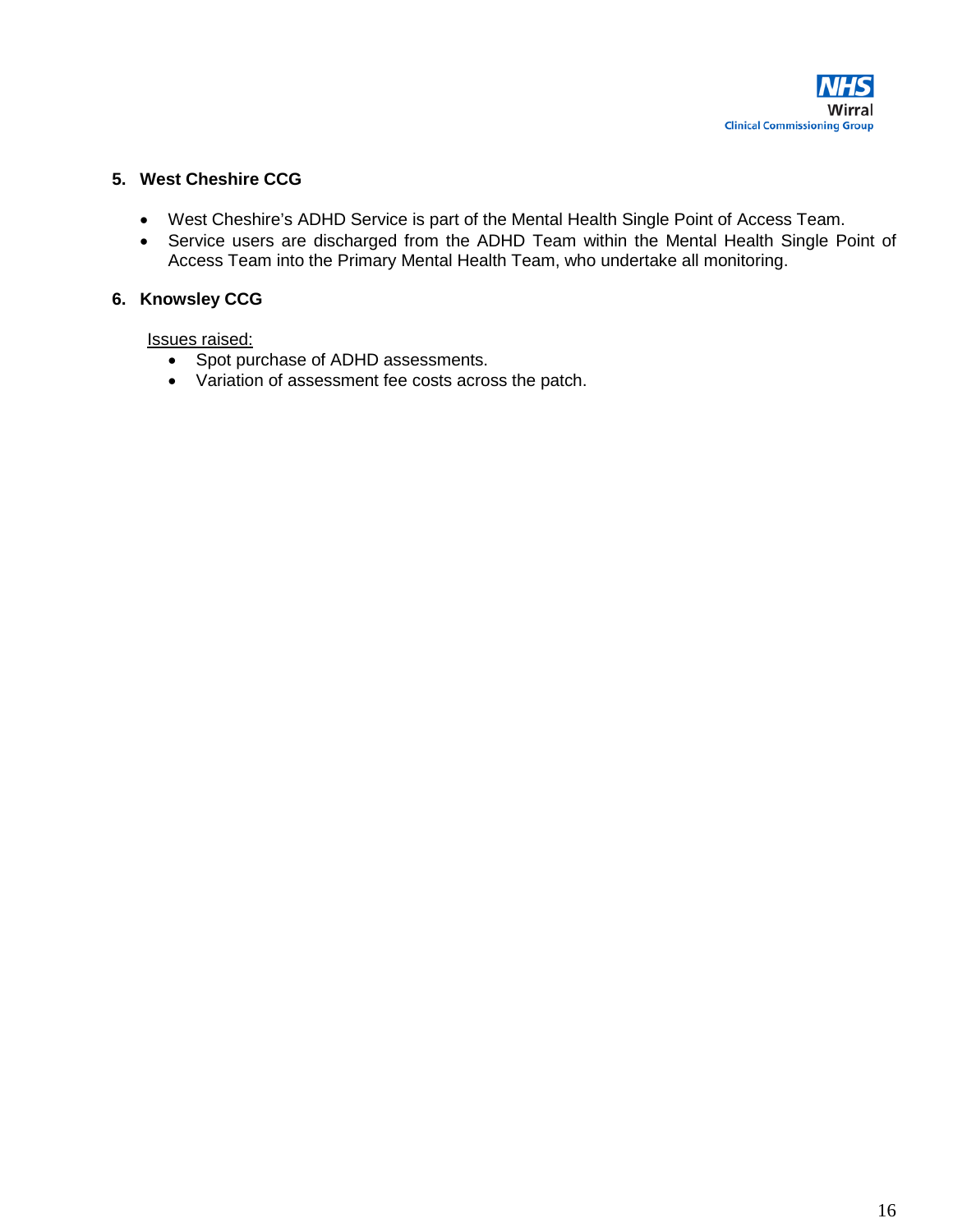# <span id="page-41-0"></span>**PRIMARY CARE CO-COMMISSIONING COMMITTEE REPORT COVER SHEET**

| <b>Community Phlebotomy Service</b>         |                                                                                                                                                      |                                                                                                                                                                                         |                  |     |  |  |  |
|---------------------------------------------|------------------------------------------------------------------------------------------------------------------------------------------------------|-----------------------------------------------------------------------------------------------------------------------------------------------------------------------------------------|------------------|-----|--|--|--|
| <b>Agenda Item:</b>                         | 3.1                                                                                                                                                  | PCCC17-18/Feb/3.1<br><b>Reference</b>                                                                                                                                                   |                  |     |  |  |  |
| <b>Public / Private</b>                     | Public                                                                                                                                               | <b>Meeting Date</b>                                                                                                                                                                     | 13 February 2018 |     |  |  |  |
| <b>Lead Officer/Author of</b><br>paper      | Nesta Hawker                                                                                                                                         |                                                                                                                                                                                         |                  |     |  |  |  |
| <b>Contributors</b>                         |                                                                                                                                                      | Sarah Boyd-Short - Senior Commissioning Lead Primary Care                                                                                                                               |                  |     |  |  |  |
| <b>For Decision</b>                         | $\mathbf{x}$                                                                                                                                         |                                                                                                                                                                                         |                  |     |  |  |  |
| <b>For Information</b>                      | X                                                                                                                                                    |                                                                                                                                                                                         |                  |     |  |  |  |
| <b>For Discussion</b>                       | $\mathsf{x}$                                                                                                                                         |                                                                                                                                                                                         |                  |     |  |  |  |
| <b>Executive Summary</b>                    |                                                                                                                                                      | The paper details the implementation plans and added assurance submitted by<br>both Wirral federations and those practices opting to deliver the service<br>independently for approval. |                  |     |  |  |  |
| <b>Recommendations</b>                      | The Primary Care Co-Commissioning Committee is asked to:<br>Approve all implementation plans detailed within to progress to service<br>mobilisation. |                                                                                                                                                                                         |                  |     |  |  |  |
| <b>Risk Please indicate</b>                 | High                                                                                                                                                 | Medium x                                                                                                                                                                                |                  | Low |  |  |  |
| <b>Detail of Risk</b><br><b>Description</b> | PCW Federation's delivery model reliant on Wirral Community NHS<br>$\bullet$<br>Foundation Trust Executive Board decision regarding sustainability.  |                                                                                                                                                                                         |                  |     |  |  |  |

| Clinical engagement taken place                                                                  | v |  |  |  |
|--------------------------------------------------------------------------------------------------|---|--|--|--|
| Patient and public involvement taken place                                                       | v |  |  |  |
| <b>Equality Analysis/Impact Assessment completed</b>                                             | N |  |  |  |
| <b>Quality Impact Assessment</b>                                                                 | N |  |  |  |
| <b>Strategic Themes</b>                                                                          |   |  |  |  |
| To empower the people of Wirral to improve their physical, mental health and general well being  |   |  |  |  |
| To reduce health inequalities across the Wirral                                                  | v |  |  |  |
| To adopt a health and well-being approach in the way services are both commissioned and provided | v |  |  |  |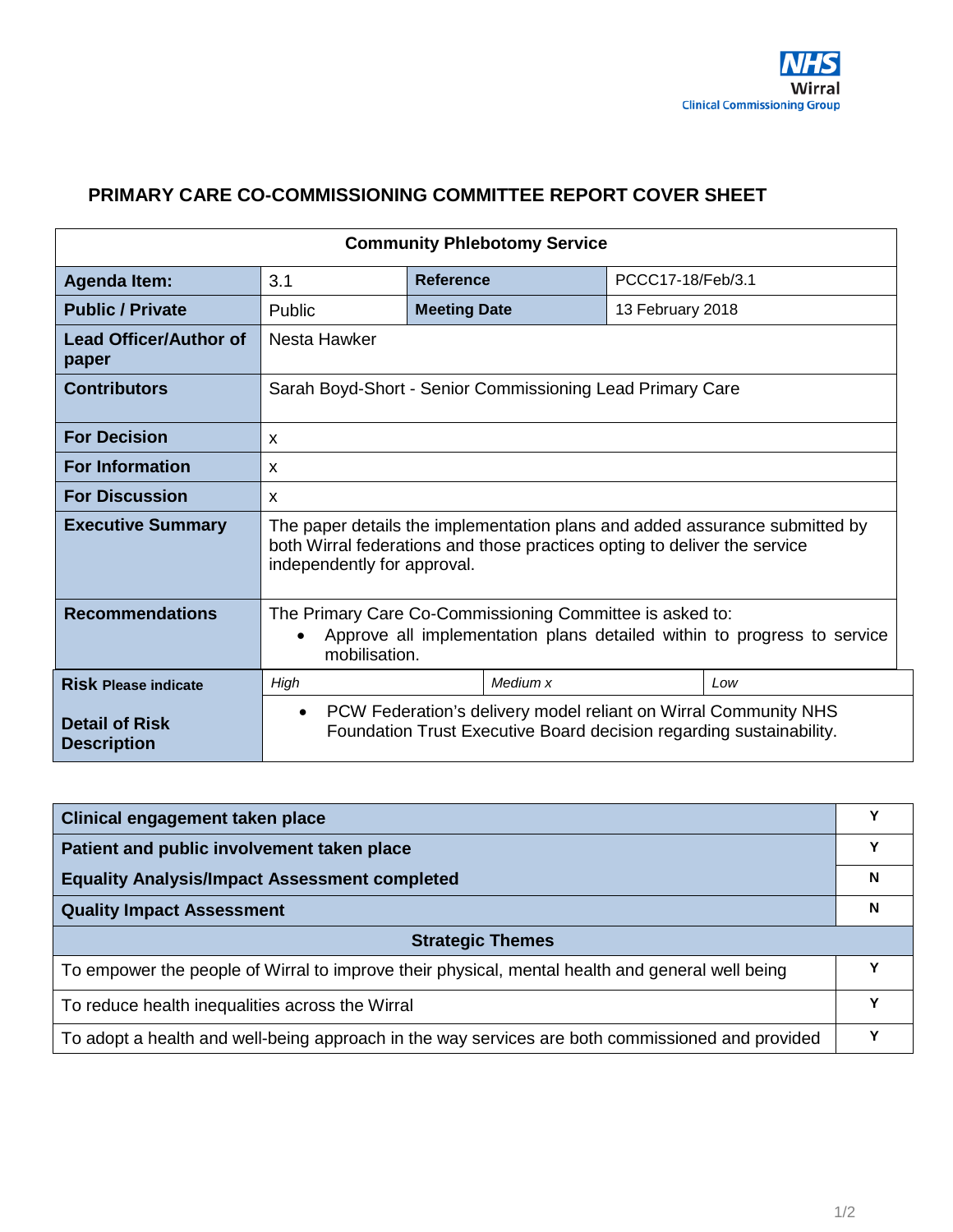| To commission and contract for services that:                                                                                                                                                             |  |  |  |
|-----------------------------------------------------------------------------------------------------------------------------------------------------------------------------------------------------------|--|--|--|
| Demonstrate improved person centred outcomes<br>$\bullet$<br>Are high quality and seamless for the patient<br>Are safe and sustainable<br>Are evidenced based<br>Demonstrate value for money<br>$\bullet$ |  |  |  |
| To be known as one of the leading Clinical Commissioning Groups in the country                                                                                                                            |  |  |  |
| Provide systems leadership in shaping the Wirral health and social care system so as to be fit for<br>purpose both now and in five years time                                                             |  |  |  |

*This section gives details not only of where the actual paper has previously been submitted and what the outcome was but also of its development path i.e. other papers that are directly related to the current paper under discussion.* 

| <b>Governance route prior to PMCCC</b>   | <b>Meeting Date</b> | <b>Objective/Outcome</b>                                     |
|------------------------------------------|---------------------|--------------------------------------------------------------|
| <b>CCG Governing Body</b>                | 5.12.2017           | Approval subject to further assurance for GP<br>Led approach |
| <b>Quality and Performance Committee</b> |                     |                                                              |
| <b>Finance Committee</b>                 |                     |                                                              |
| <b>Audit Committee</b>                   |                     |                                                              |
| <b>Remuneration Committee</b>            |                     |                                                              |
| Health and Wellbeing Board               |                     |                                                              |
| <b>Clinical Senate</b>                   |                     |                                                              |
| <b>Quality &amp; Improvement Group</b>   |                     |                                                              |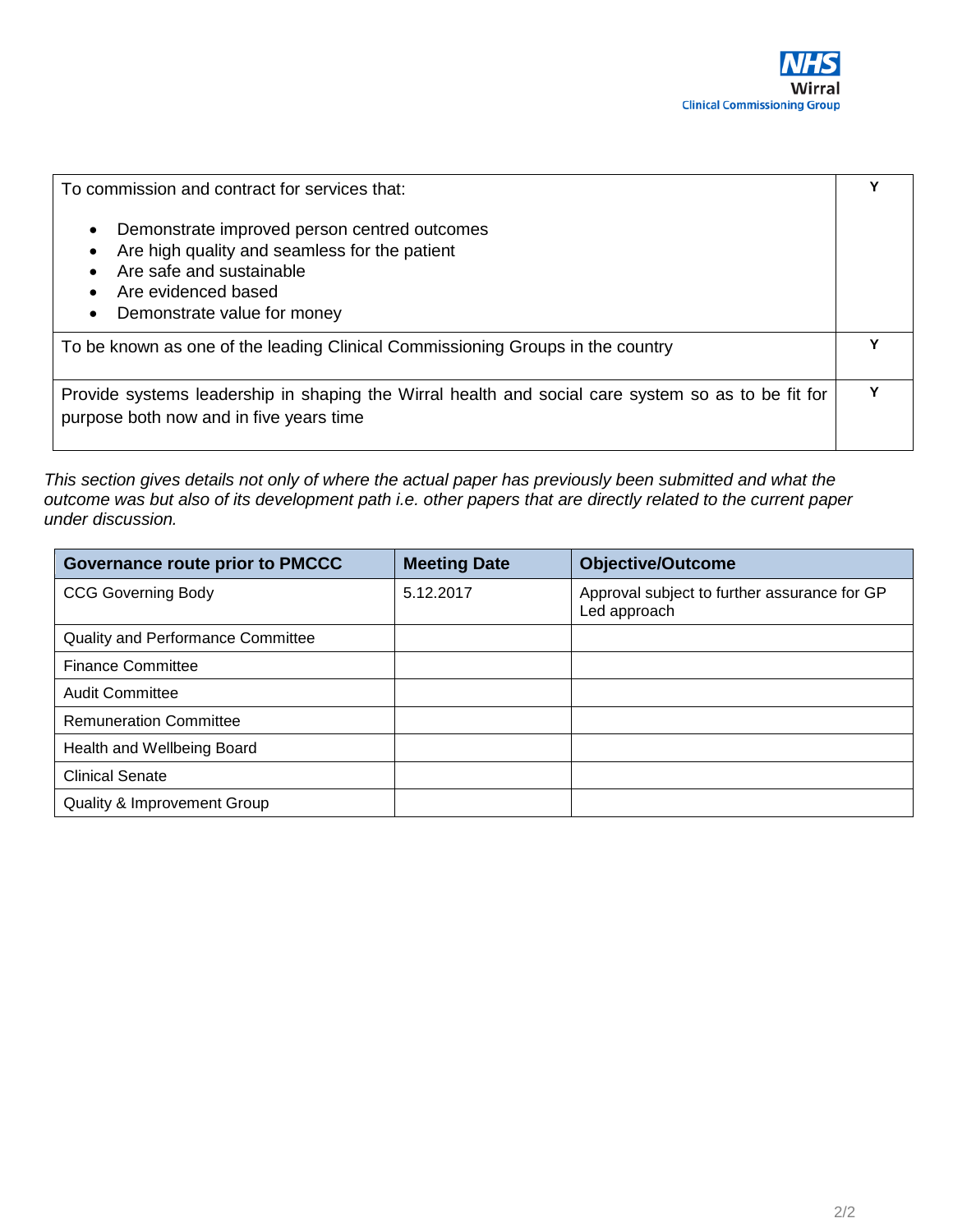

<span id="page-43-0"></span>

| Report Title        | <b>Community Phlebotomy Service Procurement</b>            |
|---------------------|------------------------------------------------------------|
| <b>Lead Officer</b> | Nesta Hawker, Director of Commissioning                    |
| <b>Contributor</b>  | Sarah Boyd-Short, Senior Commissioning Lead - Primary Care |
| <b>Action</b>       | For approval                                               |

## 1. PURPOSE

1.1 To seek approval of the submitted implementation plans and assurance requested from Wirral GP Provider (GPW-Fed) Ltd and Primary Care Wirral Federation on behalf of their member practices, and those practices delivering the Community Phlebotomy Service independently.

#### 2. INTRODUCTION

- 2.1 Governing Body members agreed in December to a GP led provision for the delivery of the Community Phlebotomy Service, subject to additional assurances being received from both federations to ensure service delivery meets all requirements of the new service specification. This also includes the submission of outline implementation plans.
- 2.2 In addition, following further discussion at the Local Medical Committee on 8 January 2018, and their request for NHS Wirral CCG to communicate directly with all practices, the CCG further requested assurance and implementation plans from all practices, as forthcoming contract holders. This was with the exception of those practices working with their respective federation, who will be included in their federation's collective response.
- 2.3 The new service is due to commence on 1 July 2018 or before, if possible.

#### 3. ASSURANCE

3.1 Practices and federations were asked to provide further assurance, information and confirmation of understanding for the following areas:

#### **Service Delivery**

a) The total budget of £798,709 will be disaggregated between all Wirral GP practices. This includes the provision of all associated consumables, travel reimbursements for staff and transportation of samples.

b) Each practice understands their responsibility for the delivery of all requirements of the service specification, including domiciliary visits and paediatric referrals for a Wirral wide service provision to all patients.

d) Practices who will be delivering the service in-house must provide the required assurance detailed within. Practices not wishing to deliver the service in-house must work in collaboration with their federation and/or other potential provider(s) to ensure the service is delivered to their patient population in line with service requirements.

#### **Service Mobilisation**

Prior to the commencement of the new service, all providers will work with the existing provider(s) to ensure service transition is as smooth as possible for all patients. NHS Wirral CCG requires implementation plans which cover the key elements of service preparedness, and assurance whilst ensuring upon service continuity and consistency for all patients.

#### **Governance**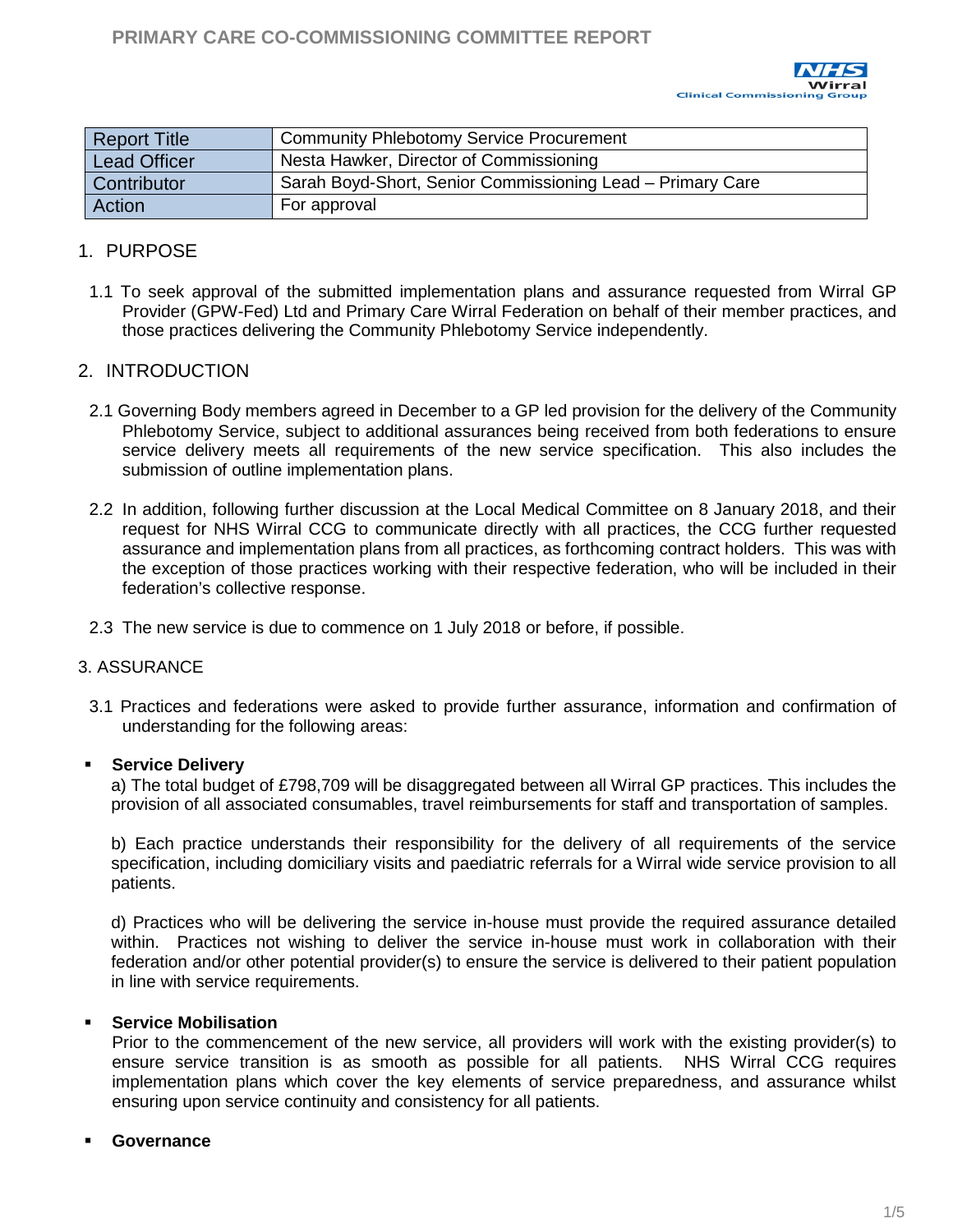

Confirmation is required that practices accept full responsibility for all elements of governance relating to service delivery, such as complaints/compliments management, safeguarding (children and adults), staff training, serious incidents (this list is not exhaustive), and have robust systems place to demonstrate effective management for all such areas.

#### **Contractual Requirements**

Contractual arrangements will be coordinated with each GP practice via a Locally Commissioned Service, as part of a NHS Standard Contract. Each practice will be responsible for all contractual requirements, performance management and submission of monthly performance reports to NHS Wirral CCG.

3.2 Understanding and agreement for the delivery of the full service specification and added assurance has been received from all providers, either individually or by their federations on behalf of their respective member practices.

#### 4. IMPLEMENTATION PLANS

- 4.1 Outline implementation plans have been received for the following:
	- GPW Federation
	- Primary Care Wirral Federation
	- St Catherine's Health Centre
	- Heatherlands Medical Centre
	- Hamilton Medical Centre
	- TCG Medical Services which includes:
		- -TG Medical Centre
		- Leasowe Primary Care Centre
		- Townfield Health Centre
		- Woodchurch Medical Centre
		- Prenton Medical Centre
- 4.2 Submitted plans detail information on how practices and/or federations will ensure upon a seamless service transition for patients, effective management of resources, full service delivery and contingency planning. Submissions also detail exit planning considerations should the service come to an end for whatever reason. See Appendix 1 for all implementation plans.
- 4.3 Plans also demonstrate locality provision with regard to the four constituency areas as a minimum.
- 4.4 Summary of delivery models for both federations.

| <b>PCW Federation</b>                                                                                         |                                                                                                       |                                                                                                                               |                                                                                                                                                          |  |  |  |  |
|---------------------------------------------------------------------------------------------------------------|-------------------------------------------------------------------------------------------------------|-------------------------------------------------------------------------------------------------------------------------------|----------------------------------------------------------------------------------------------------------------------------------------------------------|--|--|--|--|
| Locations<br>(subject to site visit)                                                                          | Drop-in                                                                                               | <b>Paediatrics</b>                                                                                                            | <b>Home Visits</b>                                                                                                                                       |  |  |  |  |
| - Devaney (bookable<br>AM)<br>- The Warrens<br>(bookable AM & Drop<br>in PM)<br>- St Georges (bookable<br>AM) | Until 4.30pm at:<br>- Sunlight Group<br>Practice<br>- VCH<br>- St Catherine's<br><b>Health Centre</b> | Paediatrics will be<br>done where possible<br>in the afternoon hubs<br>due to phlebotomist<br>capacity (2 staff<br>required). | Delivered AM where<br>possible to ensure<br>samples are<br>processed by the lab<br>as soon as possible<br>as these tests are<br>often clinically urgent. |  |  |  |  |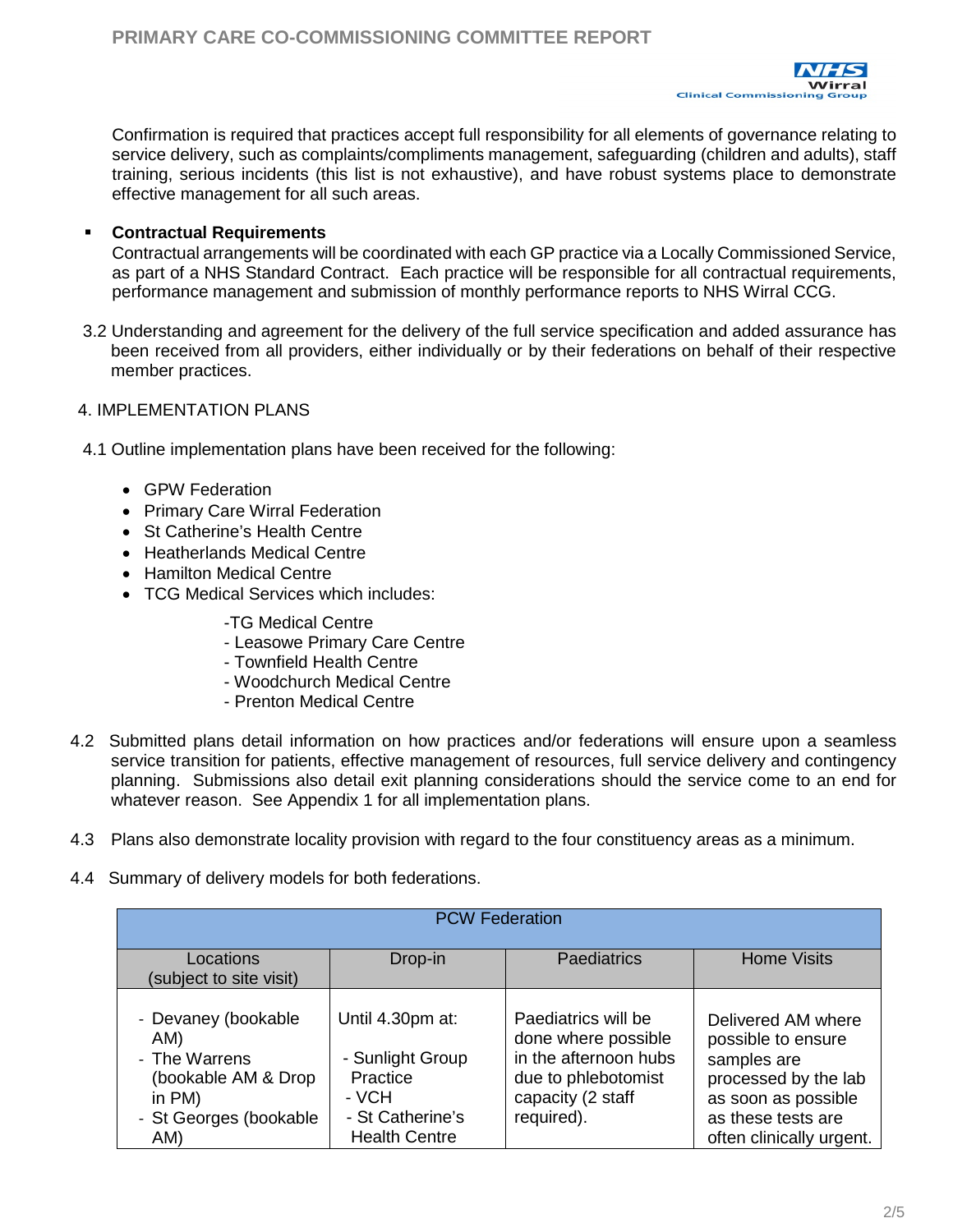

| - The Village (bookable | - Eastham Group   |  |
|-------------------------|-------------------|--|
| AM)                     | Practice          |  |
| - Marine Lake           |                   |  |
| (bookable AM)           | Until 6pm:        |  |
| - Civic (bookable AM)   |                   |  |
| - Sunlight (bookable    | - The Warrens     |  |
| AM & drop in PM)        | (depending on lab |  |
|                         |                   |  |
| - Greasby (bookable     | discussions)      |  |
| AM)                     |                   |  |
| - VCH (bookable AM &    |                   |  |
| Drop in PM)             |                   |  |
| - St Catherine's        |                   |  |
| (bookable AM & Drop     |                   |  |
| in PM)                  |                   |  |
| - Eastham (bookable     |                   |  |
| AM & Drop in PM)        |                   |  |
|                         |                   |  |
| - Spital (bookable AM)  |                   |  |
| - Orchard (bookable     |                   |  |
| AM)                     |                   |  |
| - Allport (bookable AM) |                   |  |

| <b>GPW Fed</b>         |          |              |                            |             |  |  |
|------------------------|----------|--------------|----------------------------|-------------|--|--|
|                        |          |              |                            |             |  |  |
| <b>Clusters</b>        | In-house | Appointments | Drop-in (hub)<br>Until 6pm | Home visits |  |  |
|                        |          |              |                            |             |  |  |
| <b>TCG GROUP</b>       |          |              |                            |             |  |  |
| Townfield              | X        | X            | X                          | X           |  |  |
| Prenton                | X        | Χ            |                            |             |  |  |
| Woodchurch             | X        | Χ            |                            |             |  |  |
| <b>TG</b>              | X        | Χ            |                            |             |  |  |
| Leasowe                | X        | Χ            |                            |             |  |  |
| Hoylake & Meols        | X        | X            |                            |             |  |  |
|                        |          |              |                            |             |  |  |
| <b>GPW-FED</b>         |          |              |                            |             |  |  |
| <b>Moreton Cross</b>   | X        | Χ            |                            | X           |  |  |
| Moreton Health         | X        | X            | Χ                          |             |  |  |
| <b>Moreton Medical</b> | X        | X            |                            |             |  |  |
| Hoylake Rd             | X        | X            |                            |             |  |  |
| <b>Blackheath</b>      | X        | X            |                            |             |  |  |
|                        |          |              |                            |             |  |  |
| Holmlands              | X        | X            |                            |             |  |  |
| The Villa              | X        | Χ            |                            |             |  |  |
| Commonfield            | X        | Χ            |                            |             |  |  |
| Kings Lane             | X        | X            |                            |             |  |  |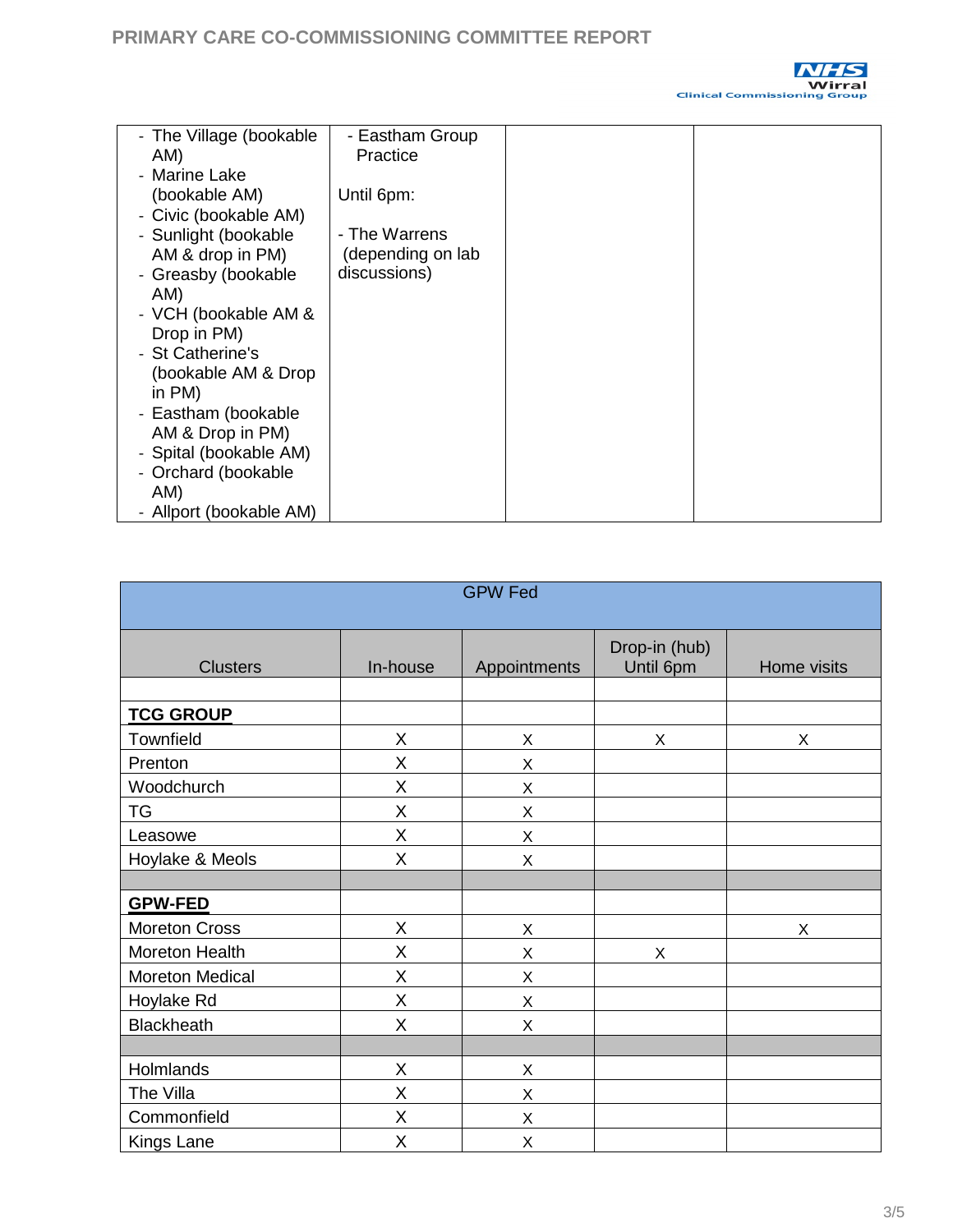# **PRIMARY CARE CO-COMMISSIONING COMMITTEE REPORT**



| Church Rd          | X | Χ |   |   |
|--------------------|---|---|---|---|
| Teehey Lane        | X | Χ | Χ | Х |
| Gladstone          | Χ | Χ |   |   |
| Parkfield          | X | Χ |   |   |
|                    |   |   |   |   |
| St Hilary          | X | X | Χ |   |
| Grove Rd           | Χ | X |   |   |
| Field Rd           | X | X |   |   |
| Earlston & Seabank | Χ | X |   | X |
|                    |   |   |   |   |
| Miriam             | Χ | X | X | X |
| Cavendish          | Х | X |   |   |

#### 5. RISKS AND FURTHER CONSIDERATIONS

- 5.1 Primary Care Wirral Federation is working in collaboration with Wirral Community NHS Trust and have co-designed their delivery mode. This includes utilising existing staffing resources, thus minimising any potential redundancy implications. The Wirral Community NHS Trust's Executive Board are due to consider the collaborative proposal imminently in regards to sustainability for the Trust.
- 5.2 Following final confirmation and approval of the delivery models, further discussions will be required with the laboratory at Wirral University Teaching Hospital, to ensure sample deliveries are processed appropriately. This may result in an adjustment to the new closing time of the Community Phlebotomy Service to ensure upon the timely transfer and processing of blood samples.

#### 6. NEXT STEPS

- 6.1 Once approval of all plans has been received, the CCG will work closely with the current provider and all prospective providers (federation and individual practices) as part of the service mobilisation phase, ensuring all elements of service transition are managed effectively.
- 6.2 Progress discussions with the laboratory to ensure effective transfer of bloods in line with service delivery models.

#### 7. RECOMMENDATIONS

- 7.1 For the committee to:
	- a) Review all submitted implementation plans.
	- b) Approve all submitted implementation plans to enable the service mobilisation phase to commence.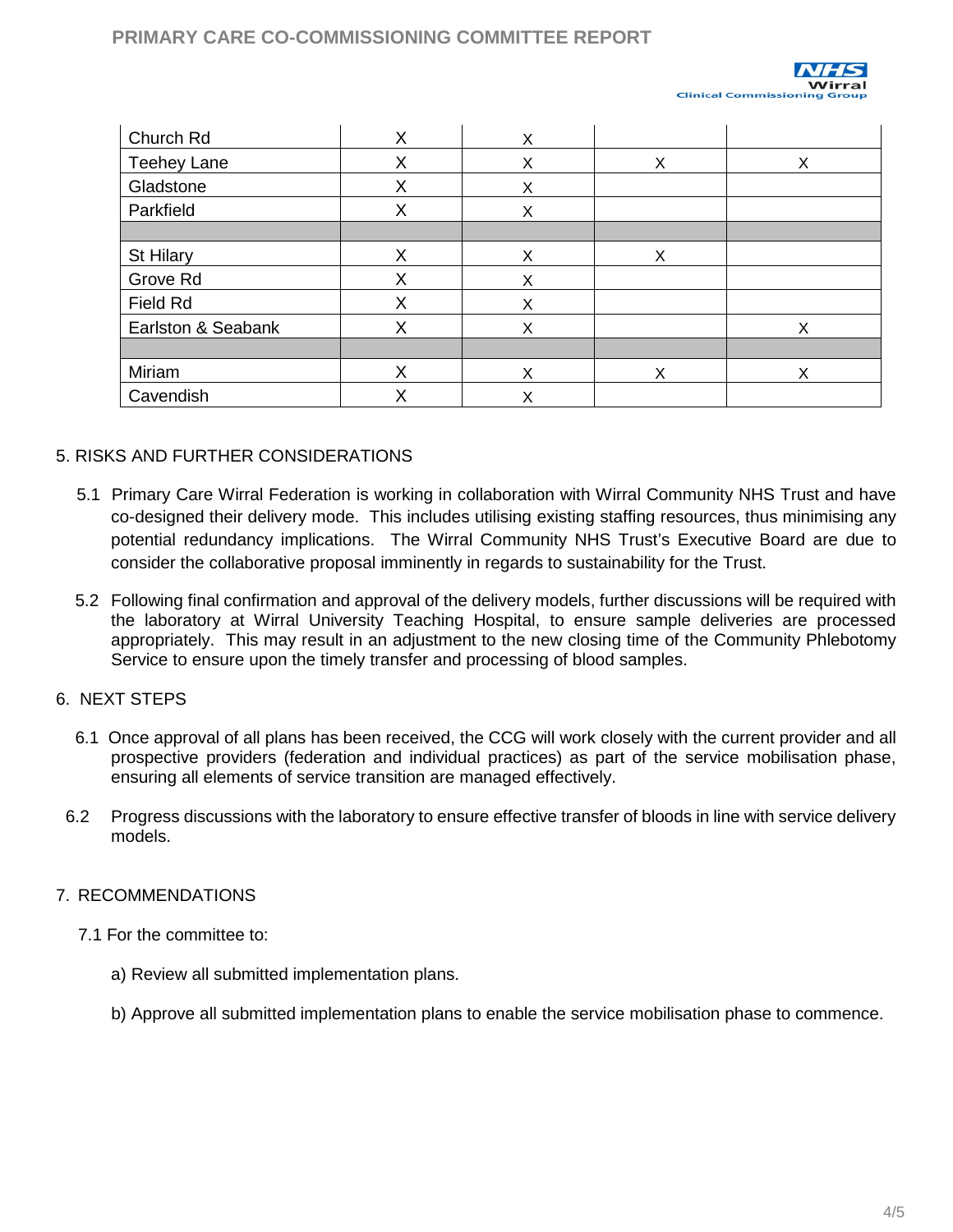

## **Appendix 1**

| Wirral GP Provider (GPW-Fed) Ltd      |                              |
|---------------------------------------|------------------------------|
|                                       |                              |
|                                       | <b>GPW Fed</b>               |
|                                       | Phlebotomy Service M         |
|                                       |                              |
|                                       |                              |
|                                       | <b>GPW Fed</b>               |
|                                       | Phlebotomy Service D         |
| <b>Primary Care Wirral Federation</b> |                              |
|                                       | PCW Outline Cmty             |
|                                       | Phlebotomy Service M         |
| St Catherine's Health Centre          |                              |
|                                       | St Catherine's               |
|                                       | Outline Cmty Phlebot         |
| <b>Heatherlands Medical Centre</b>    |                              |
|                                       | <b>Heatherlands Service</b>  |
|                                       | <b>Mobilisation Plan Dec</b> |
| <b>Hamilton Medical Centre</b>        |                              |
|                                       | Hamilton - Outline           |
|                                       | Cmty Phlebotomy Ser          |
| <b>TCG Medical Services</b>           |                              |
|                                       |                              |
|                                       | <b>TCG Medical Services</b>  |
|                                       | Phlebotomy Service M         |

## **Submitted Implementation Plans**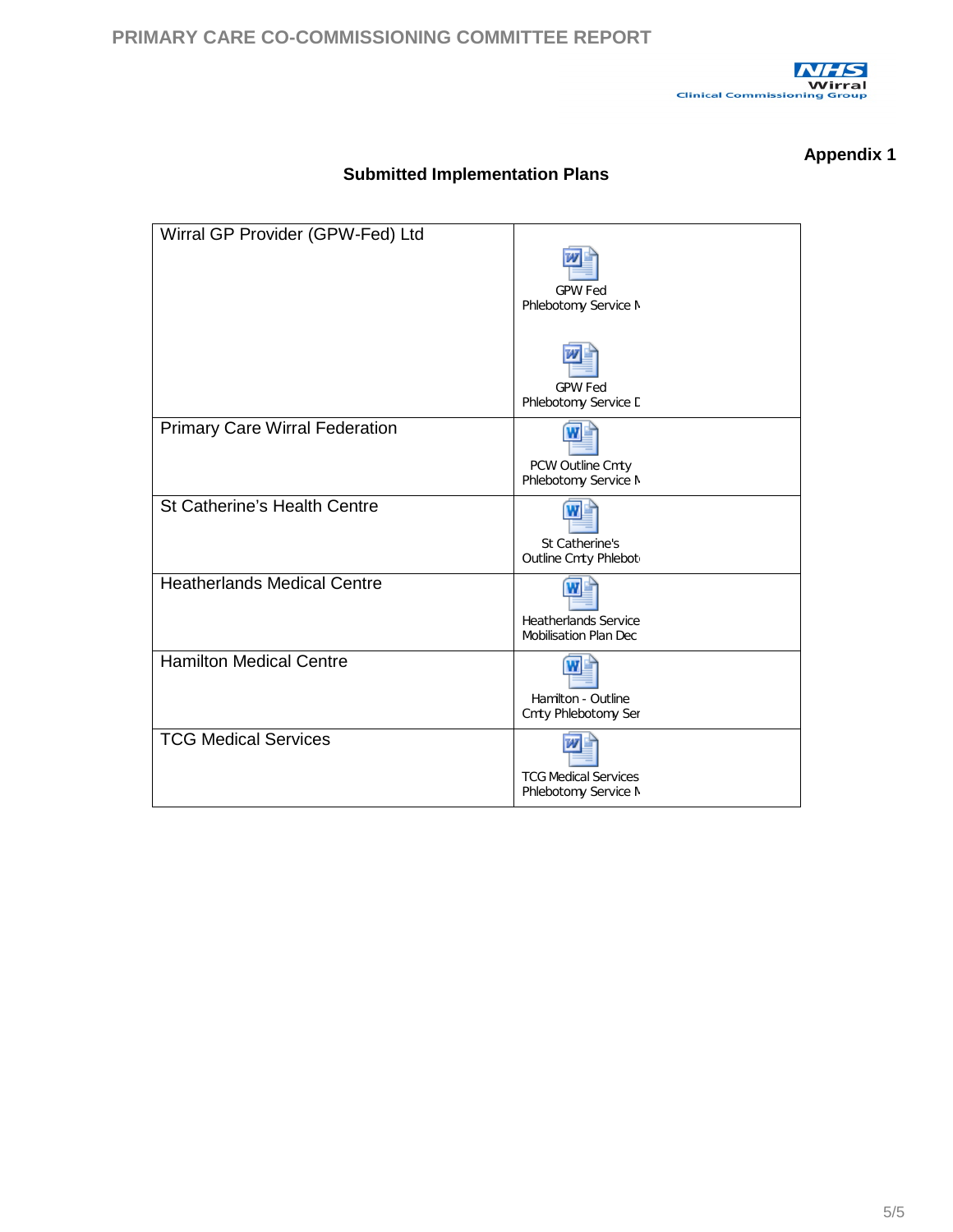# <span id="page-48-0"></span>**PRIMARY CARE CO-COMMISSIONING COMMITTEE REPORT COVER SHEET**

| Primary Care Quality Scheme 2017/2019 - Proposed Year 2 Targets |                                                                                                                                                                                                                                                                                                                                                                                                                                                                                                                                                                                                                                                                                                                                                                                                                                                                                             |                                                              |                     |  |  |  |  |
|-----------------------------------------------------------------|---------------------------------------------------------------------------------------------------------------------------------------------------------------------------------------------------------------------------------------------------------------------------------------------------------------------------------------------------------------------------------------------------------------------------------------------------------------------------------------------------------------------------------------------------------------------------------------------------------------------------------------------------------------------------------------------------------------------------------------------------------------------------------------------------------------------------------------------------------------------------------------------|--------------------------------------------------------------|---------------------|--|--|--|--|
| <b>Agenda Item:</b>                                             | 4.1                                                                                                                                                                                                                                                                                                                                                                                                                                                                                                                                                                                                                                                                                                                                                                                                                                                                                         | <b>Reference</b>                                             | PMCCC17-18/February |  |  |  |  |
| <b>Public / Private</b>                                         | Public                                                                                                                                                                                                                                                                                                                                                                                                                                                                                                                                                                                                                                                                                                                                                                                                                                                                                      | <b>Meeting Date</b>                                          | 13/02/2018          |  |  |  |  |
| <b>Lead Officer/Author of</b><br>paper                          |                                                                                                                                                                                                                                                                                                                                                                                                                                                                                                                                                                                                                                                                                                                                                                                                                                                                                             | Martyn Kent - Assistant Director Primary Care Transformation |                     |  |  |  |  |
| <b>Contributors</b>                                             |                                                                                                                                                                                                                                                                                                                                                                                                                                                                                                                                                                                                                                                                                                                                                                                                                                                                                             |                                                              |                     |  |  |  |  |
| <b>For Decision</b>                                             | X                                                                                                                                                                                                                                                                                                                                                                                                                                                                                                                                                                                                                                                                                                                                                                                                                                                                                           |                                                              |                     |  |  |  |  |
| <b>For Information</b>                                          |                                                                                                                                                                                                                                                                                                                                                                                                                                                                                                                                                                                                                                                                                                                                                                                                                                                                                             |                                                              |                     |  |  |  |  |
| <b>For Discussion</b>                                           |                                                                                                                                                                                                                                                                                                                                                                                                                                                                                                                                                                                                                                                                                                                                                                                                                                                                                             |                                                              |                     |  |  |  |  |
| <b>Executive Summary</b>                                        | This paper proposes changes to the second year targets for the Primary Care<br>Quality Scheme 2017-2019.<br>The changes include:<br>(1) GP Referrals: Emphasis on Peer Review of x 4 areas and reviewing lessons<br>learnt at ne GP Member's meeting Constituency Groups.<br>(2) Non-Elective: Neighborhood 'Peer Support Group Approach' to collectively<br>reduce NEL admissions for Frail Older People, publicise use of Care<br>Registries to GPs as support enabler and commence collation of GP<br>appointment baseline information and shadow targets for GPs.<br>(3) Medicines Management: % script check to Repeat Reordering, Improving<br>Anti-biotics and investing Scriptswitch monies into the overall Prescribing<br>Incentive Scheme.<br>(4) Enhanced Primary Care in Care Homes: Any surplus budget monies may<br>be used to support frail older people in their own home. |                                                              |                     |  |  |  |  |
| <b>Recommendations</b>                                          | The Primary Medical Care Co-Commissioning Committee is asked to approve its<br>preferred Operational Delivery site option: 1 or 2.                                                                                                                                                                                                                                                                                                                                                                                                                                                                                                                                                                                                                                                                                                                                                          |                                                              |                     |  |  |  |  |
| <b>Risk Please indicate</b>                                     | High                                                                                                                                                                                                                                                                                                                                                                                                                                                                                                                                                                                                                                                                                                                                                                                                                                                                                        | Medium                                                       | Low x               |  |  |  |  |
| <b>Detail of Risk</b><br><b>Description</b>                     |                                                                                                                                                                                                                                                                                                                                                                                                                                                                                                                                                                                                                                                                                                                                                                                                                                                                                             |                                                              |                     |  |  |  |  |

| Clinical engagement taken place                      |  |
|------------------------------------------------------|--|
| Patient and public involvement taken place           |  |
| <b>Equality Analysis/Impact Assessment completed</b> |  |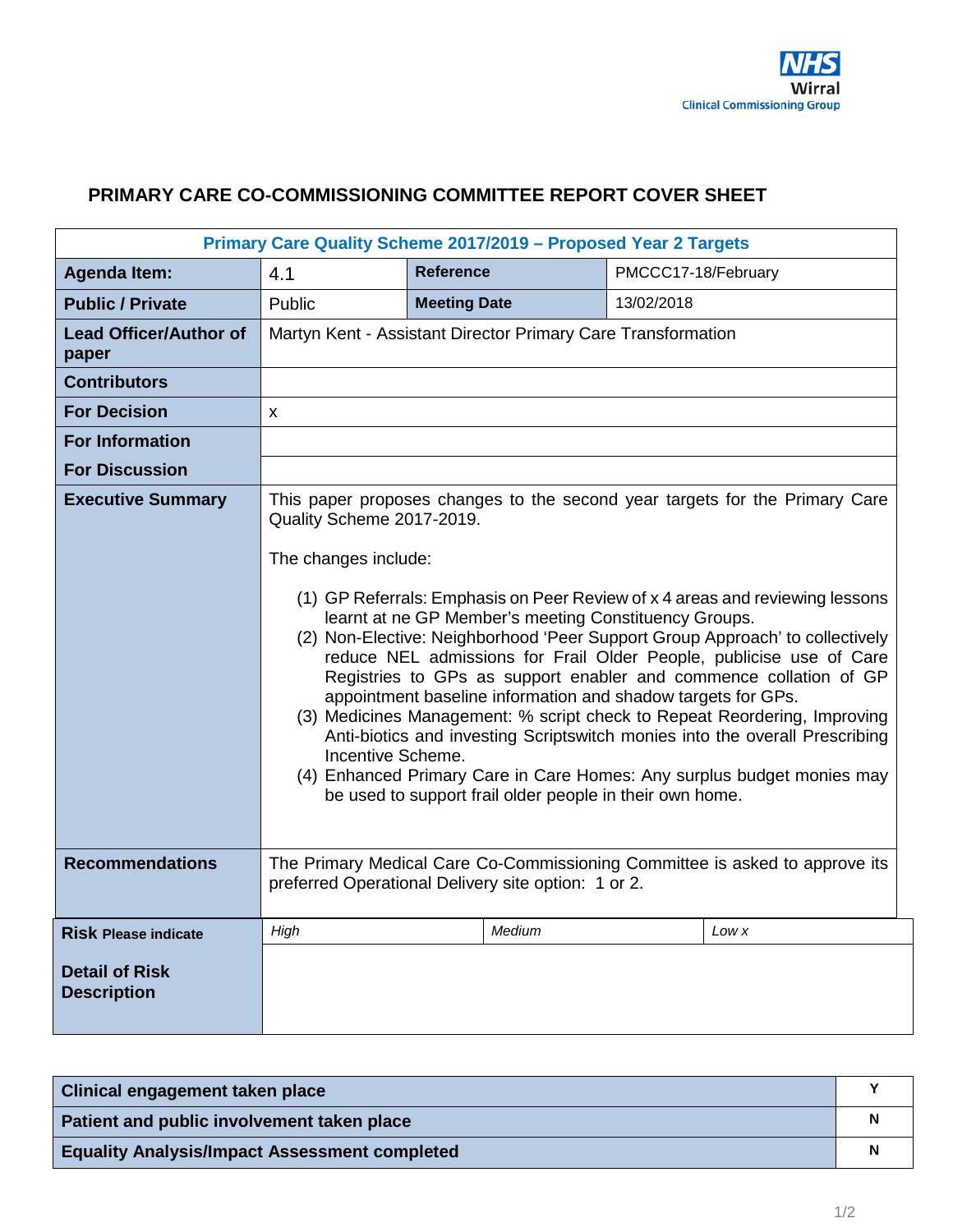

| <b>Quality Impact Assessment</b>                                                                                                                                                                                                                                                     | N |
|--------------------------------------------------------------------------------------------------------------------------------------------------------------------------------------------------------------------------------------------------------------------------------------|---|
| <b>Strategic Themes</b>                                                                                                                                                                                                                                                              |   |
| To empower the people of Wirral to improve their physical, mental health and general well being                                                                                                                                                                                      | Υ |
| To reduce health inequalities across the Wirral                                                                                                                                                                                                                                      | Y |
| To adopt a health and well-being approach in the way services are both commissioned and provided                                                                                                                                                                                     | Υ |
| To commission and contract for services that:<br>Demonstrate improved person centred outcomes<br>$\bullet$<br>Are high quality and seamless for the patient<br>$\bullet$<br>Are safe and sustainable<br>Are evidenced based<br>$\bullet$<br>Demonstrate value for money<br>$\bullet$ | Υ |
| To be known as one of the leading Clinical Commissioning Groups in the country                                                                                                                                                                                                       | Y |
| Provide systems leadership in shaping the Wirral health and social care system so as to be fit for<br>purpose both now and in five years time                                                                                                                                        | Υ |

*This section gives details not only of where the actual paper has previously been submitted and what the outcome was but also of its development path i.e. other papers that are directly related to the current paper under discussion.* 

j.

| <b>Governance route prior to PMCCC</b>   | <b>Meeting Date</b> | <b>Objective/Outcome</b> |
|------------------------------------------|---------------------|--------------------------|
| <b>CCG Governing Body</b>                | <b>NA</b>           |                          |
| <b>Quality and Performance Committee</b> | <b>NA</b>           |                          |
| <b>Finance Committee</b>                 | <b>NA</b>           |                          |
| <b>Audit Committee</b>                   | <b>NA</b>           |                          |
| <b>Remuneration Committee</b>            | <b>NA</b>           |                          |
| Health and Wellbeing Board               | <b>NA</b>           |                          |
| <b>Clinical Senate</b>                   | <b>NA</b>           |                          |
| Quality & Improvement Group              | <b>NA</b>           |                          |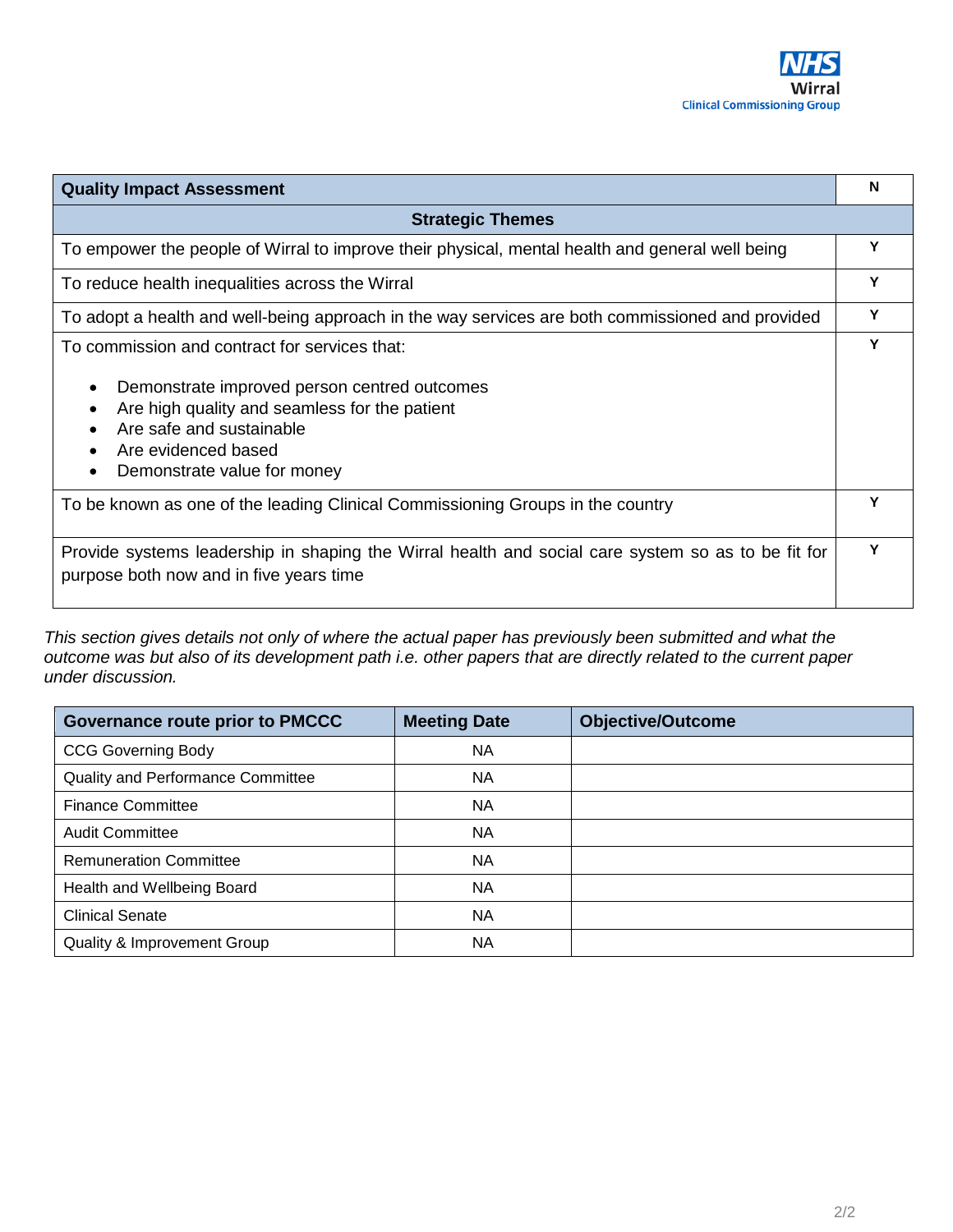

## <span id="page-50-0"></span>**PRIMARY MEDICAL CARE CO-COMMISSIONING COMMITTEE REPORT**

| <b>Report Title</b>    | Primary Care Quality Scheme 2017/2019 - Proposed Year 2 Targets                        |
|------------------------|----------------------------------------------------------------------------------------|
| <b>Lead Officer</b>    | Martyn Kent – Assistant Director, Primary Care Transformation                          |
| <b>Recommendations</b> | 1. Approve the updated year 2 targets for the Primary Care Quality<br>Scheme 2017/2019 |

#### 1. PURPOSE

1.1 This paper asks for approval of new and updated year 2 targets for the Primary Care Quality Scheme 2017-2019.

#### 2. KEY ISSUES / MESSAGES

- 2.1 The PCQS 20117-2019 in year 1 has had 3 core areas which are available to deliver against at a unit practice level using £3 per registered patient income (~£1,000,000 budget).
	- (a) GP Referrals (£0.60)
	- (b) Non-Elective Admissions (£1.20)
	- (c) Medicines Management (£1.20)
- 2.2 In addition £1.5 per registered patient (~£500,000 budget) was made available to commission the Enhanced Primary Care in Care Homes Locally Commissioned Service. This service was only available to those practices that had care home patients in eligible practices (Dual Registered Older Peoples Care Homes).
- 2.3 The table below sets out the proposed changes to the service from year two following engagement with:
	- a) CCG Operations Group
	- b) CCG Urgent Care Team
	- c) Primary Care Clinical Lead
	- d) CSU Medicines Management Team
	- e) CCG BI Team<br>f) GP Practice M
	- GP Practice Managers Forum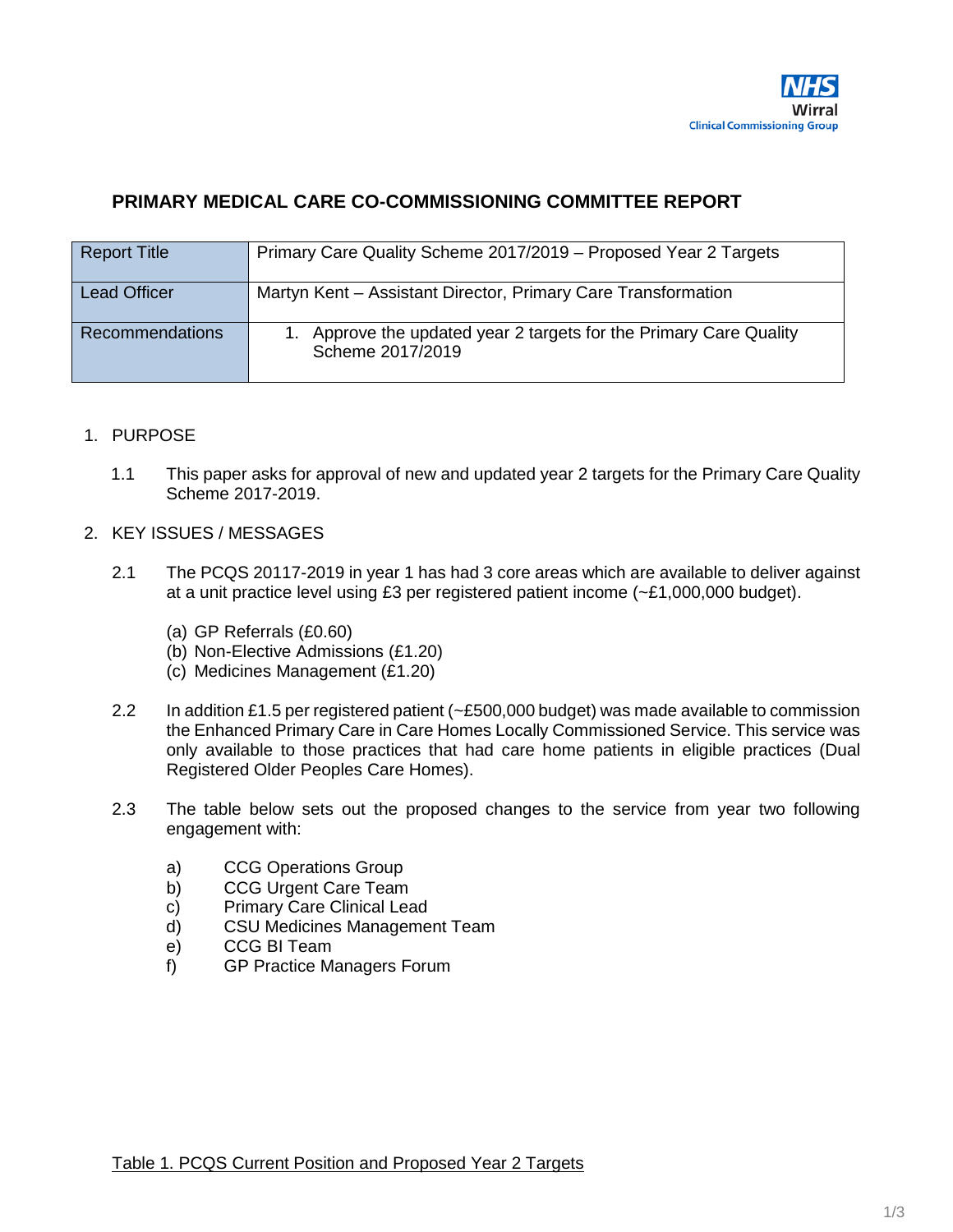

| <b>Target Areas</b>            | <b>Payment</b><br><b>Amount</b><br>(per<br>patient) | <b>Current CCG Level</b><br><b>Target</b>                                                                                                                   | <b>Current CCG Level</b><br>Performance                                                                                                                          | <b>Proposed Year Two</b><br><b>Target</b>                                                                                                                                                                                                                                                                                                                                                                                                                                             |
|--------------------------------|-----------------------------------------------------|-------------------------------------------------------------------------------------------------------------------------------------------------------------|------------------------------------------------------------------------------------------------------------------------------------------------------------------|---------------------------------------------------------------------------------------------------------------------------------------------------------------------------------------------------------------------------------------------------------------------------------------------------------------------------------------------------------------------------------------------------------------------------------------------------------------------------------------|
| <b>GP Referrals</b>            | £0.60                                               | Save 439 GP referrals<br>or £250,000 from<br>2016/17 outturn<br>position                                                                                    | -4% (subject to MAR<br>data quality issue<br>review)                                                                                                             | Practices maintain GP<br>referral 16/17 baseline plus:<br>- Complete quarterly Peer<br>Reviews and share<br>lessons learnt at<br>Constituency meetings<br>(one to include PLCP)<br>- Utilise PLCP Tool for GP<br>referrals meeting the<br>policy criteria (min usage<br>targets to be set).                                                                                                                                                                                           |
| Non-Elective<br>Admissions     | £1.20                                               | Reduce admissions by<br>1,697 or £2.825m from<br>16/17 outturn position                                                                                     | +4.5% over baseline /<br>+7.3% over target<br>Note: NEL admissions<br>when GP is source<br>$+0.23%$                                                              | Neighbourhood 'Peer<br>Support Group Approach'<br>to collectively reduce NEL<br>admissions for Frail Older<br>People (£0.90)<br>Publicise new 'Care<br>Registries' as a 'supporting<br>enabler' for NEL target.<br>Commence collation by GP<br>practices of appointment<br>baseline data and set<br>indicative shadow targets.<br>$(E0.30)$ .                                                                                                                                         |
| <b>Medicines</b><br>Management | £1.20                                               | Implementation of<br><b>Repeat Ordering</b><br>Project<br><b>Broad Spectrum</b><br>Antibiotics<br>10% increase in use of<br>Scriptswitch<br>recommendations | 100% of practices are<br>providing the service<br>(Not available @ CCG<br>level)<br>-17.4% away from<br>Scriptswitch target (Plan<br>803k versus actual<br>663k) | Continue to implement<br>Repeat Ordering scheme<br>but challenge or check<br>items requested<br>percentage number of<br>scripts. (£0.40)<br>Improving Antibiotic<br>Prescribing. (£0.40)<br>(1) Overall Antibiotic and<br><b>Broadspectrum Targets</b><br>(2) Practices to review<br>their antibiotic action<br>plan every quarter and<br>submit every six<br>months.<br>(3) E-learning<br>(4) GPs to attend cluster<br>groups to feedback<br>about their individual<br>action plans. |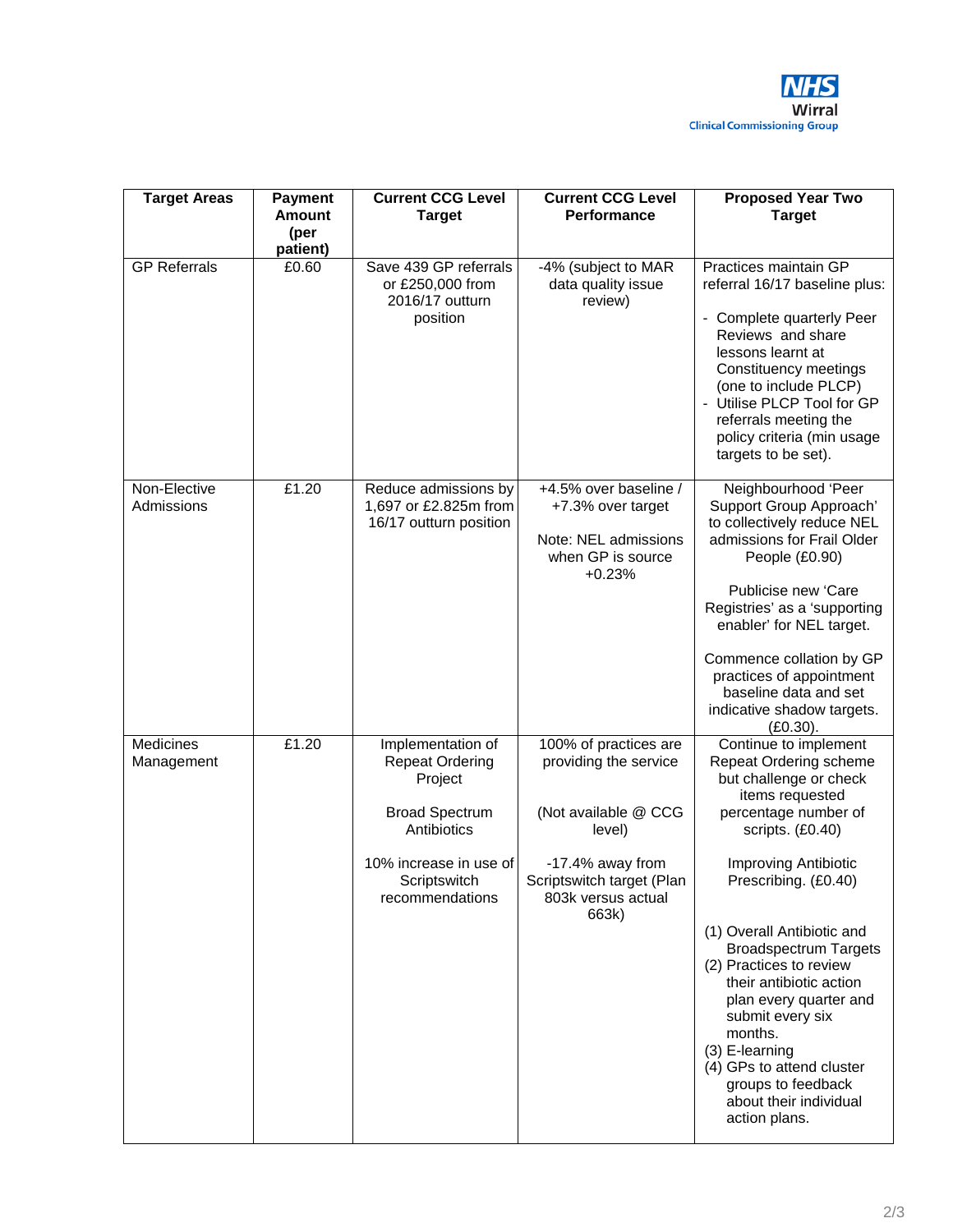

|                             |                          |                                              |                                            | Scriptswitch monies now to<br>be invested in overall<br>Prescribing Incentive<br>Scheme. (£0.40) |
|-----------------------------|--------------------------|----------------------------------------------|--------------------------------------------|--------------------------------------------------------------------------------------------------|
| Enhanced<br>Primary Care in | £3 budget                | Half of Care Home<br>Beds to receive service | 1,300 patients on<br>scheme/versus (1,800- | Changes already approved<br>by PCCC and letter sent to                                           |
| Care Homes<br>Locally       | (£360 per<br>patient/bed |                                              | 2,873 predicted total bed<br>capacity)     | practices 12/01/18.                                                                              |
| Commissioned<br>Service     | per year)                |                                              |                                            | If patient numbers are<br>fewer than the 2,873                                                   |
|                             |                          |                                              |                                            | monies invested in a Frail<br>Peoples Domiciliary                                                |
|                             |                          |                                              |                                            | Service - subject to<br>service spec approval.                                                   |

## 3. IMPLICATIONS

- 3.1 The CCG indicated in early 2017 that the scheme would be commissioned for 2 years to support providers long term planning. As such significant changes to the scheme are not expected from GP providers.
- 3.2 Further work will be undertaken to specify the more granular details of how individual targets will be set and monitored prior to  $1<sup>st</sup>$  April 2018 launch – including claw back terms. For example, the currency for GP appointments and how practices would report on their numbers provided.
- 3.3 Highlight reports would be submitted to the PCCC to monitor progress during 18/19 with any emerging operational issues considered by the Primary Care Operational Group.
- 3.4 The return on investment (ROI) will be forecast prior to launch and monitored via PMO and existing QIPP mechanisms. Previous estimations for ROI have varied significantly for GP referrals and Non-Elective Admissions.

#### 4. CONCLUSION

4.1 The proposal aims to incentivise primary care to improve the quality of primary care services and deliver a return on investment for the £2,000,000 investment during 2018/19.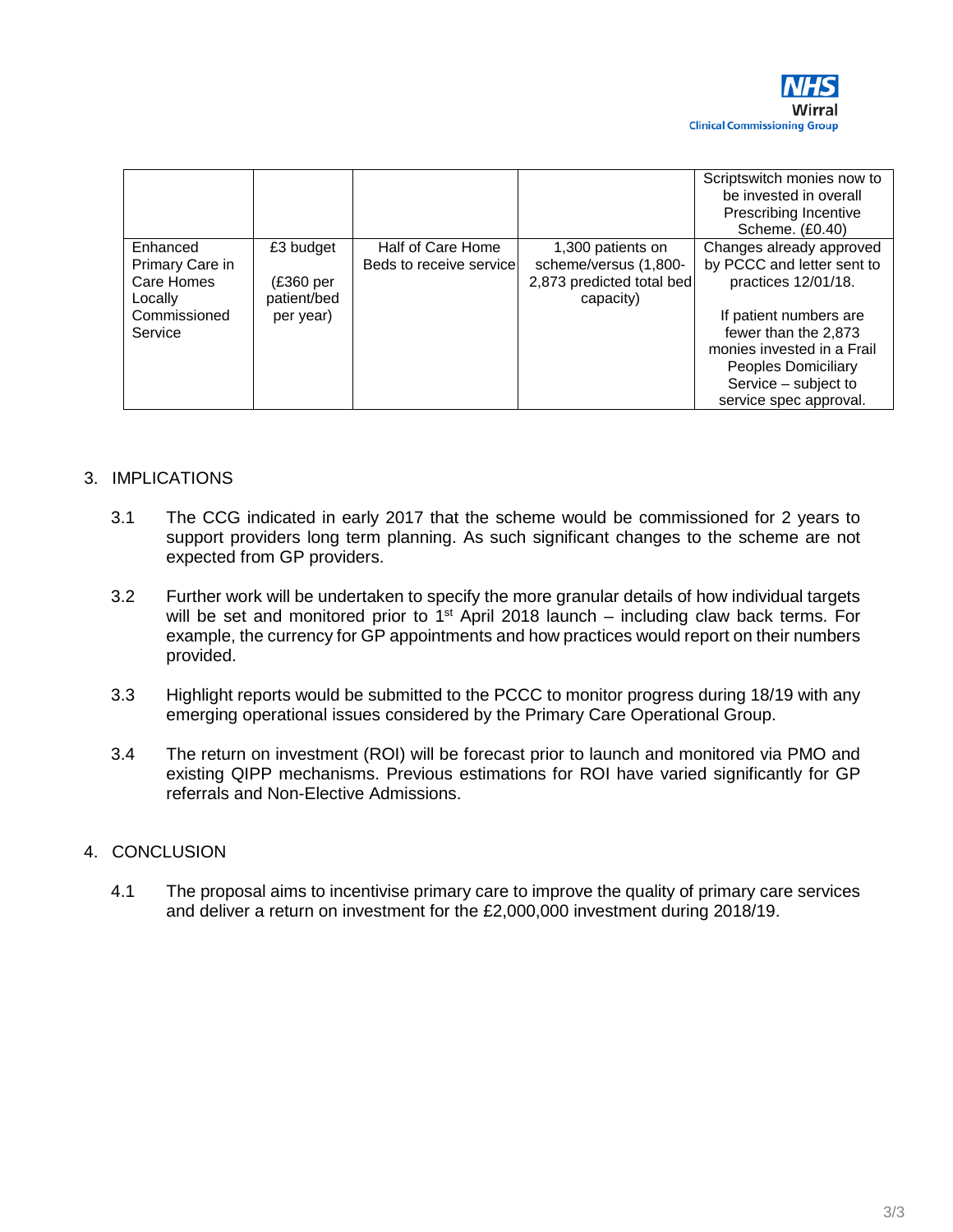**52 9 4 1**

**NHS**<br>Wirral Clinical Commissioning Group

| Demographic                                       | <b>Activity</b> | Practice<br>Percentage | Difference from<br>CCG Average |
|---------------------------------------------------|-----------------|------------------------|--------------------------------|
| Hub                                               | 76590           |                        |                                |
| Practice Total Population                         | 11734           |                        |                                |
| Practice over 65 Population                       | 2619            | 22.32%                 | 1.77%                          |
| Practice over 75 Population                       | 1251            | 10.66%                 | 1.28%                          |
| Proportion of practice patients in a nursing home |                 |                        |                                |

<span id="page-53-0"></span>**Hub** Wirral South **Pratice Code** N85005 **Practice Name** Eastham Group Practice

| Referrals - M8             | <b>Activity Rate per</b><br>$1,000$ pop | Variance from<br><b>Wirral</b> | Wirral Ranking  | FinYear - 2017/18 FinMonth - M2<br><b>CQC Ratings</b> |           |        |          |      |
|----------------------------|-----------------------------------------|--------------------------------|-----------------|-------------------------------------------------------|-----------|--------|----------|------|
| <b>GP Referrals</b>        | 1.87                                    | (0.19)                         | 25              | Responsive                                            | Effective | Caring | Well-Led | Safe |
| C <sub>2</sub> C Referrals | 1.11                                    | (0.46)                         | 12              |                                                       |           |        |          |      |
| Other Referrals            | 1.70                                    | (0.09)                         | 30 <sup>°</sup> |                                                       |           |        |          |      |

| <b>Planned Care - M8</b>            | <b>Activity Rate per</b><br><b>Activity variance</b><br>Total Cost<br><b>I</b> from Wirral<br>$1,000$ pop |        | Cost per head | Cost per head<br><b>variance</b> | <b>Wirral Ranking</b> |    |
|-------------------------------------|-----------------------------------------------------------------------------------------------------------|--------|---------------|----------------------------------|-----------------------|----|
| 1st Outpatient Attendance           | 24.88                                                                                                     | 1.64   | £48,858,80    | £4.16                            | £0.24                 | 30 |
| Discharged at 1st Appointment       | 7.58                                                                                                      | 0.70   | £15,052.09    | £1.28                            | £0.12                 | 34 |
| Follow Up Outpatient Attendance     | 52.84                                                                                                     | 4.25   | £49,450.93    | £4.21                            | £0.26                 | 40 |
| Davcase Admissions                  | 9.29                                                                                                      | (0.30) | £56,746.91    | £4.84                            | (E1.42)               | 23 |
| <b>Elective Ordinary Admissions</b> | 1.62                                                                                                      | 0.03   | £45,599.90    | £3.89                            | (E1.09)               | 31 |

| <b>Unplanned Care - M8</b>           | <b>Activity Rate per</b><br>$1,000$ pop | <b>Activity variance</b><br><b>from Wirral</b> | <b>Total Cost</b> | Cost per head | Cost per head<br>variance | <b>Wirral Ranking</b> |
|--------------------------------------|-----------------------------------------|------------------------------------------------|-------------------|---------------|---------------------------|-----------------------|
| A&E Attendances                      | 16.53                                   | (4.70)                                         | £27.657.68        | £2.36         | (E0.55)                   | 6                     |
| A&E Attendances with No Intervention | 1.53                                    | (0.88)                                         | £1,989.42         | £0.17         | (E0.11)                   | 8                     |
| <b>Emergency Admissions</b>          | 10.91                                   | 0.10                                           | £287.029.81       | £24.46        | £1.70                     | 31                    |
| EA with Length of Stay < 4 hours     | 1.19                                    | (0.21)                                         | £9.417.30         | £0.80         | (E0.32)                   | 17                    |
| EA with Length of Stay < 24 hours    | 4.60                                    | (0.16)                                         | £43.040.14        | £3.67         | (E0.13)                   | 22                    |
| Emergency Admissions > 65            | 21.76                                   | (1.15)                                         | £188,020.88       | £71.79        | £2.15                     | 23                    |
| Readmission within 30 Days           | 1.62                                    | (0.19)                                         | £58,748.80        | £5.01         | £0.13                     | 22                    |
| Emergency Re-Admissions > 65         | 3.44                                    | (1.61)                                         | £36,573.21        | £13.96        | (E2.70)                   | 12                    |
| Emergency Admissions for Falls >65   | 3.44                                    | 0.21                                           | £44.867.50        | £17.13        | £7.41                     | 29                    |
| Chronic Ambulatory Admissions        | 0.51                                    | (0.55)                                         | £20.089.55        | £1.71         | (E0.76)                   | $\overline{7}$        |

| <b>Community Activity - M8</b> | <b>Activity Rate per</b><br>1,000 pop | Activity variance<br>from Wirral | <b>Wirral Ranking</b> |
|--------------------------------|---------------------------------------|----------------------------------|-----------------------|
| Walk In Centre                 | 7.16                                  | (9.85)                           | $\mathbf{2}$          |
| Out of Hours                   | 7.33                                  | (2.11)                           | 13                    |
| Community Rapid Response Team  | 0.00                                  |                                  |                       |
| OPAT                           |                                       |                                  |                       |
| ICCT                           |                                       |                                  |                       |

| <b>Clinical Quality - 0</b> | Percentage Uptake Variance from<br><b>I</b> Wirral |        | <b>Wirral Ranking</b> |
|-----------------------------|----------------------------------------------------|--------|-----------------------|
| Flu Vacc uptake > 65 YTD    |                                                    |        |                       |
| % Bowel Screening           | 63.06                                              | 4.84   | 41                    |
| % Breast Screening          | 81.33                                              | 6.83   | 47                    |
| % Cervical Screening        | 72.12                                              | (0.66) | 25                    |
|                             |                                                    |        |                       |

| Meds Management - M8             | Items per ASTRO Items variance<br>PU | <b>I</b> from Wirral | <b>Total Cost</b> | Cost per ASTRO PU I variance | <b>Cost per head</b> | <b>Wirral Ranking</b> |
|----------------------------------|--------------------------------------|----------------------|-------------------|------------------------------|----------------------|-----------------------|
| All Prescribing                  | 0.13                                 | 0.000                | £147.185.91       | £3.16                        | (E0.22)              | 29                    |
| Antibacterial items per Astro PU | 0.64                                 | (0.085)              |                   |                              |                      | 14                    |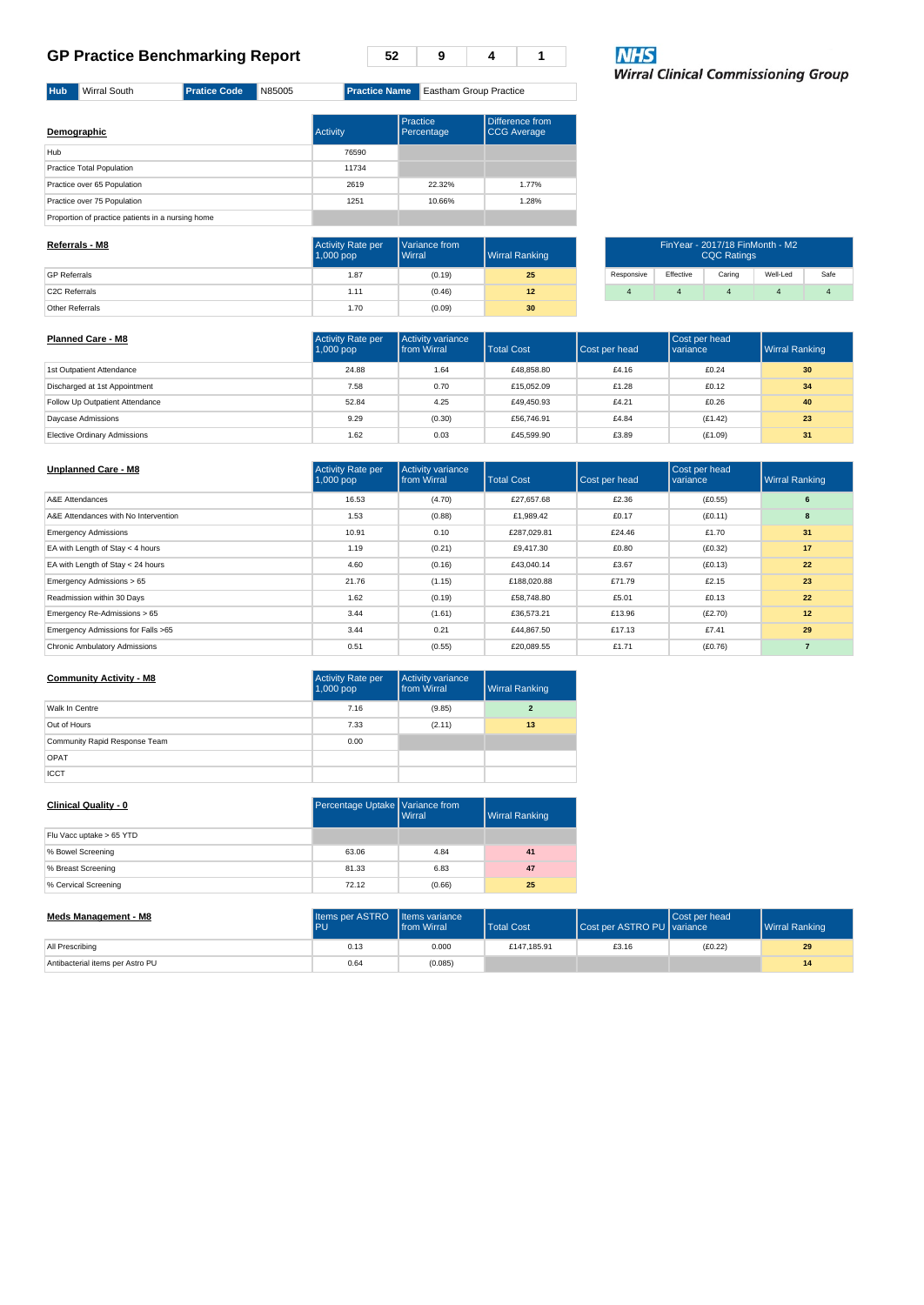| Hub                 | Wirral South                  | <b>Pratice Code</b><br>N85005 | <b>Practice Name</b>             | <b>Eastham Group Practice</b>       |                   |               |                                  |                |
|---------------------|-------------------------------|-------------------------------|----------------------------------|-------------------------------------|-------------------|---------------|----------------------------------|----------------|
|                     | <b>Eastham Group Practice</b> |                               | Activity Rate per<br>$1,000$ pop | Difference from<br><b>ICCG</b> rate | <b>Total Cost</b> | Cost per head | Cost per head<br><b>variance</b> | Wirral Ranking |
| <b>GP Referrals</b> |                               |                               | 1.87                             | (0.19)                              |                   |               |                                  | 25             |

#### **Top 10 Achieving GP Practices**

| GPPractice                      | <b>Activity Rate</b><br>per 1,000<br>pop | <b>Difference</b><br>from CCG<br>rate | <b>Total Cost</b> | Cost per head variance | Cost per head | <b>Wirral Ranking</b>   |
|---------------------------------|------------------------------------------|---------------------------------------|-------------------|------------------------|---------------|-------------------------|
| Leasowe Medical Practice        | 0.34                                     | (1.73)                                |                   |                        |               |                         |
| Heatherlands Medical Centre     | 0.45                                     | (1.62)                                |                   |                        |               | $\overline{2}$          |
| Prenton Medical Centre          | 0.47                                     | (1.60)                                |                   |                        |               | 3                       |
| Moreton Health Clinic           | 0.49                                     | (1.58)                                |                   |                        |               | $\overline{\mathbf{4}}$ |
| Vittoria Medical Centre (K)     | 0.63                                     | (1.44)                                |                   |                        |               | 5                       |
| Hamilton Medical Centre         | 0.85                                     | (1.22)                                |                   |                        |               | 6                       |
| Hoylake Road Medical Centre     | 0.94                                     | (1.12)                                |                   |                        |               | $\overline{7}$          |
| Paxton Medical Group            | 0.96                                     | (1.11)                                |                   |                        |               | 8                       |
| <b>Parkfield Medical Centre</b> | 1.00                                     | (1.06)                                |                   |                        |               | 9                       |
| <b>Upton Group Practice</b>     | 1.13                                     | (0.93)                                |                   |                        |               | 10                      |

#### **Bottom 10 Achieving GP Practices**

| <b>GPPractice</b>              | <b>Activity Rate</b><br>per 1,000<br>pop | <b>Difference</b><br>from CCG<br>rate | <b>Total Cost</b> | Cost per head variance | Cost per head | <b>Wirral Ranking</b> |
|--------------------------------|------------------------------------------|---------------------------------------|-------------------|------------------------|---------------|-----------------------|
| Civic Medical Centre           | 2.96                                     | 0.89                                  |                   |                        |               | 41                    |
| Spital Surgery                 | 3.16                                     | 1.09                                  |                   |                        |               | 42                    |
| Orchard Surgery                | 3.20                                     | 1.14                                  |                   |                        |               | 43                    |
| Vittoria Medical Centre (G)    | 3.29                                     | 1.23                                  |                   |                        |               | 44                    |
| <b>Townfield Health Centre</b> | 3.33                                     | 1.26                                  |                   |                        |               | 45                    |
| Hoylake & Meols Medical Centre | 3.42                                     | 1.36                                  |                   |                        |               | 46                    |
| Holmlands Medical Centre       | 4.19                                     | 2.13                                  |                   |                        |               | 47                    |
| <b>Allport Surgery</b>         | 4.26                                     | 2.20                                  |                   |                        |               | 48                    |
| <b>TG Medical Centre</b>       | 4.28                                     | 2.21                                  |                   |                        |               | 49                    |
| Field Road Health Centre       | 6.36                                     | 4.29                                  |                   |                        |               | 50                    |

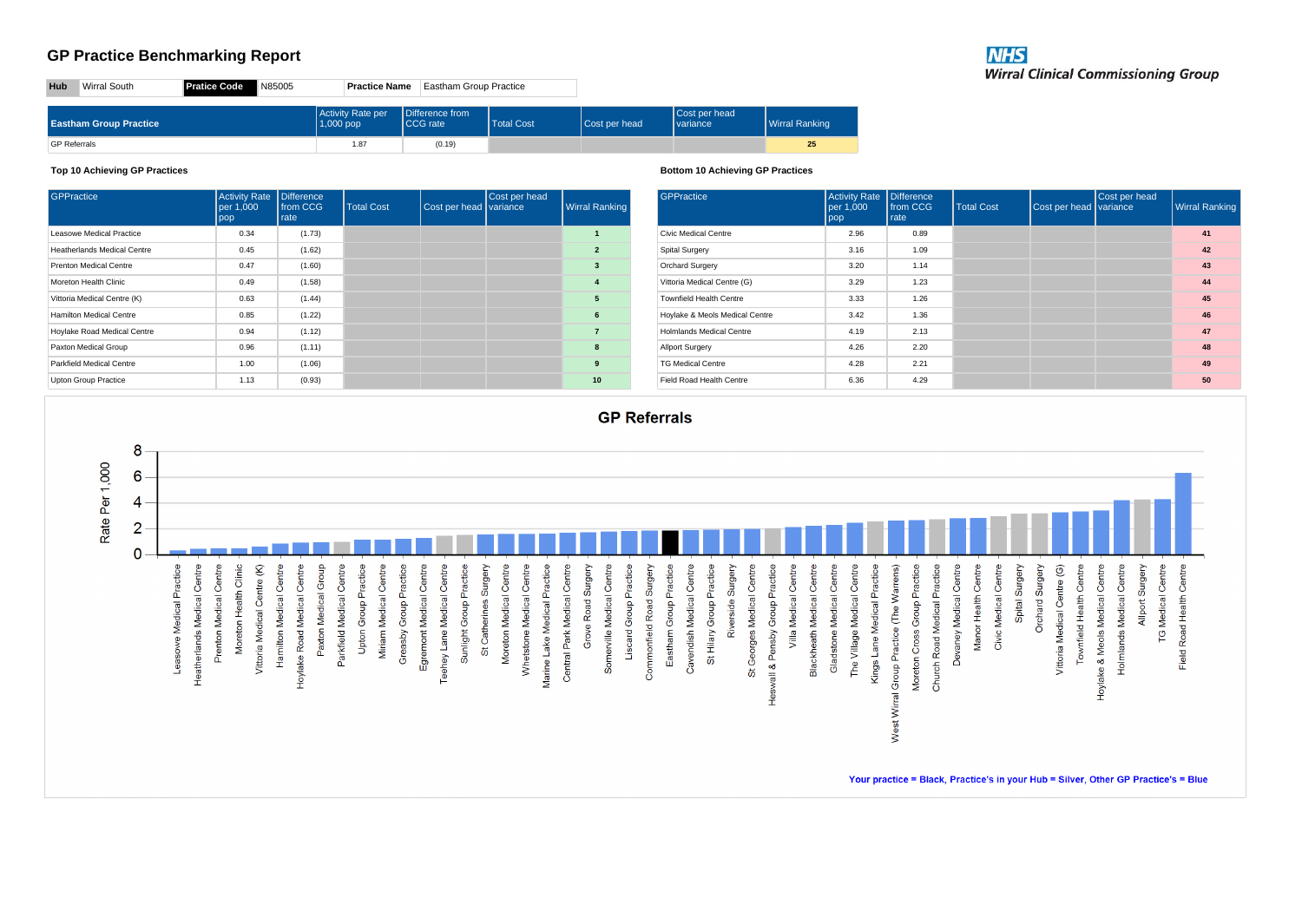| <b>NHS</b>                                 |  |
|--------------------------------------------|--|
| <b>Wirral Clinical Commissioning Group</b> |  |

**Hub** Wirral South **Pratice Code** N85005 **Practice Name** Eastham Group Practice

| <b>Eastham Group Practice</b> | Activity Rate per<br>$1,000$ pop | Difference from<br>CCG rate | <b>Total Cost</b> | <b>Cost per head</b> | Cost per head<br>I variance | <b>Wirral Ranking</b> |
|-------------------------------|----------------------------------|-----------------------------|-------------------|----------------------|-----------------------------|-----------------------|
| First Outpatient Attendance   | 24.88                            | 1.64                        | £48,858.80        | £4.16                | £0.24                       | 30 <sup>°</sup>       |

#### **Top 10 Achieving GP Practices**

| <b>GPPractice</b>               | <b>Activity Rate</b><br>per 1.000<br>pop | <b>Difference</b><br>from CCG<br>rate | <b>Total Cost</b> | Cost per head variance | Cost per head | <b>Wirral Ranking</b> |
|---------------------------------|------------------------------------------|---------------------------------------|-------------------|------------------------|---------------|-----------------------|
| <b>Spital Surgery</b>           | 16.02                                    | (7.23)                                | £12.149.52        | £2.74                  | (E1.19)       | 1                     |
| Church Road Medical Practice    | 16.14                                    | (7.11)                                | £8,797.10         | £2.68                  | (E1.25)       | $\overline{2}$        |
| <b>Orchard Surgery</b>          | 16.72                                    | (6.52)                                | £15,633.86        | £2.78                  | (E1.15)       | 3                     |
| Heswall & Pensby Group Practice | 17.02                                    | (6.23)                                | £49.014.64        | £2.84                  | (E1.09)       | 4                     |
| Hoylake & Meols Medical Centre  | 17.11                                    | (6.13)                                | £15,813,59        | £2.85                  | (E1.08)       | 5                     |
| Devaney Medical Centre          | 17.18                                    | (6.06)                                | £22,734.50        | £2.79                  | (E1.14)       | 6                     |
| Civic Medical Centre            | 17.76                                    | (5.49)                                | £28,679.91        | £2.93                  | (E1.00)       | $\overline{7}$        |
| <b>Townfield Health Centre</b>  | 18.14                                    | (5.11)                                | £18,267.39        | £3.04                  | (E0.89)       | 8                     |
| Sunlight Group Practice         | 19.19                                    | (4.06)                                | £22,991.10        | £3.15                  | (E0.78)       | 9                     |
| Manor Health Centre             | 19.26                                    | (3.99)                                | £20,477.05        | £3.43                  | (E0.50)       | 10                    |

#### **Bottom 10 Achieving GP Practices**

| GPPractice                       | <b>Activity Rate</b><br>per 1,000<br>pop | <b>Difference</b><br>from CCG<br>rate | <b>Total Cost</b> | Cost per head variance | Cost per head | <b>Wirral Ranking</b> |
|----------------------------------|------------------------------------------|---------------------------------------|-------------------|------------------------|---------------|-----------------------|
| <b>TG Medical Centre</b>         | 26.58                                    | 3.33                                  | £19,655.30        | £4.43                  | £0.50         | 42                    |
| <b>Blackheath Medical Centre</b> | 27.00                                    | 3.76                                  | £14.315.55        | £4.60                  | £0.68         | 43                    |
| <b>Allport Surgery</b>           | 27.59                                    | 4.34                                  | £20,204.85        | £4.53                  | £0.61         | 44                    |
| Moreton Cross Group Practice     | 27.98                                    | 4.74                                  | £34.596.23        | £4.89                  | £0.96         | 45                    |
| Hoylake Road Medical Centre      | 28.30                                    | 5.06                                  | £20,886.36        | £4.93                  | £1.00         | 46                    |
| Miriam Medical Centre            | 28.51                                    | 5.26                                  | £52,228.89        | £4.95                  | £1.02         | 47                    |
| Whetstone Medical Centre         | 29.19                                    | 5.95                                  | £42.751.32        | £4.93                  | £1.01         | 48                    |
| <b>Greasby Group Practice</b>    | 29.26                                    | 6.01                                  | £35,348.38        | £4.83                  | £0.91         | 49                    |
| Hamilton Medical Centre          | 29.74                                    | 6.49                                  | £11.629.05        | £4.94                  | £1.01         | 50                    |
| Holmlands Medical Centre         | 33.90                                    | 10.66                                 | £16,043.18        | £5.61                  | £1.68         | 51                    |



Your practice = Black, Practice's in your Hub = Silver, Other GP Practice's = Blue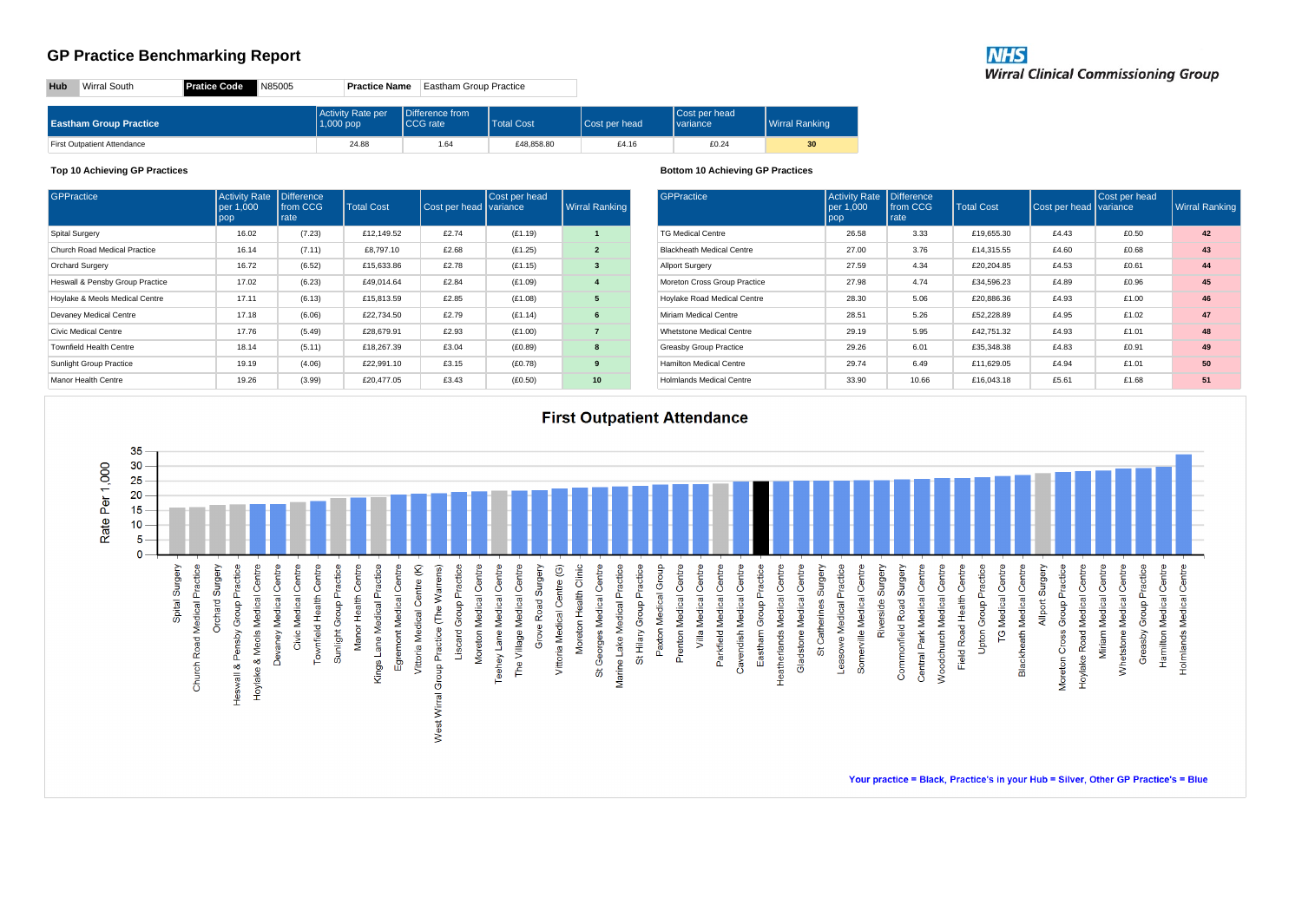| <b>NHS</b>                                 |  |
|--------------------------------------------|--|
| <b>Wirral Clinical Commissioning Group</b> |  |

**Hub** Wirral South **Pratice Code** N85005 **Practice Name** Eastham Group Practice

| <b>Eastham Group Practice</b> | Activity Rate per<br>$1,000$ pop | Difference from<br>CCG rate | <b>Total Cost</b> | <b>Cost per head</b> | Cost per head<br>variance | Wirral Ranking |
|-------------------------------|----------------------------------|-----------------------------|-------------------|----------------------|---------------------------|----------------|
| A&E Attendances               | 16.53                            | (4.70)                      | £27,657.68        | £2.36                | (E0.55)                   |                |

#### **Top 10 Achieving GP Practices**

| <b>GPPractice</b>               | <b>Activity Rate</b><br>per 1.000<br>pop | <b>Difference</b><br>from CCG<br>rate | <b>Total Cost</b> | Cost per head variance | Cost per head | <b>Wirral Ranking</b>   |
|---------------------------------|------------------------------------------|---------------------------------------|-------------------|------------------------|---------------|-------------------------|
| The Village Medical Centre      | 13.52                                    | (7.71)                                | £12,480.91        | £1.81                  | (E1.10)       | $\mathbf{1}$            |
| St Hilary Group Practice        | 14.01                                    | (7.23)                                | £11.869.02        | £2.08                  | (E0.83)       | $\overline{2}$          |
| Heswall & Pensby Group Practice | 15.28                                    | (5.95)                                | £36,125.46        | £2.09                  | (E0.82)       | 3                       |
| Hoylake & Meols Medical Centre  | 16.03                                    | (5.21)                                | £12.366.64        | £2.23                  | (E0.68)       | $\overline{\mathbf{4}}$ |
| Field Road Health Centre        | 16.47                                    | (4.76)                                | £7.740.58         | £2.24                  | (E0.67)       | 5                       |
| <b>Eastham Group Practice</b>   | 16.53                                    | (4.70)                                | £27.657.68        | £2.36                  | (E0.55)       | 6                       |
| Marine Lake Medical Practice    | 16.54                                    | (4.70)                                | £40,038.86        | £2.43                  | (E0.48)       | $\overline{7}$          |
| St Georges Medical Centre       | 16.85                                    | (4.39)                                | £22.179.75        | £2.31                  | (E0.60)       | 8                       |
| <b>Allport Surgery</b>          | 17.05                                    | (4.19)                                | £10.298.26        | £2.31                  | (E0.60)       | 9                       |
| <b>Liscard Group Practice</b>   | 17.32                                    | (3.92)                                | £9.876.48         | £2.28                  | (E0.63)       | 10                      |

#### **Bottom 10 Achieving GP Practices**

| GPPractice                         | <b>Activity Rate</b><br>per 1,000<br>pop | <b>Difference</b><br>from CCG<br>rate | <b>Total Cost</b> | Cost per head variance | Cost per head | <b>Wirral Ranking</b> |
|------------------------------------|------------------------------------------|---------------------------------------|-------------------|------------------------|---------------|-----------------------|
| <b>Egremont Medical Centre</b>     | 26.15                                    | 4.92                                  | £15,776.19        | £3.38                  | f0.47         | 42                    |
| Whetstone Medical Centre           | 26.54                                    | 5.30                                  | £30,535,33        | £3.52                  | £0.61         | 43                    |
| Cavendish Medical Centre           | 27.26                                    | 6.03                                  | £20.082.28        | £3.83                  | £0.92         | 44                    |
| Commonfield Road Surgery           | 29.02                                    | 7.78                                  | £20,588.21        | £3.85                  | £0.94         | 45                    |
| <b>Riverside Surgery</b>           | 30.48                                    | 9.24                                  | £30,946.72        | £4.03                  | £1.12         | 46                    |
| Vittoria Medical Centre (K)        | 30.70                                    | 9.47                                  | £6,931.30         | £4.34                  | £1.43         | 47                    |
| <b>Heatherlands Medical Centre</b> | 32.09                                    | 10.86                                 | £18,048.18        | £4.05                  | £1.14         | 48                    |
| Gladstone Medical Centre           | 32.17                                    | 10.93                                 | £18,271.54        | £4.20                  | £1.29         | 49                    |
| <b>Hamilton Medical Centre</b>     | 32.29                                    | 11.05                                 | £10.290.99        | £4.37                  | £1.46         | 50                    |
| Woodchurch Medical Centre          | 37.90                                    | 16.67                                 | £9,529.50         | £4.95                  | £2.04         | 51                    |



Your practice = Black, Practice's in your Hub = Silver, Other GP Practice's = Blue